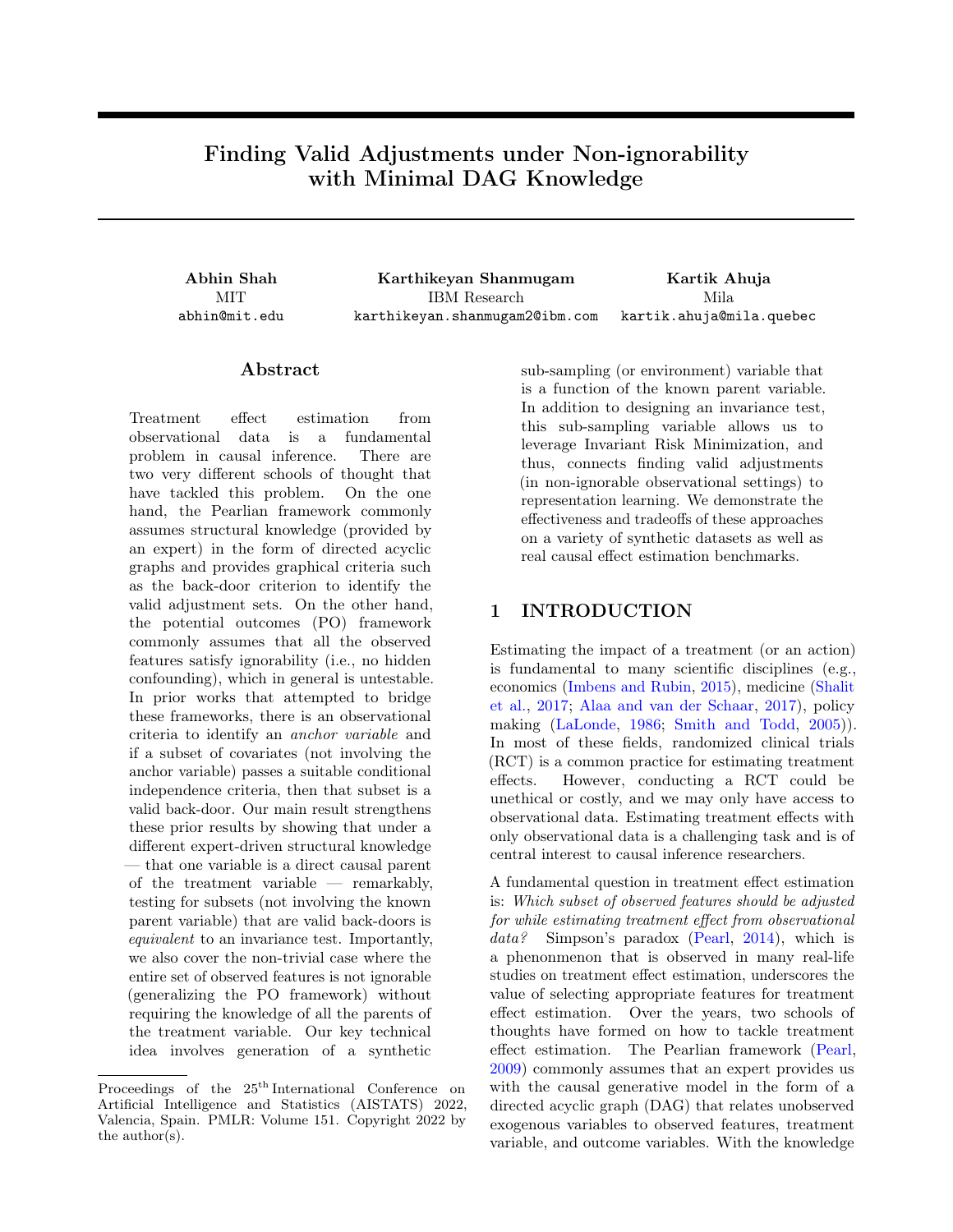of the DAG available, the framework provides different graphical criteria (e.g., back-door criterion [\(Pearl,](#page-9-4) [1993\)](#page-9-4), front-door criterion [\(Pearl,](#page-9-5) [1995\)](#page-9-5)) that answers whether a subset is valid for adjustment. The DAG framework allows for the existence of confounders – unobserved variables that affect multiple observed variables. The potential outcomes (PO) framework [\(Rubin,](#page-10-3) [1974\)](#page-10-3) makes an untestable assumption called ignorability – the assumption (in a rough sense) requires potential outcomes under different treatments be independent of the treatment conditioned on all (or a known subset of) observed features. In other words, ignorability implies that a subset of observed features is a valid adjustment and is known. The PO framework provides various techniques (e.g., inverse propensity weighing [\(Swaminathan et al.,](#page-10-4) [2016\)](#page-10-4), doubly robust estimation [\(Funk et al.,](#page-9-6) [2011\)](#page-9-6)) for treatment effect estimation under ignorability. One can view the Pearlian DAG framework as providing graphical criteria implying ignorability of certain subsets.

In summary, the Pearlian framework requires the knowledge of the DAG and the PO framework assumes ignorability with respect to the observed features. Motivated by the limitations of both of these frameworks we ask: can we significantly reduce the structural knowledge required about the DAG under non-ignorability of observed features and yet find valid adjustment sets?

#### 1.1 Our Contributions

We assume the following minimal expert-driven local structural knowledge: a known observed feature is a direct causal parent of the treatment. Given this, we propose a simple invariance test, and show that it is equivalent to testing if a subset not involving the known parent satisfies the back-door criterion (without requiring ignorability) when the features are pre-treatment. To design our invariance test, we use the known parent to create 'fake environment variables'. We then test for invariance (across these environments) of the outcome conditioned on subsets of observed features (not containing the known parent) and the treatment. If a subset passes this invariance test, then it satisfies the back-door criterion (and therefore is a valid adjustment set) allowing for treatment effect estimation. Crucially, our result also goes in the other direction, i.e., if there exists a set (not containing the known parent) that satisfies the back-door criterion, then it will pass our invariance test.

We propose two algorithms based on this equivalence result to identify valid adjustments. In the first algorithm, we use a subset based search procedure that exploits conditional independence (CI) testing to check our invariance criterion. As is standard with any subset based search approach, the application of our first algorithm is limited to small dimensional datasets. To overcome this, in our second algorithm, we leverage Invariant Risk Minimization (IRM) [\(Arjovsky](#page-9-7) [et al.,](#page-9-7) [2019\)](#page-9-7), originally proposed to learn causal representations for out-of-distribution generalization, to act as a continuous optimization based scalable approximation for CI testing. We demonstrate the effectiveness of our algorithms in treatment effect estimation on both synthetic and benchmark datasets. In particular, we also show that IRM based algorithm scales well with dimensions in contrast to the subset search based approach. The source code of our implementation is available at [https://github.com/](https://github.com/Abhin02/invariance-via-subsampling) [Abhin02/invariance-via-subsampling](https://github.com/Abhin02/invariance-via-subsampling).

#### 1.2 Related Work

Next, we provide an overview of related work that directly concerns finding valid adjustment in treatment effect estimation. See Appendix [B](#page-11-0) for an overview of prior work related to potential outcomes and usage of representation learning to debias treatment effect.

Finding valid adjustment with global knowledge. Finding valid adjustment sets for general interventional queries has been extensively studied in the Pearlian framework [\(Tian and Pearl,](#page-10-5) [2002\)](#page-10-5). Given the complete knowledge of the DAG, a sound and complete algorithm to find valid adjustments was proposed by [Shpitser and Pearl](#page-10-6) [\(2008\)](#page-10-6). When only the observational equivalence class is known, i.e., partial ancestral graph or PAG [\(Zhang,](#page-10-7) [2008\)](#page-10-7), [Perkovic et al.](#page-10-8) [\(2018\)](#page-10-8) provided a sound and complete algorithm for finding valid adjustments. [VanderWeele and Shpitser](#page-10-9) [\(2011\)](#page-10-9) showed that if a valid adjustment set exists amongst the observed features, then the union of all observed parents of outcome and all observed parents of treatment is also a valid adjustment set. However, they required global knowledge i.e., information about every observed feature while our work requires knowledge about only one observed parent of treatment i.e., local knowledge.

Finding valid adjustment with local knowledge. As opposed to the works described in the previous paragraph, another line of work (e.g., [Entner et al.](#page-9-8) [\(2013\)](#page-9-8); [Cheng et al.](#page-9-9) [\(2020\)](#page-9-9); [Gultchin et al.](#page-9-10) [\(2020\)](#page-9-10)) focused on finding valid adjustment sets by exploiting local knowledge of the DAG. In [Entner et al.](#page-9-8) [\(2013\)](#page-9-8), a two-step approach was proposed. First, an anchor variable is characterized by an observational criteria that is testable. Next, a conditional independence test is performed on the subsets not involving the anchor variable to find the valid adjustment set. In the reverse direction, if a valid adjustment set exists that does not contain the anchor variable, their test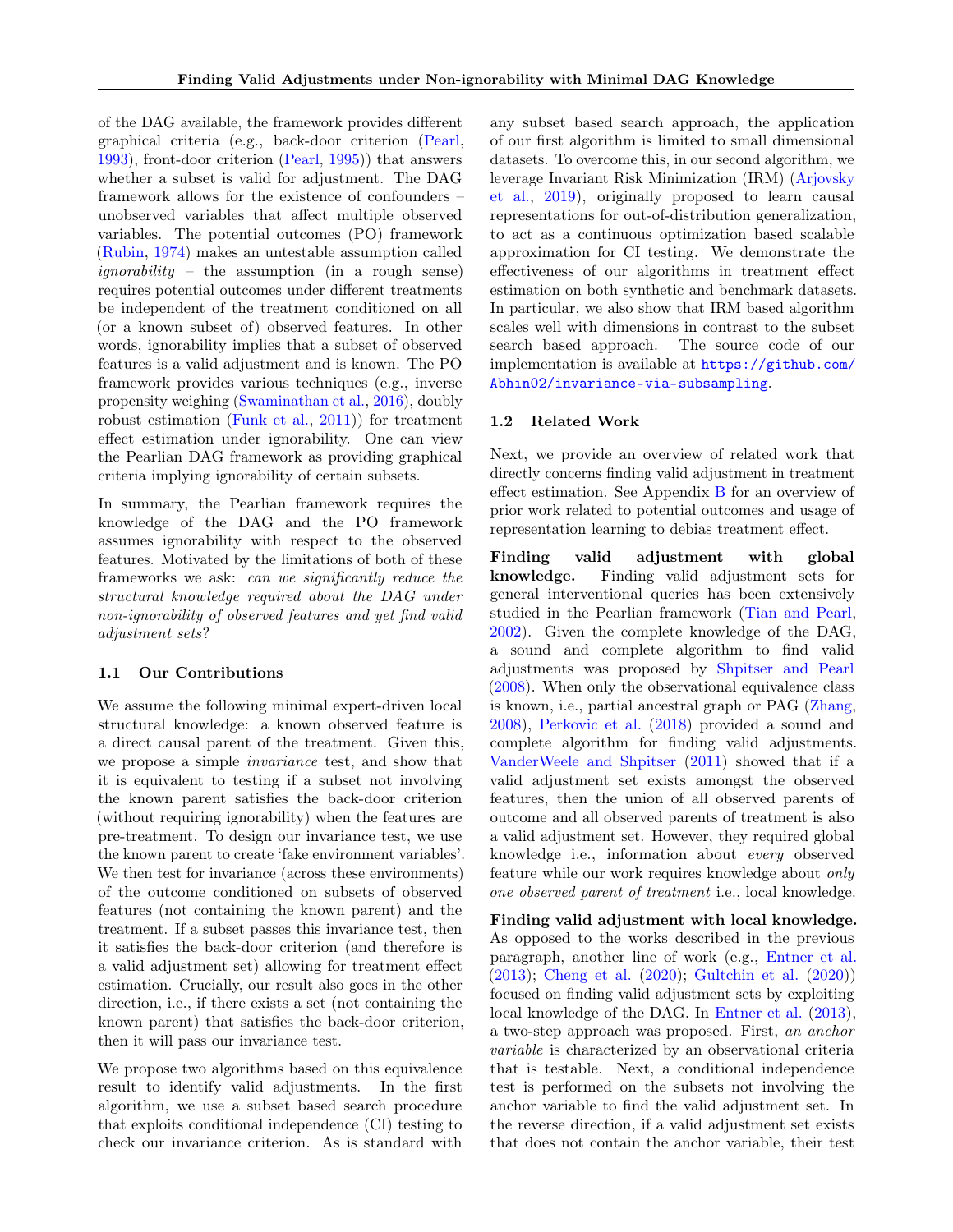is shown to succeed only if the anchor variable has no observed or unobserved parents. As a result, even if it were possible to carry out consistent treatment effect estimation based on adjustment sets not involving the anchor, their procedure need not necessarily enable it. In contrast, in these settings, under the assumption that the anchor variable (direct causal parent of the treatment) is specified by the expert, our invariance test enables consistent treatment effect estimation. On the other hand, in [Cheng et al.](#page-9-9) [\(2020\)](#page-9-9), the anchor variable is characterized by topological properties of the PAG. We provide examples where our procedure can correctly declare that consistent treatment effect is not possible but they cannot.

Following [Entner et al.](#page-9-8) [\(2013\)](#page-9-8), [Gultchin et al.](#page-9-10) [\(2020\)](#page-9-10) proposed a fully-differentiable optimization framework to find a representation of the features that passes the conditional independence criteria analogous to [Entner et al.](#page-9-8) [\(2013\)](#page-9-8). While their approach avoids the brute-force subset search required by [Entner](#page-9-8) [et al.](#page-9-8) [\(2013\)](#page-9-8), their approach is as limited in the reverse direction as [Entner et al.](#page-9-8) [\(2013\)](#page-9-8). Further, their continuous optimization framework assumes the outcome is binary or the whole system (including the treatment) is linear Gaussian. Additionally, they use partial correlation as a proxy for conditional independence. This proxy is correct when the underlying distribution is Gaussian and in the worst-case constrains only the second moment. In other words, their framework doesn't provide formal guarantees even if one of the variables (e.g. treatment) isn't Gaussian. In contrast, our approach doesn't make these assumptions and is more general.

Invariance principle. The invariance principle (also known as modularity condition) is fundamental to causal bayesian networks [\(Bareinboim et al.,](#page-9-11) [2012;](#page-9-11) [Schölkopf,](#page-10-10) [2019\)](#page-10-10). [Arjovsky et al.](#page-9-7) [\(2019\)](#page-9-7) proposed a continuous optimization framework called invariant risk minimization (IRM), to search for causal representations which satisfy invariance principle, that achieves out-of-distribution generalization. A recent line of work (e.g., [Shi et al.](#page-10-11) [\(2020\)](#page-10-11); [Shah et al.](#page-10-12) [\(2021\)](#page-10-12)) has focused on using IRM for treatment effect estimation. [Shi et al.](#page-10-11) [\(2020\)](#page-10-11) assumed (i) that there are no unmeasured confounders and (ii) access to interventional data is available (similar to IRM). We significantly differ from this as we allow unmeasured confounders and do not require interventional data – we create artificial environments by sub-sampling observational data – and leverage IRM to find valid adjustment sets that satisfy our criterion. On the other hand, while [Shah et al.](#page-10-12) [\(2021\)](#page-10-12) created environments artificially (similar to ours), their sub-sampling procedure lacks theoretical justification. Further, they focus primarily on the setting where there is little support overlap between the control and the treatment group, and lack formal guarantees on finding valid adjustment sets.

### 2 PROBLEM FORMULATION

Notations. For a sequence of deterministic variables  $s_1, \dots, s_n$ , we let  $\mathbf{s} \coloneqq \{s_1, \dots, s_n\}$ . For a sequence of random variables  $s_1, \dots, s_n$ , we let  $s := \{s_1, \dots, s_n\}.$ Let 1 denote the indicator function.

### <span id="page-2-0"></span>2.1 Semi-Markovian Model, Effect Estimation, Valid Adjustment

Consider a causal effect estimation task with x as the feature set, t as the observed treatment variable and y as the observed potential outcome. For the ease of exposition, we focus on binary t. However, our results apply to non-binary t as well. Further, while we consider discrete  $x$  and  $y$ , our framework applies equally to continuous or mixed  $x$  and  $y$ . Let  $\mathcal G$  denote the underlying DAG over the set of vertices  $W = \{x, t, y\}.$ For any variable  $w \in \mathcal{W}$ , let  $\pi(w)$  denote the set of parents of w i.e.,  $\pi(w) = \{w_1 : w_1 \longrightarrow w\}.$ 

To estimate the causal effect of treatment t on outcome y, a Markovian causal model requires the specification of the following three elements : (a)  $W$  – the set of variables, (b)  $G$  – the DAG over the set of vertices  $W$ , and (c)  $\mathbb{P}(w|\pi(w))$  – the conditional probability of w given its parents  $\pi(w)$  for every  $w \in \mathcal{W}$ . Given the DAG  $\mathcal{G}$ , the causal effect of  $t$  on  $\gamma$  can be estimated from observational data since  $\mathbb{P}(w|\pi(w))$  is estimable from observational data whenever  $W$  is observed.

Our ability to estimate the causal effect of  $t$  on  $y$ from observational data is severely curtailed when some variables in a Markovian causal model are unobserved. Let  $\mathbf{x}^{(o)} \subseteq \mathbf{x}$  be the subset of features that are observed and  $\mathbf{x}^{(u)} = \mathbf{x} \setminus \mathbf{x}^{(o)}$  be the subset of features that are unobserved. For any variable  $w \in \mathcal{W}$ , let  $\pi^{(o)}(w) \subseteq$  $\pi(w)$  denote the set of parents of w that are observed and let  $\pi^{(u)}(w) := \pi(w) \setminus \pi^{(o)}(w)$  denote the set of parents of w that are unobserved. We focus on the semi-Markovian causal model [\(Tian and Pearl,](#page-10-5) [2002\)](#page-10-5), defined below, since any causal model with unobserved variables can be mapped to a semi-Markovian causal model while preserving the dependencies between the variables [\(Verma and Pearl,](#page-10-13) [1990;](#page-10-13) [Acharya et al.,](#page-9-12) [2018\)](#page-9-12).

Definition 1. (Semi-Markovian Causal Model.) A semi-Markovian causal model M is a tuple  $\langle \mathcal{V}, \mathcal{U}, \mathcal{G}, \mathbb{P}(\mathsf{v} | \pi^{(o)}(\mathsf{v}), \pi^{(u)}(\mathsf{v})), \mathbb{P}(\mathcal{U}) \rangle$  where:

1. V is the set of observed variables, i.e.  $V =$  ${x^{(o)}, t, y},$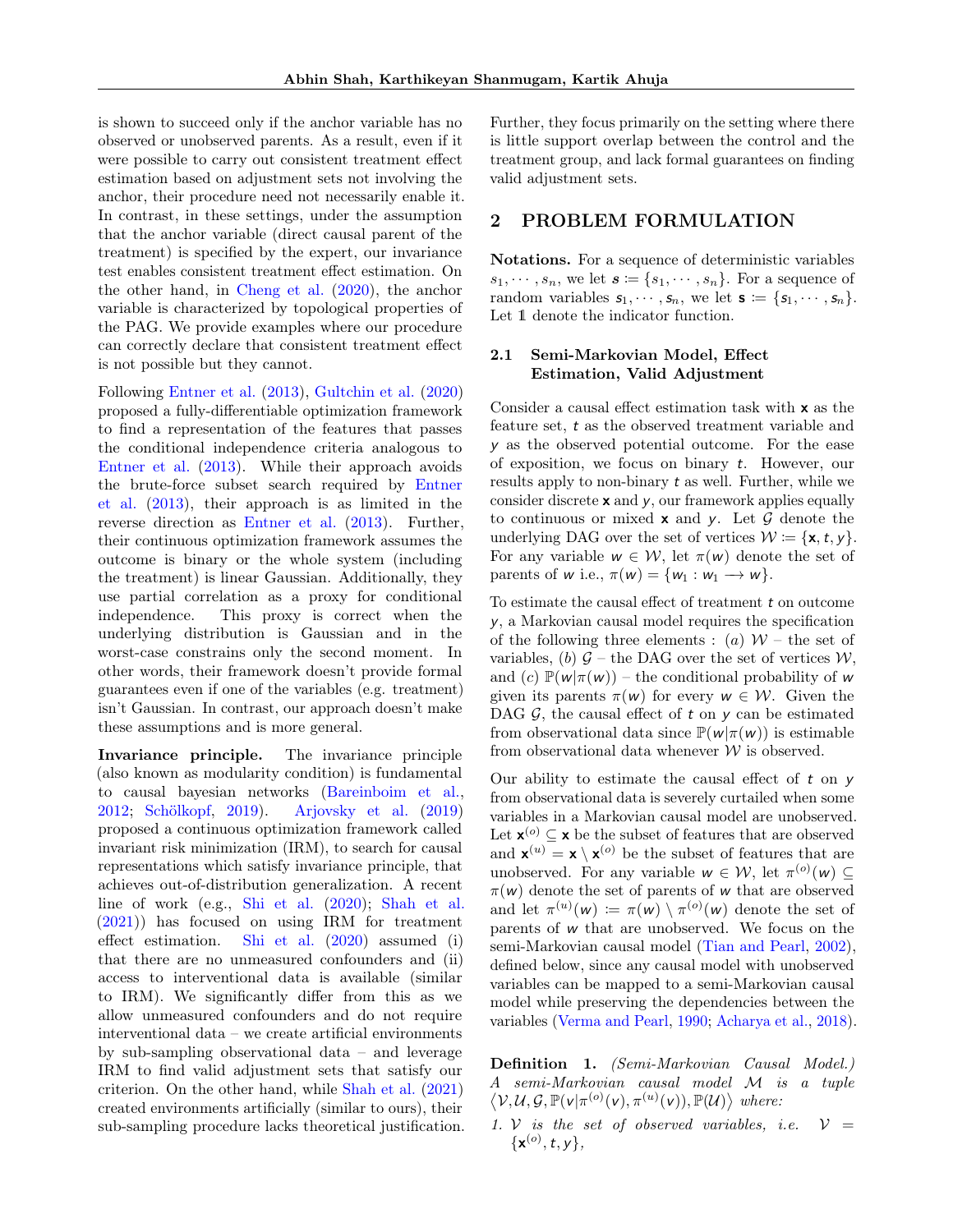- 2. U is the set of unobserved (or exogenous) features, *i.e.*  $\mathcal{U} := \mathcal{W} \setminus \mathcal{V} = \mathbf{x}^{(u)},$
- 3. G is the DAG over the set of vertices W such that each member in  $U$  has no parents and at-most two children.
- 4.  $\mathbb{P}(v | \pi^{(o)}(v), \pi^{(u)}(v)) \ \forall v \in V$  is the set of unobserved conditional distributions of the observed variables, and
- 5.  $\mathbb{P}(\mathcal{U})$  is the unobserved joint distribution over the unobserved features.

<span id="page-3-0"></span>In a semi-Markovian model, unobserved variables with only one or no children are omitted entirely. See Figure [1](#page-3-0) for a toy example of a semi-Markovian model with  $V = \{x_1, x_2, x_3, t, y\}, U = \{u_1, u_2, u_3, u_4\}, \text{ and } \mathcal{G} = \mathcal{G}^{toy}.$ 



Figure 1: The toy example  $\mathcal{G}^{toy}$ .

In observational data, we observe samples of  $V$  from  $\mathbb{P}(\mathcal{V})$  which is related to the semi-Markovian model by the following marginalization [\(Tian and Pearl,](#page-10-5) [2002\)](#page-10-5):  $\mathbb{P}(\mathcal{V}) = \mathbb{E}_{\mathbf{x}^{(u)}} \big[ \prod_{v \in \mathcal{V}} \mathbb{P}(v | \pi^{(o)}(v), \pi^{(u)}(v)) \big].$  Next, we define the notion of causal effect using the do-operator.

Definition 2. (Causal Effect.) The causal effect of the treatment t on the outcome y is defined as

$$
\mathbb{P}(y|do(t=t)) = \sum_{t=t',\mathbf{x}^{(o)}=\mathbf{x}^{(o)}} \mathbb{1}_{t'=t} \mathbb{E}_{\mathbf{x}^{(u)}}
$$

$$
\big[\prod_{v \in \mathcal{V}\setminus\{t\}} \mathbb{P}(v|\pi^{(o)}(v), \pi^{(u)}(v))\big]
$$

The do-operator forces  $t$  to be  $t$  in the causal model M, i.e the conditional factor  $\mathbb{P}(t = t' | \pi^{(o)}(t), \pi^{(u)}(t))$ is replaced by the indicator  $\mathbb{1}_{t=t'}$  and the resulting distribution is marginalized over all possible realizations of all observed variables except y. Next, we define average treatment effect and valid adjustment.

Definition 3. (Average Treatment Effect.) The average treatment effect (ATE) of a binary treatment t on the outcome y is defined as  $ATE = \mathbb{E}[y]do(t =$ 1)]  $- \mathbb{E}[y|do(t=0)].$ 

Definition 4. (Valid Adjustment.) A set of variables  $z \subseteq x$  is said to be a valid adjustment relative to the ordered pair of variables  $(t, y)$  in the DAG G if  $\mathbb{P}(y|do(t=t)) = \mathbb{E}_{z}[\mathbb{P}(y|z=z,t=t))].$ 

If  $z \subseteq x^{(o)}$  is a valid adjustment relative to  $(t, y)$ , then the ATE can be estimated from observational data by regressing the factual outcomes for the treated and the untreated sub-populations on **z** i.e.,  $ATE = \mathbb{E}_{z}[\mathbb{E}_{y} | y|t =$  $[1, \mathbf{z}] - \mathbb{E}_{\mathbf{v}}[y|t=0, \mathbf{z}]].$ 

For any variables  $w_1, w_2 \in \mathcal{W}$ , and a set  $\mathbf{w} \subseteq \mathcal{W}$ , (a) let  $w_1 \perp_p w_2$  **z** denote that  $w_1$  and  $w_2$  are conditionally independent given **z** and (b) let  $w_1 \perp \!\!\!\perp_d w_2$  we denote that  $w_1$  and  $w_2$  are d-separated by **w** in  $\mathcal{G}$ . For completeness, we provide the definition of d-separation in Appendix [D](#page-12-0) as well as review potential outcomes (PO) framework [\(Imbens and Rubin](#page-9-0) [\(2015\)](#page-9-0)), discuss ignorability and connect it with valid adjustment in Appendix [C.](#page-12-1)

#### 2.2 Back-door Criterion

We now discuss the *back-door* criterion [\(Pearl et al.,](#page-10-14) [2016\)](#page-10-14) – a popular sufficient graphical criterion for finding valid adjustments i.e., any set satisfying the back-door criterion is a valid adjustment [\(Pearl](#page-9-4) [\(1993\)](#page-9-4)).

<span id="page-3-3"></span>Definition 5. (Back-door criteria.) A set of variables  $z \subseteq x$  satisfies the back-door criterion relative to the ordered pair of variables  $(t, y)$  in G if no node in z is a descendant of t and z blocks every path between t and  $y$  in  $G$  that contains an arrow into  $t$ .

Often,  $G$  is represented without explicitly showing elements of  $U$  but, instead, using bi-directed edges [\(Tian and Pearl](#page-10-5) [\(2002\)](#page-10-5)) to represent confounding effects of  $U$ . For example, Figure  $2(a)$  $2(a)$  uses bi-directed edges to represent unmeasured confounders (i.e., elements of U that influence two variables in  $V$ ) in the DAG  $\mathcal{G}^{toy}$ .

Definition 6. (A Bi-directed Edge.) A bi-directed edge between nodes  $v_1 \in V$  and  $v_2 \in V$  (i.e.,  $v_1 \leftrightarrow v_2$ ) represents the presence (in G) of a divergent path  $v_1$   $\leftarrow$  $u \rightarrow v_2$  where  $u \in \mathcal{U}$ .

In this work, we make the following structural assumption on the DAG  $G$  under the semi-Markovian model  $M$ . This assumption is analogous to the common assumption that all observed features are pre-treatment variables. As an example, consider the DAG  $\mathcal{G}^{toy}$  in Figure  $2(a)$  $2(a)$  that satisfies this assumption.

<span id="page-3-1"></span>Assumption 1. Let the DAG  $G$  be such that the treatment t has the outcome y as its only child. Further, the outcome y has no child.

### <span id="page-3-2"></span>3 MAIN RESULTS

In this section, we state our main results relating sub-sampling and invariance testing to the back-door criteria. First, we define the notions of sub-sampling and invariance. Next, we provide : (a) a sufficient d-separation condition (that can be realized by our invariance test under sub-sampling) for a class of back-door criteria (Theorem [3.1\)](#page-4-1) and (b) a necessary d-separation condition (that can be realized by our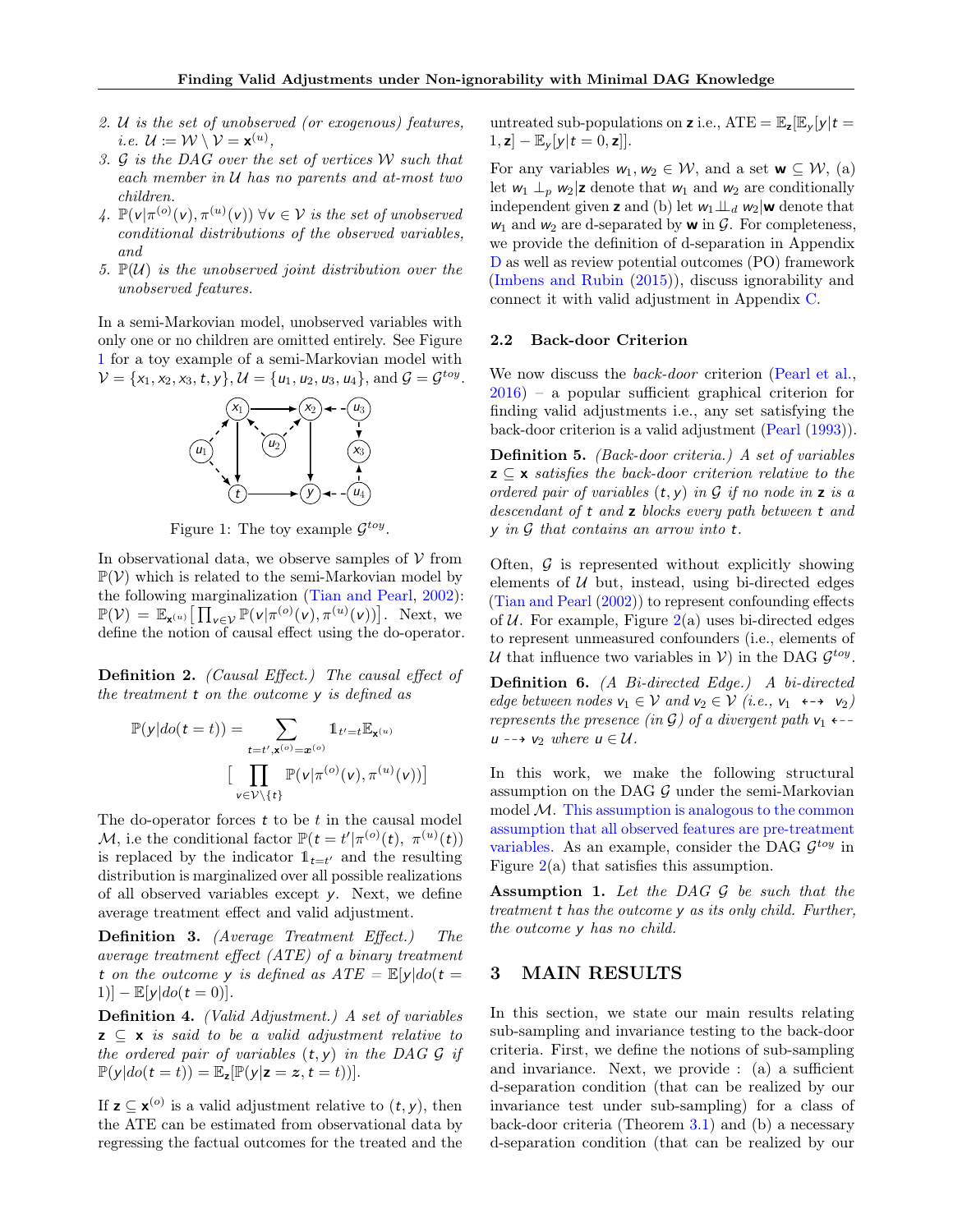<span id="page-4-0"></span>

Figure 2: The toy example  $\mathcal{G}^{toy}$ : (a) with bi-directed edges; (b) where e has been sub-sampled using  $x_1$  and  $t$ ; (c) where **e** has been sub-sampled using  $x_3$  and  $t$ .

invariance test under sub-sampling) implied by a class of back-door criteria (Theorem [3.2\)](#page-4-2). Combining these, we show equivalence between an invariance based d-separation condition and a class of back-door criteria (Corollary [1\)](#page-5-0). Finally, we propose an algorithm to find all subsets of the observed features that satisfy the back-door criteria when all the parents of the treatment variable are known and observed (Appendix [I\)](#page-17-0).

Sub-sampling. We create a sub-sampling (or environment) variable e from the observed distribution  $\mathbb{P}(\mathcal{V})$ . Formally, we use a specific observed variable  $x_t \in \mathbf{x}^{(o)}$  and a subset of the observed variables  $\mathbf{v} \subseteq \mathcal{V} \setminus \{x_t, y\}$  to sub-sample  $e$  i.e.,  $e = f(x_t, \mathbf{v}, \eta)$ where  $\eta$  is a noise variable independent of W, and f is a function of  $x_t$ , **v** and  $\eta$ . The choices of  $x_t$  and **v**, which differ for the sufficient condition (Theorem [3.1\)](#page-4-1) and the necessary condition (Theorem [3.2\)](#page-4-2), are made clear in the respective theorem statements. We let the sub-sampling variable e be discrete and think of the distinct values of e as identities of distinct artificial environments created via sub-sampling. While the case where e is continuous is similar in spirit, we postpone the nuances for a future work. Graphically, sub-sampling variable introduces a node e, an edge from  $x_t$  to e and edges from every  $v \in \mathbf{v}$  to e in the DAG  $\mathcal{G}$ . For example, see Figure  $2(b)$  $2(b)$  where  $e$  is sub-sampled in toy example  $\mathcal{G}^{toy}$  with  $x_t = x_1$  and  $\mathbf{v} = \{t\}.$ 

Invariance testing. Our main results relate the back-door criterion to d-separation statements of the type  $e\perp_{d} y|z$  for some  $z \subseteq V \setminus \{y\}$ . While our goal is to infer sets satisfying the back-door criterion from observational data, such d-separation statements cannot be tested for from observational data. To tackle this, we propose the notion of invariance testing. An invariance test is a conditional independence test of the form  $e \perp_p y | z$  for some  $z \subseteq V \setminus \{y\}$  i.e., an invariance test tests if the sub-sampling variable is independent of the outcome conditioned on **z** for some  $\mathbf{z} \subseteq \mathcal{V} \setminus \{y\}.$ 

For our results involving invariance testing, we require the following limited set of faithfulness assumptions to ensure invariance testing with e is equivalent to d-separation statements involving e.

<span id="page-4-3"></span>Assumption 2. (Sub-sampling Faithfulness) If  $e \perp_p$ 

y|z, then  $e \perp \perp_d y | z, \forall z \subseteq V \setminus \{y\}.$ 

Thus, in effect, we create synthetic environments and show that a class of back-door criterion either implies or is equivalent to a suitable invariance test. For our framework to work, we only require the knowledge of  $x_t$  from an expert. This is in contrast to any detailed knowledge of the structure of the DAG G.

Sufficient condition. Suppose an expert provides us with an observed feature that has a direct edge or a bi-directed edge to the treatment. Let e be sub-sampled using this feature as  $x_t$  and any  $\mathbf{v} \subseteq \mathcal{V} \setminus \{x_t, y\}$ . The following result shows that any subset of the remaining observed features satisfying a d-separation involving e (or an invariance test under Assumption [2\)](#page-4-3) also satisfies the back-door criterion. See Appendix  $F$  for a proof.

<span id="page-4-1"></span>Theorem 3.[1](#page-3-1). Let Assumption 1 be satisfied. Consider any  $x_t \in \mathbf{x}^{(o)}$  that has a direct edge or a bi-directed edge to t i.e., either  $x_t \rightarrow t$ ,  $x_t \leftrightarrow t$  or  $x_t \xrightarrow{\epsilon - \epsilon} t$ . Let  $e$  be sub-sampled using  $x_t$  and **v** for any  $\mathbf{v} \subseteq \mathcal{V} \setminus \{x_t, y\}$  i.e.,  $\mathbf{e} = f(x_t, \mathbf{v}, \eta)$ . Let  $\mathbf{z} \subseteq \mathbf{x}^{(o)} \setminus \{x_t\}$ . If e is d-separated from y by z and t in G i.e.,  $e \perp_d y | z, t$ in  $G$ , then  $z$  satisfies the back-door criterion relative to  $(t, y)$  in  $\mathcal G$ .

Remark 1. A stronger result that subsumes Theorem [3.1](#page-4-1) was proven in [Entner et al.](#page-9-8) [\(2013\)](#page-9-8); we provide our theorem for clarity of exposition and completeness.

Necessary condition. Suppose an expert provides us with an observed feature that has a direct edge to the treatment. Let e be sub-sampled using this variable as  $x_t$  and any  $\mathbf{v} \subseteq \{t\}$ . The following result shows that any subset of the remaining observed features satisfying the back-door criterion satisfies a specific d-separation involving e (as well as an invariance test). See Appendix [G](#page-15-0) for a proof.

<span id="page-4-2"></span>Theorem 3.2. Let Assumption [1](#page-3-1) be satisfied. Consider any  $x_t \in \mathbf{x}^{(o)}$  that has a direct edge to t i.e.,  $x_t \rightarrow t$  or  $x_t \leftrightarrow t$ . Let e be sub-sampled using<br>i.e.,  $x_t \rightarrow t$  or  $x_t \leftrightarrow t$ . Let e be sub-sampled using  $x_t$  and **v** for any **v**  $\subseteq$  {**t**} *i.e.*, **e** =  $f(x_t, \mathbf{v}, \eta)$ . Let  $\mathbf{z} \subseteq \mathbf{x}^{(o)} \setminus \{x_t\}$ . If  $\mathbf{z}$  satisfies the back-door criterion relative to  $(t, y)$  in  $G$ , then e is d-separated from y by **z** and t in  $\mathcal G$  i.e.,  $e \perp \perp_d y | z, t$  in  $\mathcal G$ .

Remark 2. Theorem [3.2](#page-4-2) is useful to find out (some)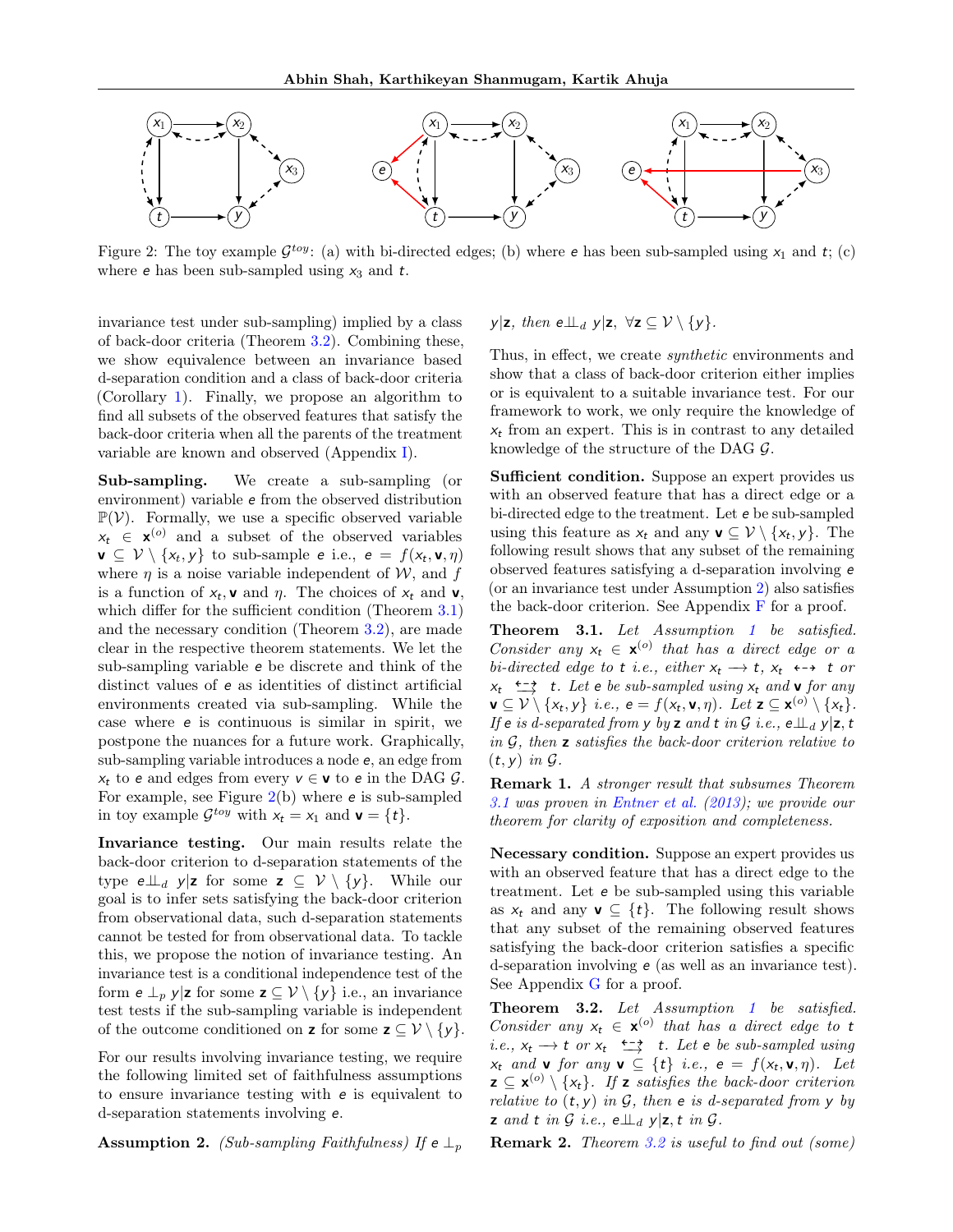sets that cannot be valid adjustments (see comparison with [Entner et al.](#page-9-8) [\(2013\)](#page-9-8) and [Gultchin et al.](#page-9-10) [\(2020\)](#page-9-10) as well as comparison with [Cheng et al.](#page-9-9) [\(2020\)](#page-9-9) below). Knowing whether a given set of features is valid for adjustment or not is crucial – especially in healthcare and social sciences – to avoid using decisions based on biased estimates from observational studies.

**Remark 3.** We note that Theorem [3.2](#page-4-2) requires  $x_t$  to be a parent of t (i.e., a direct edge to t) whereas Theorem [3.1](#page-4-1) requires  $x_t$  to be a parent of t or a spouse of t (i.e., a direct or a bi-directed edge to t).

Equivalence. Suppose an expert provides us with a feature that has a direct edge to the treatment. Let e be sub-sampled using this variable as  $x_t$  and any  $\mathbf{v} \subseteq \{t\}$ . Combining Theorem [3.1](#page-4-1) and Theorem [3.2,](#page-4-2) we have the following Corollary showing equivalence of the back-door criterion and a specific d-separation involving e (as well as an invariance test under Assumption [2\)](#page-4-3).

<span id="page-5-0"></span>Corollary 1. Let Assumption [1](#page-3-1) be satisfied. Consider any  $x_t \in \mathbf{x}^{(o)}$  that has a direct edge to t i.e.,  $x_t \to t$  or  $x, y \leftarrow y$  t. Let e be sub-sampled using  $x_t$  and **v** for any  $\leftarrow$  for  $\left( \frac{1}{2} \right)$  is the sub-sampled using  $x_t$  and **v** for any  $\mathbf{v} \subseteq \{t\}$  i.e.,  $\mathbf{e} = f(x_t, \mathbf{v}, \eta)$ . Let  $\mathbf{z} \subseteq \mathbf{x}^{(o)} \setminus \{x_t\}$ . Then,  $\mathbf{z}$ satisfies back-door criterion relative to the ordered pair of variables  $(t, y)$  in G if and only if  $e$  is d-separated from y by z and t in  $\mathcal G$  i.e.,  $e \perp \perp_d y | z, t$  in  $\mathcal G$ .

<span id="page-5-1"></span>Remark 4. While our framework captures a broad class of back-door criteria, it does not cover all the back-door criteria. For example, our method cannot capture that the M-bias problem [\(Liu et al.,](#page-9-13) [2012;](#page-9-13) [Imbens,](#page-9-14) [2020\)](#page-9-14) where no observed feature is a parent of the treatment. (see Appendix  $H$  for details).

Illustrative examples. First, we illustrate Corollary [1](#page-5-0) with our toy example  $\mathcal{G}^{toy}$ . We let  $x_t = x_1$  and sub-sample **e** using  $x_1$  and **t** (see Figure [2\(](#page-4-0)b)). For this example,  $\mathbf{z} \subseteq \{x_2, x_3\}$  i.e.,  $\mathbf{z} \in \{\emptyset, \{x_2\}, \{x_3\}, \{x_2, x_3\}\}.$ It is easy to verify that  $z = \{x_2\}$  satisfies the back-door criterion relative to  $(t, y)$  in  $\mathcal{G}^{toy}$  but  $z = \emptyset$ ,  $z =$  $\{x_3\}$ , and  $\mathbf{z} = \{x_2, x_3\}$  do not. Similarly, it is easy to verify that  $e \perp \perp_d y | x_2, t$  but  $e \not\perp_d y | t$ ,  $e \not\perp_d y | x_2, t$ , and  $e\mu_d y|x_2, x_3t$  in  $\mathcal{G}^{toy}$ . See Appendix [F.2](#page-14-0) for an illustration tailored to Theorem [3.1.](#page-4-1)

Next, we illustrate the significance of the criteria that qualifies  $x_t$  to our results. In Figure [2\(](#page-4-0)b), we let  $x_t = x_1$  $(x_1)$  has a direct or bi-directed edge to t). Here, the d-separation  $e\perp_{d} \gamma | x_2, t$  holds implying that  $x_2$  satisfies back-door relative to  $(t, y)$ . In Figure [2\(](#page-4-0)c), we let  $x_t = x_3$  (x<sub>3</sub> does not have a direct or bi-directed edge to t). Here, the d-separation  $e \perp u_d$  y|x<sub>3</sub>, t holds but x<sub>3</sub> does not satisfy the back-door relative to  $(t, y)$ .

Comparison with [Entner et al.](#page-9-8) [\(2013\)](#page-9-8) and [Gultchin et al.](#page-9-10) [\(2020\)](#page-9-10). In [Entner et al.](#page-9-8) [\(2013\)](#page-9-8),  $x_a$  is an anchor variable if it satisfies the observational

criterion  $x_a \not\perp_d y$  z for some  $x_a$  and some z not containing  $x_a$ . Further, if the CI test implied by (the d-separation condition)  $x_a \perp u_d$  y|z, t is satisfied, then z is shown to be a valid adjustment. While our sufficient condition in Theorem [3.1](#page-4-1) is implied by this result, we provide a proof tailored to our condition and notations in Appendix [F](#page-13-0) for completeness.

However, the reverse direction in [Entner et al.](#page-9-8) [\(2013\)](#page-9-8) is as follows: if some **z** (not containing  $x_a$ ) is a valid adjustment, then  $x_a \perp u_d$  y|z, t, only when  $x_a$  does not have any (observed or unobserved) parent in addition to satisfying the criteria for the anchor variable. Under our criterion, if  $x_t$  is a direct parent of  $t$ , the reverse direction can be shown in generality (our Theorem [3.2\)](#page-4-2).

As a concrete example, in  $\mathcal{G}^{toy}$ , [Entner et al.](#page-9-8) [\(2013\)](#page-9-8) cannot conclude that  $\emptyset$ ,  $\{x_3\}$ ,  $\{x_2, x_3\}$  are not admissible i.e., not valid back-doors (because  $x_a = x_1$  has an unobserved parent) while our Theorem [3.2](#page-4-2) can be used to conclude that. See the empirical comparison in Appendix [K.7.](#page-23-0) Likewise, [Gultchin et al.](#page-9-10) [\(2020\)](#page-9-10), which build on [Entner et al.](#page-9-8) [\(2013\)](#page-9-8), also cannot conclude that  $\emptyset$ ,  $\{x_3\}$ ,  $\{x_2, x_3\}$  are not valid adjustment sets in  $\mathcal{G}^{toy}$ .

Comparison with [Cheng et al.](#page-9-9) [\(2020\)](#page-9-9). In [Cheng](#page-9-9) [et al.](#page-9-9) [\(2020\)](#page-9-9), the anchor variable  $x_a$  is a COSO variable i.e., either a parent or a spouse of the treatment but neither a parent or a spouse of the outcome in the true maximal ancestral graph (MAG). Our criteria for  $x_t$  is different from this, and our result is neither implied by nor implies the result of [Cheng et al.](#page-9-9) [\(2020\)](#page-9-9).

Consider an example which is obtained by adding the edge  $x_1 \rightarrow y$  to  $\mathcal{G}^{toy}$  in Figure [2.](#page-4-0) The results of [Cheng et al.](#page-9-9) [\(2020\)](#page-9-9) are not applicable since the anchor variable  $x_t$  is a parent of the outcome in the true DAG (and thereby in the MAG). However,  $x_t$  is a parent of the treatment (i.e., it satisfies our criteria), and our Theorem [3.2](#page-4-2) is applicable. It can be used to conclude that  $\emptyset$ ,  $\{x_2\}$ ,  $\{x_3\}$  and  $\{x_2, x_3\}$  are not admissible sets. See the empirical comparison in Appendix [K.8.](#page-24-0)

Connections to Instrument Variable (IV). While our anchor (i.e.,  $x_t$ ) may look similar to IV, this is not the case: (i) An IV needs to satisfy the exclusion restriction i.e., it needs to be d-separated from y in  $\mathcal{G}_{-t}$  (i.e., the graph obtained by removing the edge from t to y in  $\mathcal{G}$ ). However, we do not require  $x_t$  to be d-separated from  $y$  in  $\mathcal{G}_{-t}$ . (ii) Unlike our work, IVs can only provide bounds on ATE in non-parametric models; they provide perfect identifiability of ATE only in linear models [\(Balke and Pearl,](#page-9-15) [1997\)](#page-9-15).

### 4 ALGORITHMS

Our invariance criterion in Corollary [1](#page-5-0) requires us to find a **z** such that  $e \perp_p y | z, t$ . In this section, given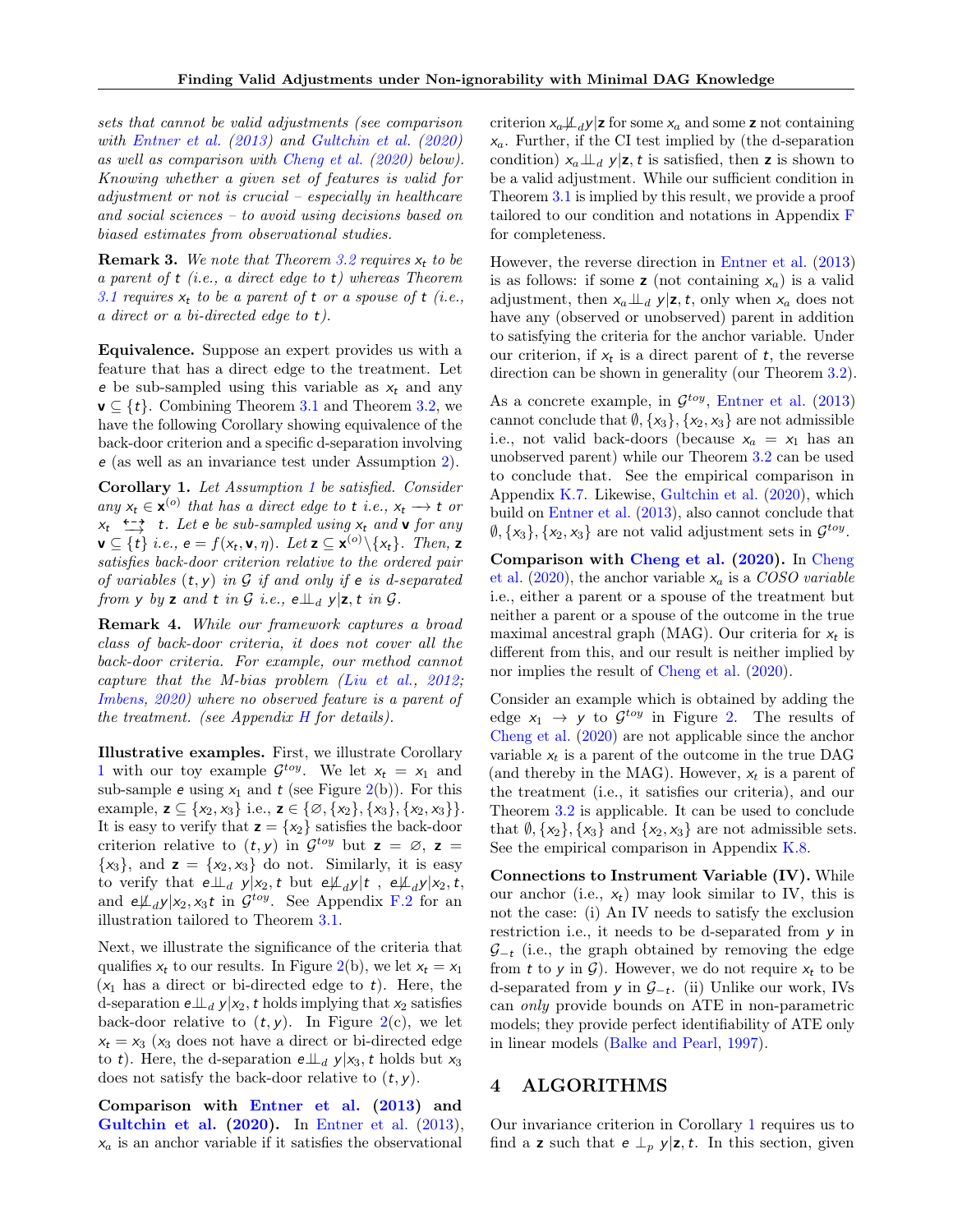$n$  observational samples, we propose two algorithms that enable finding valid adjustment sets that pass our invariance criterion as well as use it to estimate ATE.

#### 4.1 Invariance Testing and Subset Search

First, we propose an algorithm (Algorithm [1\)](#page-6-0) based on conditional independence (CI) testing and it works as follows. The algorithm takes the sub-sampling variable e that is a function of  $x_t$  (e could also be a function of both  $x_t$  and t). The algorithm considers the set X of all candidate adjustment sets that do not contain  $x_t$ . For every candidate adjustment set  $\boldsymbol{z}$  in  $\mathcal{X}$ , our algorithm checks for CI between  $e$  and  $y$  conditioned on  $z$  and  $t$ . If this CI holds, then z satisfies the back-door criterion and is a valid adjustment set (see Corollary [1](#page-5-0) and Assumption [2\)](#page-4-3). The ATE estimated by our algorithm is the average of the ATE estimated by regressing on such valid adjustment sets. On actual datasets, we use the following criterion as acceptance for CI: a p-value threshold  $p_{value}$  is used to check if the p-value returned by the CI tester is greater than this threshold. We use the RCoT CI tester (see Appendix  $K.1$ ).

Similar to [Entner et al.](#page-9-8) [\(2013\)](#page-9-8), the computational complexity of Algorithm [1](#page-6-0) grows exponentially in the dimensionality of  $\mathbf{x}^{(o)}$ . This makes it impractical for high dimensional settings.

Algorithm 1: ATE estimation using subset search. **Input:**  $n, n_r, t, y, e, \mathcal{X}, p_{value}$ Output:  $ATE(X)$ Initialization:  $ATE(X) = 0, c_1 = 0$ 1 for  $r = 1, \dots, n_r$  do // Use a different train-test split in each run 2  $c_2 = 0$ ;  $ATE_d = 0$ ;  $\begin{array}{c|c} \text{3} & \text{for } \textbf{z} \in \mathcal{X} \text{ do} \\ \text{4} & \text{if } \text{CI}(e \perp_{\tau}) \end{array}$ if  $CI(e \perp_p y | z, t) > p_{value}$  then 5 |  $c_2 = c_2 + 1;$  $ATE_d = ATE_d + \frac{1}{n}\sum_{i=1}^n (E[y|z =$  $z^{(i)}$ ,  $t = 1$ ] –  $\mathbb{E}[y|z = z^{(i)}, t = 0]$ );  $\frac{6}{ }$  if  $c_2 > 0$  then  $\begin{array}{|c|c|c|c|c|}\n\hline\n\text{7} & \text{21} = c_1 + 1; \end{array}$  $ATE(\mathcal{X}) = ATE(\mathcal{X}) + ATE_{d}/c_{2};$  $\text{ATE}(\mathcal{X}) = \text{ATE}(\mathcal{X})/c_1;$ 

### <span id="page-6-0"></span>4.2 IRM based Representation Learning

To alleviate these concerns, we propose a second algorithm based on invariant risk minimization (IRM). This leverages our use of the subsampling variable and creation of synthetic environments. IRM was proposed to address out-of-distribution generalization for supervised learning tasks and is aimed at learning a predictor that relies only on the causal parents of the label y and ignore any other spurious variables. IRM takes data from different environments indexed as e and learns a representation  $\Phi$  that transforms the features **x** such that  $e \perp y | \Phi(x)$ . Given that our invariance criterion is of a similar form, and involves checking invariance of the outcome  $y$  conditioned on the feature set **z** and the treatment **t** across environments **e**, IRM is a perfect fit to test this criterion.

Our IRM based procedure leverages IRMv1 from [Arjovsky et al.](#page-9-7)  $(2019)$  with linear representation  $\Phi$ . We take the data in treatment group  $t = 1$  (or the control group  $t = 0$ ) and divide it into different environments based on e and pass it as input to IRMv1. From the theory of IRM it follows that if the absolute value of some coefficient of  $\Phi$  is low, then the corresponding component is unlikely to be a part of the subset that satisfies the invariance criterion. Following this observation, we define a vector of absolute values of Φ and denote it as |Φ|. We divide the values in |Φ| into two clusters using k-means clustering with  $k = 2$ . We select the subset of the features that correspond to the cluster with a higher mean absolute value. We estimate the treatment effect by adjusting over this selected subset. Further details of the procedure can be found in Algorithm [2](#page-6-1) (we describe the algorithm for treatment group and can run a similar procedure for control group). While the computational complexity of IRMv1 (and hence Algorithm [2\)](#page-6-1) is unclear yet, in practice, Algorithm [2](#page-6-1) is much faster and scales better (see Figure  $3(c)$  $3(c)$ ) than Algorithm [1.](#page-6-0)

| <b>Algorithm 2:</b> ATE estimation using IRM                                                                                           |  |  |  |  |  |
|----------------------------------------------------------------------------------------------------------------------------------------|--|--|--|--|--|
| <b>Input:</b> $n, n_r, t, y, e, \mathbf{x}^{(o)} \setminus x_t$                                                                        |  |  |  |  |  |
| <b>Output: ATE</b>                                                                                                                     |  |  |  |  |  |
| Initialization: $ATE = 0, k = 2$                                                                                                       |  |  |  |  |  |
| 1 for $r=1,\cdots,n_r$ do // Use a different                                                                                           |  |  |  |  |  |
| train-test split in each run                                                                                                           |  |  |  |  |  |
| $\mathbf{a} \quad   \quad \Phi \leftarrow \mathsf{IRMv1}(y, \mathbf{x}^{(o)} \setminus x_t, e, t = 1)$                                 |  |  |  |  |  |
| $\mathbf{s}$   $\mathbf{z}_{\text{irm}} \leftarrow \text{kmeans}(\lvert \Phi \rvert, k)$ // $\mathbf{z}_{\text{irm}}$ is the subset of |  |  |  |  |  |
| variables in the cluster with higher mean                                                                                              |  |  |  |  |  |
| absolute value                                                                                                                         |  |  |  |  |  |
| 4   ATE = ATE + $\frac{1}{n} \sum_{i=1}^{n} (\mathbb{E}[y   \mathbf{z}_{\text{irm}} = z^{(i)}, t =$                                    |  |  |  |  |  |
| $ 1  - \mathbb{E}[y \mathbf{z}_{\text{irm}} = z^{(i)}, t = 0])$                                                                        |  |  |  |  |  |
| 5 ATE = ATE/ $n_r$ ;                                                                                                                   |  |  |  |  |  |

### <span id="page-6-2"></span><span id="page-6-1"></span>5 EXPERIMENTS

ATE estimation and performance metrics: To test how successful our method is with respect to finding valid adjustments, we consider estimating the ATE of t on y. When the ground truth ATE is known, we report the absolute error in ATE prediction (averaged over  $n_r$ )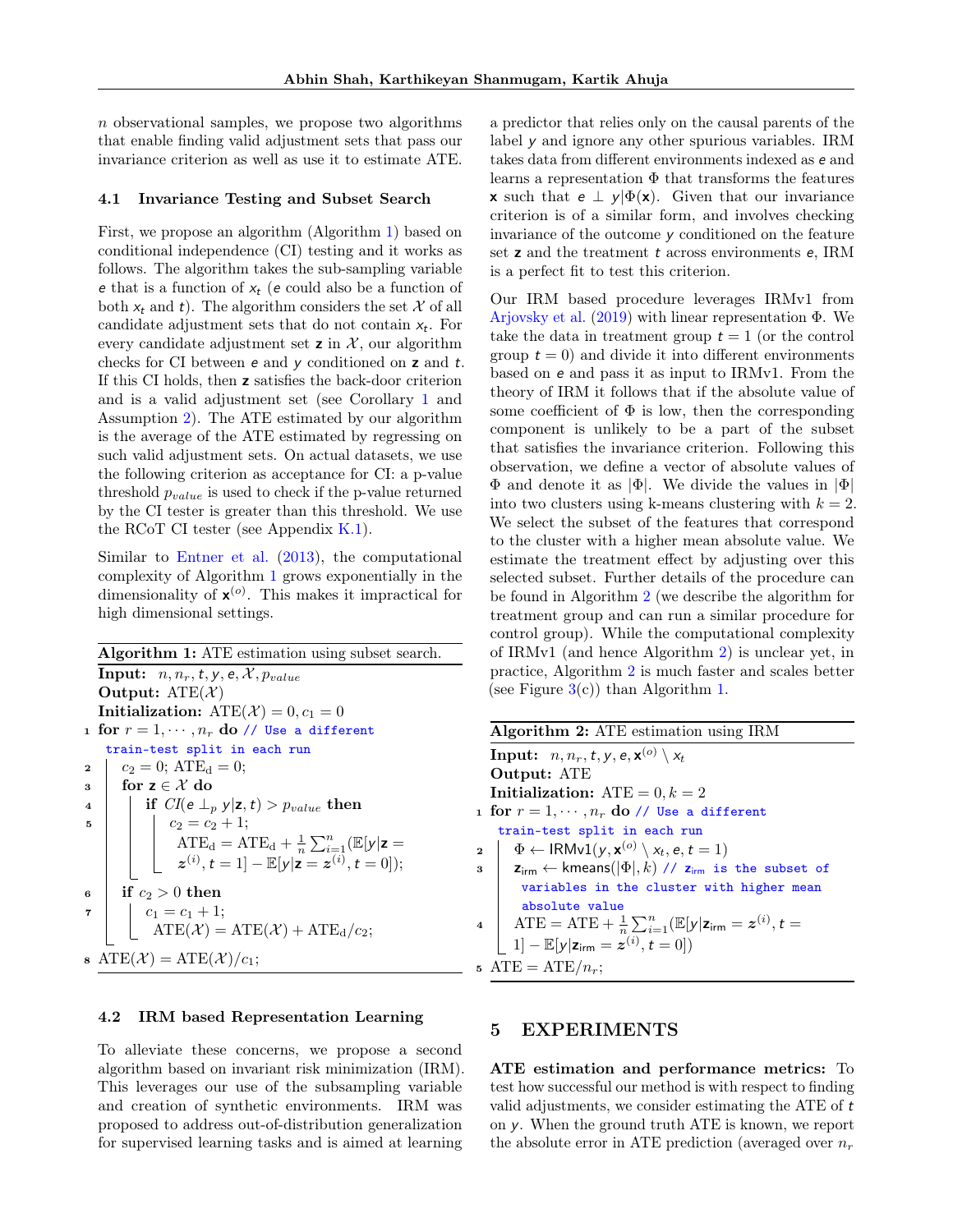<span id="page-7-0"></span>

Figure 3: Validating our theoretical results and our algorithms on the toy example  $\mathcal{G}^{toy}$ : (a) Sets not satisfying back-door  $({x_1, x_2, x_3}, {x_2, x_3})$  result in high ATE error; sets satisfying back-door  $({x_1, x_2}, {x_2})$  result in low ATE error. (b) Performance of Algorithm [1](#page-6-0) and [2](#page-6-1) on  $\mathcal{G}^{toy}$ . (c) Performance of Algorithm 2 in high dimensions.

runs). When the ground truth ATE is unknown, we report the estimated ATE (averaged over  $n_r$  runs).

As described in Section [2.1,](#page-2-0) ATE can be estimated from observational data by regressing y for the control and the treatment sub-populations on a valid adjustment set. We note that our work is complementary to works on ATE estimation as our focus is on finding valid adjustments. Once we select a valid adjustment, any of the available ATE estimation methods could be used. We use ridge regression with cross-validation as the regression model for baseline as well as our method.

Environment variable and parameters. For all of our experiments, we let  $n_r = 100$  and  $p_{value}$  $\{0.1, 0.2, 0.3, 0.4, 0.5\}$ . For our experiments we create an environment variable as being a random function of  $x_t$  and t (i.e.,  $e = f(x_t, t)$ ). Exact details of their generation and alternate settings, such as the case of  $e = f(x_t)$  (i.e.,  $\mathbf{v} = \emptyset$ ), are given in Appendix [K.](#page-19-1)

Algorithms. We compare the following algorithms:

- 1. Baseline: This uses regression on all of the observed features i.e.,  $\mathbf{x}^{(o)}$  to estimate ATE. In other words, it assumes  $\mathbf{x}^{(o)}$  is ignorable. See Appendix [J](#page-19-2) for a pseudo-code of Baseline.
- 2. Exhaustive: Given  $x_t$ , this applies Algorithm [1](#page-6-0) with X being the set of all subsets of  $\mathbf{x}^{(o)} \setminus x_t$ .
- 3. Sparse: Given  $x_t$ , this applies Algorithm [1](#page-6-0) with X being the set of all subsets of  $\mathbf{x}^{(o)} \setminus x_t$  of size at most  $k$  (which is determined in the context).
- 4. IRM-t: Given  $x_t$ , this applies Algorithm [2](#page-6-1) to the samples from the treatment group.
- 5. IRM-c: Given  $x_t$ , this applies Algorithm [2](#page-6-1) to the samples from the control group.

#### <span id="page-7-1"></span>5.1 Synthetic Experiment

**Description.** Consider the toy example  $\mathcal{G}^{toy}$  from Figure [2](#page-4-0) with unobserved features  $u_1 \in \mathbb{R}$ ,  $u_2 \in \mathbb{R}^{\tilde{d}}$ ,  $u_3 \in$  $\mathbb{R}^{\tilde{d}}$ ,  $u_4 \in \mathbb{R}^{\tilde{d}}$  and observed features  $x_1 \in \mathbb{R}$ ,  $x_2 \in \mathbb{R}^{\tilde{d}}$ ,  $x_3 \in$  $\mathbb{R}^{\tilde{d}}$  i.e.,  $\mathbf{x}^{(u)} = \{u_1, u_2, u_3, u_4\} \in \mathbb{R}^{3\tilde{d}+1}$  and  $\mathbf{x}^{(o)} =$ 

 ${x_1, x_2, x_3} \in \mathbb{R}^{2\tilde{d}+1}$ . Let  $d = 2\tilde{d} + 1$  i.e., the dimension of the observed features. For dimension  $d$ , we generate a dataset (with  $n = 50000$ ) using linear structural equation models for  $u$ 's,  $x$ 's and  $y$  and a logistic linear model for  $t$  and  $e$ . See Appendix  $K.2$  for details

Results. First, we validate our theoretical results for  $d = 5, 15, 25$  (see Figure [3\(](#page-7-0)a)): (a) the ATE error for adjusting on  $\{x_1, x_2, x_3\}$  is high since we are in a setting where  $\mathbf{x}^{(o)}$  is not ignorable, (b) the ATE error for adjusting on  $\{x_1, x_2\}$  is low since it satisfies the back-door criterion, (c) the ATE error for adjusting on  $\{x_2, x_3\}$  is high since  $e\mathcal{L}_d y|x_2, x_3, t$ , (d) the ATE error for adjusting on  $\{x_2\}$  is low since  $e\perp \!\!\! \perp_d y|x_2,t$ . Next, we validate our algorithms via Figure [3\(](#page-7-0)b). With  $x_t = x_1$ , our algorithms Exhaustive, IRM-t, and IRM-c significantly outperform Baseline for  $d = 3, 5, 7$  even for multiple  $p_{value}$  thresholds for Exhaustive. We note that IRM based algorithms significantly outperform the testing based algorithm even in moderately high dimensions  $(d = 7)$  and performs very well even for  $d = 65$  as seen through in Figure [3\(](#page-7-0)c).

### <span id="page-7-2"></span>5.2 Semi-synthetic Dataset : Infant Health and Development Program (IHDP)

Description. IHDP [\(Hill,](#page-9-16) [2011\)](#page-9-16) is generated based on a RCT targeting low-birth-weight, premature infants. The 25-dimensional feature set (comprising of 17 different features) is pre-treatment i.e., it satisfies Assumption [1.](#page-3-1) The features measure various aspects about the children and their mothers e.g., child's birth-weight, the number of weeks pre-term that the child was born. See Appendix [K.4](#page-22-0) for details. In the treated group, the infants were provided with both intensive high-quality childcare and specialist home visits. A biased subset of the treated group is typically removed to create imbalance leaving 139 samples with  $t = 1$  and 608 samples with  $t = 0$ . The outcome, typically simulated using setting "A" of the NPCI package [\(Dorie,](#page-9-17) [2016\)](#page-9-17), is infants' cognitive test score.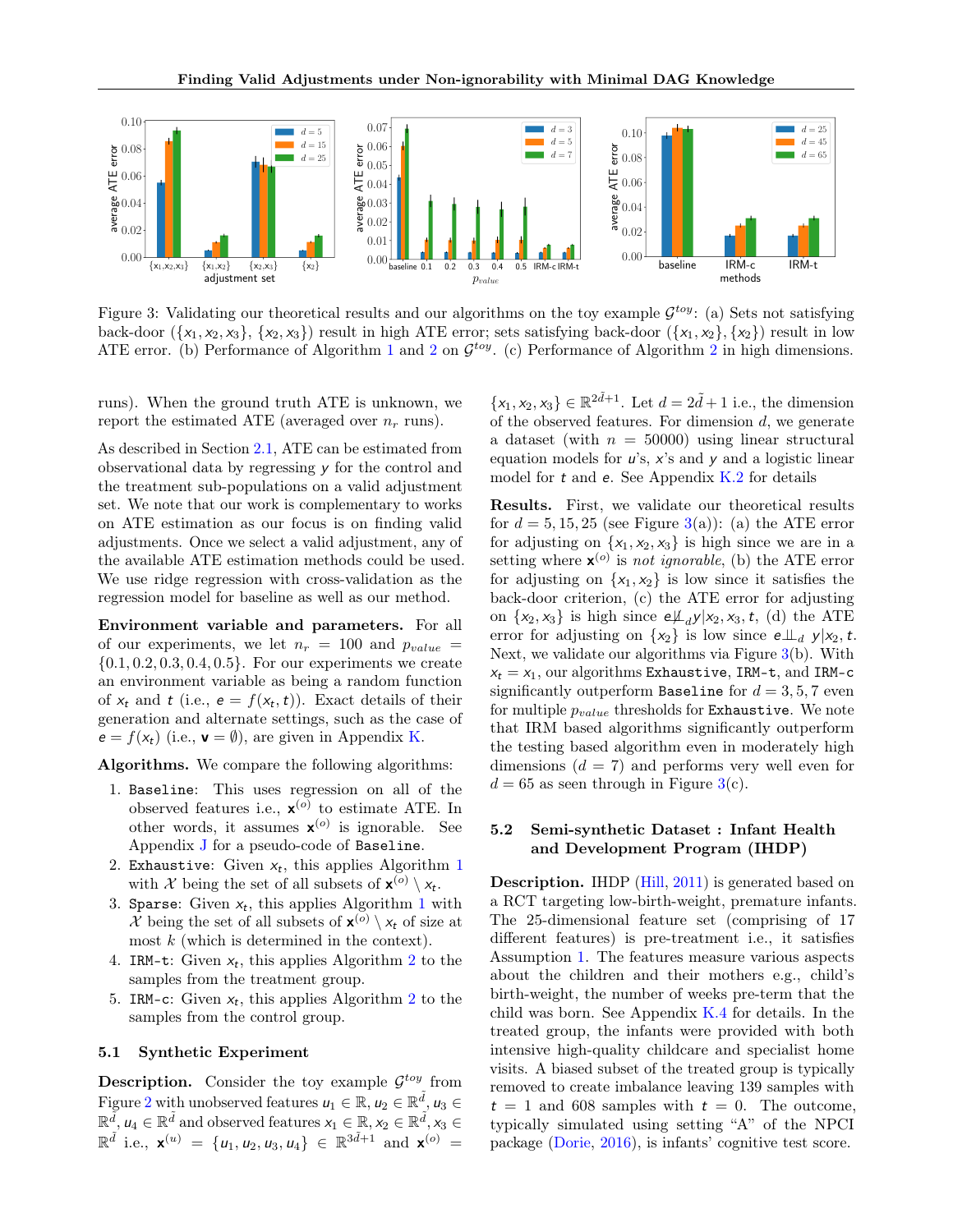Analysis. The outcome depends on all observed features. Therefore, the set of all observed features satisfies back-door (see Appendix  $K(4)$ ). To test our method, we drop 7 features and denote the resulting 16-dimensional feature set (comprising of 10 features) by  $\mathbf{x}^{(o)}$  to create a challenging non-ignorable case. We use *child's birth-weight* as  $x_t$ . Therefore, we keep this feature in  $\mathbf{x}^{(o)}$ . See Appendix [K.4](#page-22-0) for the choice of other features in  $\mathbf{x}^{(o)}$ .

Results. We compare Baseline, Exhaustive, Sparse with  $k = 5$ , IRM-c and IRM-t. All our algorithms except IRM-c significantly outperform Baseline (see Figure [4\)](#page-8-0). The intuition behind  $k = 5$  is the belief that valid adjustments of size 5 exist (see Appendix  $K.4$ )<sup>[1](#page-8-1)</sup>.

<span id="page-8-0"></span>

Figure 4: Performance on IHDP dataset.

#### <span id="page-8-3"></span>5.3 Real Dataset : Cattaneo2

Description. Cattaneo2 [\(Cattaneo,](#page-9-18) [2010\)](#page-9-18) studies the effect of maternal smoking on babies' birth weight. The 20 observed features measure various attributes about the children, their mothers and their fathers. See Appendix [K.5](#page-23-1) for details. The dataset considers the maternal smoking habit during pregnancy as the treatment i.e.,  $t = 1$  if smoking (864 samples) and  $t = 0$  if not smoking (3778 samples).

Analysis. Out of the features we have access to (see Appendix [K.5\)](#page-23-1), we pick mother's age to be  $x_t$ .

Results. The ground truth ATE is unknown (because for every sample either  $y_0$  or  $y_1$  is observed). However, the authors in [Almond et al.](#page-9-19) [\(2005\)](#page-9-19) expect a strong negative effect of maternal smoking on the weights of babies – about 200 to 250 grams lighter for a baby with a mother smoking during pregnancy. We compare all the algorithms except Exhaustive with  $x_t =$  mother's age. For the sparse algorithm, we set  $k = 5$  to ensure a reasonable run-time. As seen in Figure [5,](#page-8-2) the ATE estimated using all our algorithms fall in the desired interval (i.e., (-250,-200)) and suggest a larger negative <span id="page-8-2"></span>effect compared to the Baseline.



Figure 5: Performance on Cattaneo2 dataset.

# 6 CONCLUSION AND DISCUSSION

We showed that it is possible to find valid adjustment sets under non-ignorability with the knowledge of a single causal parent of the treatment. We achieved this by providing an invariance test that exactly identifies all the subsets of observed features (not involving this parent) that satisfy the back-door criterion.

Knowledge of a causal parent of the treatment. Our invariance test depends on the causal parent of the treatment i.e.,  $x_t$  via the environment variable i.e., e. Therefore, our approach works even when the expert knowledge of  $x_t$  is not available or samples of  $x_t$  are not observed so long as we have samples of  $e$ directly. Investigating the application of this insight is an interesting question for future research.

Assumption [1](#page-3-1) and [2.](#page-4-3) Assumption [1](#page-3-1) and faithfulness (a stronger version of Assumption [2\)](#page-4-3) are commonly used in data-driven covariate selection works [\(Entner](#page-9-8) [et al.,](#page-9-8) [2013;](#page-9-8) [Gultchin et al.,](#page-9-10) [2020;](#page-9-10) [Cheng et al.,](#page-9-9) [2020\)](#page-9-9). While settings beyond Assumption [1](#page-3-1) are interesting for future research, finding valid adjustments under Assumption [1](#page-3-1) is non-trivial and important in both PO and Pearlian framework (see the first paragraph in [VanderWeele and Shpitser](#page-10-9) [\(2011\)](#page-10-9)). Further, we note that Assumption [1](#page-3-1) holds for some benchmark causal effect estimation datasets (e.g., IHDP, Twins). Lastly, while it is common to assume faithfulness with respect to conditional independencies involving the entire DAG, we assume faithfulness only with respect to conditional independencies involving the sub-sampling variable.

Alternate minimal DAG knowledge. As discussed in Remark [4,](#page-5-1) our method doesn't cover all back-door criteria (e.g., the M-bias problem). Therefore, exploring alternate minimal DAG knowledge sufficient to test for a broader/different family of valid adjustments could be fruitful.

<span id="page-8-1"></span><sup>&</sup>lt;sup>1</sup>We note that **Sparse** still has to perform  $\sum_{i=0}^{5} {9 \choose i}$ 382 tests to estimate ATE. Therefore, Sparse performs not very differently from Exhaustive.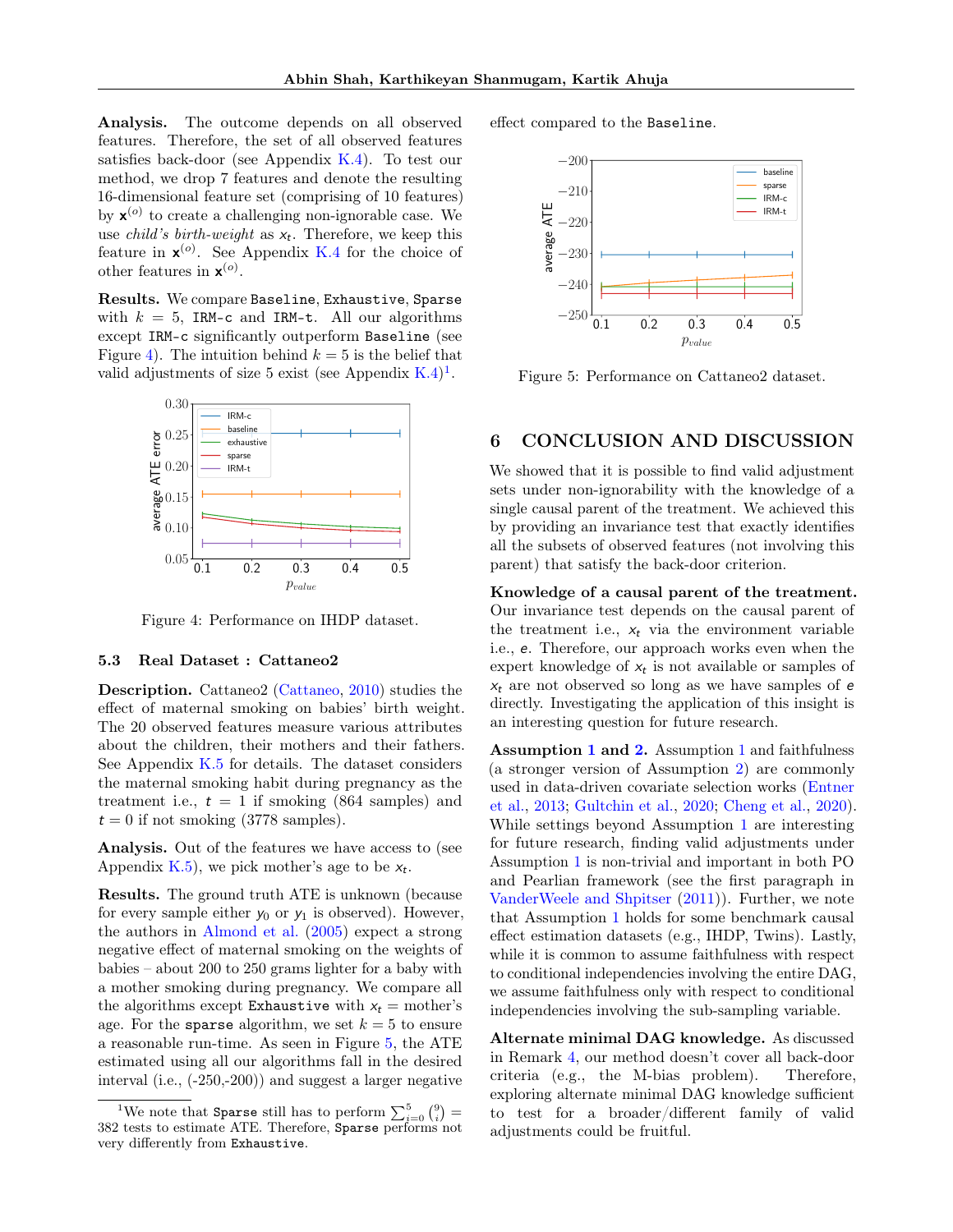#### Acknowledgements

We thank the anonymous reviewers of NeurIPS 2021 for bringing to our notice the works of [Entner et al.](#page-9-8) [\(2013\)](#page-9-8) and [Cheng et al.](#page-9-9) [\(2020\)](#page-9-9) as well as for several suggestions. We also thank the anonymous referees of AISTATS 2022 for their comments and feedback. Kartik Ahuja acknowledges the support provided by IVADO postdoctoral fellowship funding program.

### References

- <span id="page-9-23"></span>A. Abadie, D. Drukker, J. L. Herr, and G. W. Imbens. Implementing matching estimators for average treatment effects in stata. The stata journal, 4(3):290–311, 2004.
- <span id="page-9-21"></span>A. Abadie, A. Diamond, and J. Hainmueller. Synthetic control methods for comparative case studies: Estimating the effect of california's tobacco control program. Journal of the American statistical Association, 105(490):493–505, 2010.
- <span id="page-9-12"></span>J. Acharya, A. Bhattacharyya, C. Daskalakis, and S. Kandasamy. Learning and testing causal models with interventions. Advances in Neural Information Processing Systems, 31, 2018.
- <span id="page-9-1"></span>A. M. Alaa and M. van der Schaar. Bayesian inference of individualized treatment effects using multi-task gaussian processes. arXiv preprint arXiv:1704.02801, 2017.
- <span id="page-9-19"></span>D. Almond, K. Y. Chay, and D. S. Lee. The costs of low birth weight. The Quarterly Journal of Economics, 120(3):1031–1083, 2005.
- <span id="page-9-7"></span>M. Arjovsky, L. Bottou, I. Gulrajani, and D. Lopez-Paz. Invariant risk minimization. arXiv preprint arXiv:1907.02893, 2019.
- <span id="page-9-15"></span>A. Balke and J. Pearl. Bounds on treatment effects from studies with imperfect compliance. Journal of the American Statistical Association, 92(439):1171–1176, 1997.
- <span id="page-9-11"></span>E. Bareinboim, C. Brito, and J. Pearl. Local characterizations of causal bayesian networks. In Graph Structures for Knowledge Representation and Reasoning, pages 1–17. Springer, 2012.
- <span id="page-9-18"></span>M. D. Cattaneo. Efficient semiparametric estimation of multi-valued treatment effects under ignorability. Journal of Econometrics, 155(2):138–154, 2010.
- <span id="page-9-9"></span>D. Cheng, J. Li, L. Liu, K. Yu, T. D. Lee, and J. Liu. Towards unique and unbiased causal effect estimation from data with hidden variables. arXiv preprint arXiv:2002.10091, 2020.
- <span id="page-9-17"></span>V. Dorie. Npci: Non-parametrics for causal inference. 2016. URL <https://github.com/vdorie/npci>.
- <span id="page-9-8"></span>D. Entner, P. Hoyer, and P. Spirtes. Data-driven covariate selection for nonparametric estimation of causal effects. In Artificial Intelligence and Statistics, pages 256–264. PMLR, 2013.
- <span id="page-9-6"></span>M. J. Funk, D. Westreich, C. Wiesen, T. Stürmer, M. A. Brookhart, and M. Davidian. Doubly robust estimation of causal effects. American journal of epidemiology, 173(7):761–767, 2011.
- <span id="page-9-10"></span>L. Gultchin, M. Kusner, V. Kanade, and R. Silva. Differentiable causal backdoor discovery. In International Conference on Artificial Intelligence and Statistics, pages 3970–3979. PMLR, 2020.
- <span id="page-9-16"></span>J. L. Hill. Bayesian nonparametric modeling for causal inference. Journal of Computational and Graphical Statistics, 20(1):217–240, 2011.
- <span id="page-9-14"></span>G. W. Imbens. Potential outcome and directed acyclic graph approaches to causality: Relevance for empirical practice in economics. Journal of Economic Literature, 58(4):1129–79, 2020.
- <span id="page-9-20"></span>G. W. Imbens and D. B. Rubin. Rubin causal model. In Microeconometrics, pages 229–241. Springer, 2010.
- <span id="page-9-0"></span>G. W. Imbens and D. B. Rubin. Causal inference in statistics, social, and biomedical sciences. Cambridge University Press, 2015.
- <span id="page-9-24"></span>F. Johansson, U. Shalit, and D. Sontag. Learning representations for counterfactual inference. In International conference on machine learning, pages 3020–3029. PMLR, 2016.
- <span id="page-9-25"></span>N. Kallus. Deepmatch: Balancing deep covariate representations for causal inference using adversarial training. In International Conference on Machine Learning, pages 5067–5077. PMLR, 2020.
- <span id="page-9-22"></span>S. R. Künzel, J. S. Sekhon, P. J. Bickel, and B. Yu. Metalearners for estimating heterogeneous treatment effects using machine learning. Proceedings of the national academy of sciences,  $116(10):4156-4165$ , 2019.
- <span id="page-9-2"></span>R. J. LaLonde. Evaluating the econometric evaluations of training programs with experimental data. The American economic review, pages 604–620, 1986.
- <span id="page-9-13"></span>W. Liu, M. A. Brookhart, S. Schneeweiss, X. Mi, and S. Setoguchi. Implications of m bias in epidemiologic studies: a simulation study. American journal of epidemiology, 176(10):938–948, 2012.
- <span id="page-9-4"></span>J. Pearl. [bayesian analysis in expert systems]: Comment: graphical models, causality and intervention. Statistical Science, 8(3):266–269, 1993.
- <span id="page-9-5"></span>J. Pearl. Causal diagrams for empirical research. Biometrika, 82(4):669–688, 1995.
- <span id="page-9-3"></span>J. Pearl. Causality. Cambridge university press, 2009.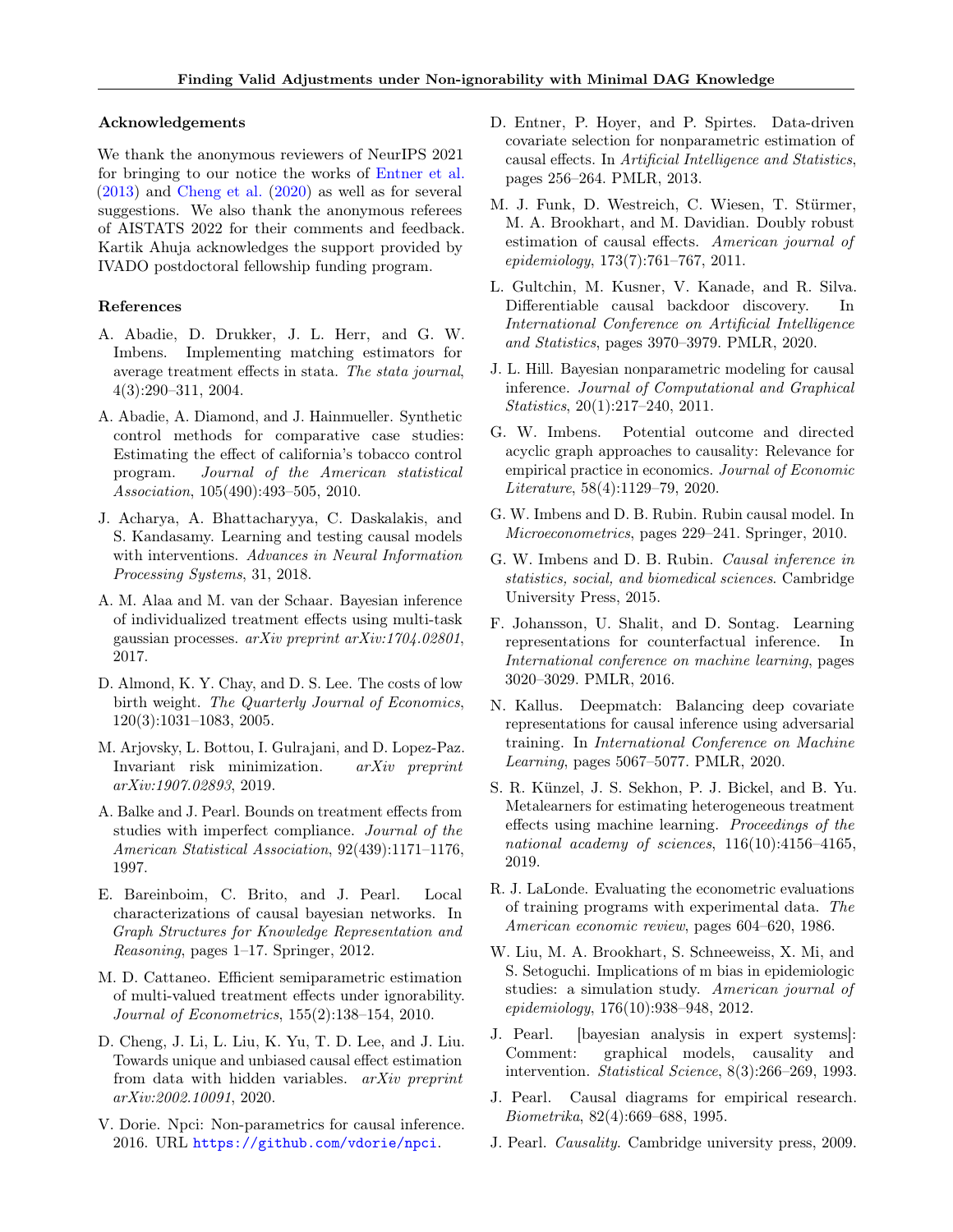- <span id="page-10-2"></span>J. Pearl. Comment: understanding simpson's paradox. The American Statistician, 68(1):8–13, 2014.
- <span id="page-10-14"></span>J. Pearl, M. Glymour, and N. P. Jewell. Causal inference in statistics: A primer. John Wiley & Sons, 2016.
- <span id="page-10-8"></span>E. Perkovic, J. Textor, M. Kalisch, and M. H. Maathuis. Complete graphical characterization and construction of adjustment sets in markov equivalence classes of ancestral graphs. 2018.
- <span id="page-10-19"></span>P. R. Rosenbaum. Optimal matching for observational studies. Journal of the American Statistical Association, 84(408):1024–1032, 1989.
- <span id="page-10-15"></span>P. R. Rosenbaum and D. B. Rubin. The central role of the propensity score in observational studies for causal effects. Biometrika, 70(1):41–55, 1983.
- <span id="page-10-16"></span>P. R. Rosenbaum and D. B. Rubin. Constructing a control group using multivariate matched sampling methods that incorporate the propensity score. The American Statistician, 39(1):33–38, 1985.
- <span id="page-10-18"></span>D. B. Rubin. Matching to remove bias in observational studies. Biometrics, pages 159–183, 1973.
- <span id="page-10-3"></span>D. B. Rubin. Estimating causal effects of treatments in randomized and nonrandomized studies. Journal of educational Psychology, 66(5):688, 1974.
- <span id="page-10-10"></span>B. Schölkopf. Causality for machine learning. arXiv preprint arXiv:1911.10500, 2019.
- <span id="page-10-12"></span>A. Shah, K. Ahuja, K. Shanmugam, D. Wei, K. R. Varshney, and A. Dhurandhar. Treatment effect estimation using invariant risk minimization. In ICASSP 2021-2021 IEEE International Conference on Acoustics, Speech and Signal Processing (ICASSP), pages 5005–5009. IEEE, 2021.
- <span id="page-10-0"></span>U. Shalit, F. D. Johansson, and D. Sontag. Estimating individual treatment effect: generalization bounds and algorithms. In International Conference on Machine Learning, pages 3076–3085. PMLR, 2017.
- <span id="page-10-20"></span>C. Shi, D. M. Blei, and V. Veitch. Adapting neural networks for the estimation of treatment effects. arXiv preprint arXiv:1906.02120, 2019.
- <span id="page-10-11"></span>C. Shi, V. Veitch, and D. Blei. Invariant representation learning for treatment effect estimation. arXiv preprint arXiv:2011.12379, 2020.
- <span id="page-10-24"></span>Y. Shimoni, E. Karavani, S. Ravid, P. Bak, T. H. Ng, S. H. Alford, D. Meade, and Y. Goldschmidt. An evaluation toolkit to guide model selection and cohort definition in causal inference. arXiv preprint arXiv:1906.00442, 2019.
- <span id="page-10-6"></span>I. Shpitser and J. Pearl. Complete identification methods for the causal hierarchy. Journal of Machine Learning Research, 9:1941–1979, 2008.
- <span id="page-10-1"></span>J. A. Smith and P. E. Todd. Does matching overcome lalonde's critique of nonexperimental estimators? Journal of econometrics, 125(1-2):305–353, 2005.
- <span id="page-10-22"></span>E. V. Strobl, K. Zhang, and S. Visweswaran. Approximate kernel-based conditional independence tests for fast non-parametric causal discovery. Journal of Causal Inference, 7(1), 2019.
- <span id="page-10-4"></span>A. Swaminathan, A. Krishnamurthy, A. Agarwal, M. Dudík, J. Langford, D. Jose, and I. Zitouni. Off-policy evaluation for slate recommendation. arXiv preprint arXiv:1605.04812, 2016.
- <span id="page-10-5"></span>J. Tian and J. Pearl. A general identification condition for causal effects. In Aaai/iaai, pages 567–573, 2002.
- <span id="page-10-23"></span>C. Uhler, G. Raskutti, P. Bühlmann, and B. Yu. Geometry of the faithfulness assumption in causal inference. The Annals of Statistics, pages 436–463, 2013.
- <span id="page-10-9"></span>T. J. VanderWeele and I. Shpitser. A new criterion for confounder selection. Biometrics, 67(4):1406–1413, 2011.
- <span id="page-10-13"></span>T. Verma and J. Pearl. Causal networks: Semantics and expressiveness. In Machine intelligence and pattern recognition, volume 9, pages 69–76. Elsevier, 1990.
- <span id="page-10-17"></span>S. Wager and S. Athey. Estimation and inference of heterogeneous treatment effects using random forests. Journal of the American Statistical Association, 113 (523):1228–1242, 2018.
- <span id="page-10-21"></span>J. Yoon, J. Jordon, and M. Van Der Schaar. Ganite: Estimation of individualized treatment effects using generative adversarial nets. In International Conference on Learning Representations, 2018.
- <span id="page-10-7"></span>J. Zhang. Causal reasoning with ancestral graphs. Journal of Machine Learning Research, 9:1437–1474, 2008.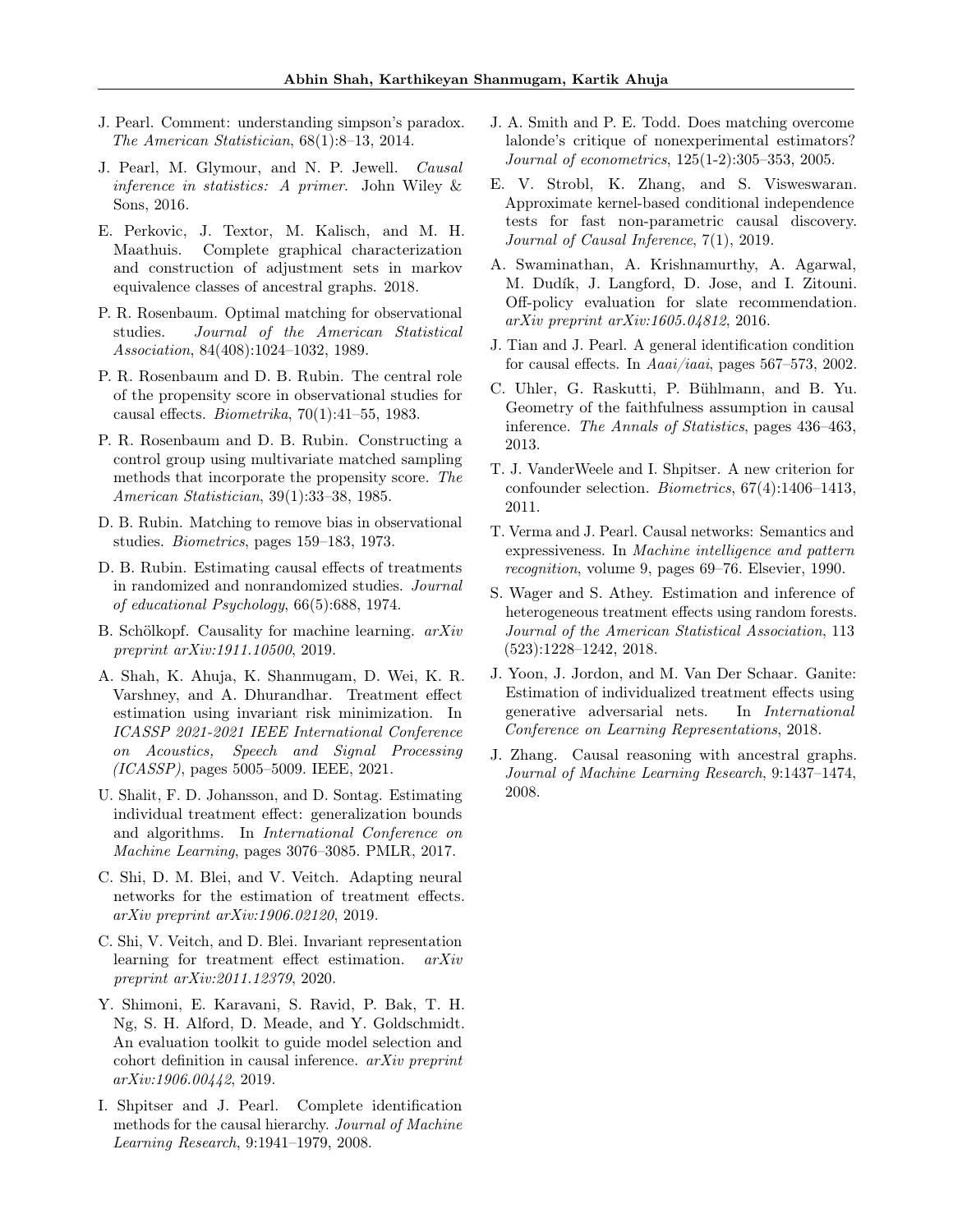# Supplementary Material: Finding Valid Adjustments under Non-ignorability with Minimal DAG Knowledge

Organization. In Appendix [A](#page-11-1) we briefly discuss any potential societal impacts of our work. In Appendix [B,](#page-11-0) we discuss prior work related to potential outcomes and usage of representation learning to debias treatment effect. In Appendix [C,](#page-12-1) we review potential outcomes (PO) framework, discuss ignorability and connect it with valid adjustment. In Appendix [D,](#page-12-0) we provide the definition of d-separation as well as a few related definitions. In Appendix [E,](#page-13-1) we provide a few additional notations. In Appendix  $F$ , we provide a proof of Theorem [3.1](#page-4-1) and also provide an illustrative example for Theorem [3.1.](#page-4-1) In Appendix [G,](#page-15-0) we provide a proof of Theorem [3.2.](#page-4-2) In Appendix [H,](#page-17-1) we provide a discussion on the M-bias problem. In Appendix [I,](#page-17-0) we provide an Algorithm (Algorithm [3\)](#page-17-2) that, when all the parents of the treatment are observed and known, finds all subsets of the observed features satisfying the back-door criterion relative to  $(t, y)$  in G as promised in Section [3.](#page-3-2) We also provide an example illustrating Algorithm [3](#page-17-2) and the associated result via Corollary [2.](#page-18-0) In Appendix [J,](#page-19-2) we provide an implementation of the Baseline ATE estimation routine considered in this work. In Appendix [K,](#page-19-1) we discuss the usage of real-world CI testers in Algorithm [1,](#page-6-0) provide more discussions on experiments from Section [5,](#page-6-2) specify all the training details, as well as provide more details regarding the comparison of our method with [Entner et al.](#page-9-8) [\(2013\)](#page-9-8), [Gultchin et al.](#page-9-10) [\(2020\)](#page-9-10), and [Cheng et al.](#page-9-9) [\(2020\)](#page-9-9).

# <span id="page-11-1"></span>A SOCIETAL IMPACT

In health-care scenarios, since it is sometimes difficult/unethical to do randomized control trials (RCTs), sometimes the consensus treatment protocol is decided based on observational studies. Our algorithm could pick out a correct valid adjustment set when some existing methods assume ignorability due to lack of expert knowledge about the causal model.

On the flip side, due to lower testing power at finite samples or mis-identification of a feature as a direct parent of the treatment (a local causal knowledge required in our work), our algorithm could pick an incorrect valid adjustment set. This, in turn, could potentially result in miscalculation of the treatment effect. The consensus treatment protocols based on such observational conclusions could prove detrimental. However, we emphasize that this is a risk associated with most (if not all) observational studies and effect estimation algorithms.

## <span id="page-11-0"></span>B ADDITIONAL RELATED WORK

Potential Outcomes framework. Potential outcomes (PO) framework formalizes the notion of ignorability as a condition on the observed features that is sufficient (amongst others) for valid adjustment in treatment effect estimation [\(Imbens and Rubin,](#page-9-20) [2010\)](#page-9-20). Various methods like propensity scoring [\(Rosenbaum and Rubin](#page-10-15) [\(1983\)](#page-10-15)), matching [\(Rosenbaum and Rubin](#page-10-16) [\(1985\)](#page-10-16)) of the treatment group and the control group based on features that satisfy ignorability, and synthetic control methods [\(Abadie et al.](#page-9-21) [\(2010\)](#page-9-21)) have been used to debias effect estimation. In another line of work [\(Wager and Athey](#page-10-17) [\(2018\)](#page-10-17); [Künzel et al.](#page-9-22) [\(2019\)](#page-9-22); [Alaa and van der Schaar](#page-9-1) [\(2017\)](#page-9-1)), treatment effect was estimated by regressing the outcome on the treated and the untreated sub-populations. While this list of works on the PO framework is by no means exhaustive, in a nutshell, these methods can be seen as techniques to estimate the treatment effect when a valid adjustment set is given.

Representation learning based techniques. Following the main idea behind matching [\(Rubin](#page-10-18) [\(1973\)](#page-10-18); [Abadie](#page-9-23) [et al.](#page-9-23) [\(2004\)](#page-9-23); [Rosenbaum](#page-10-19) [\(1989\)](#page-10-19)), recent methods inspired by deep learning and domain adaptation, used a neural network to transform the features and then carry out matching in the representation space [\(Shi et al.](#page-10-20) [\(2019\)](#page-10-20); [Shalit et al.](#page-10-0) [\(2017\)](#page-10-0); [Johansson et al.](#page-9-24) [\(2016\)](#page-9-24); [Yoon et al.](#page-10-21) [\(2018\)](#page-10-21); [Kallus](#page-9-25) [\(2020\)](#page-9-25)). These methods aimed to correct the lack of overlap between the treated and the control groups while assuming that the representation learned is ignorable (i.e., a valid adjustment).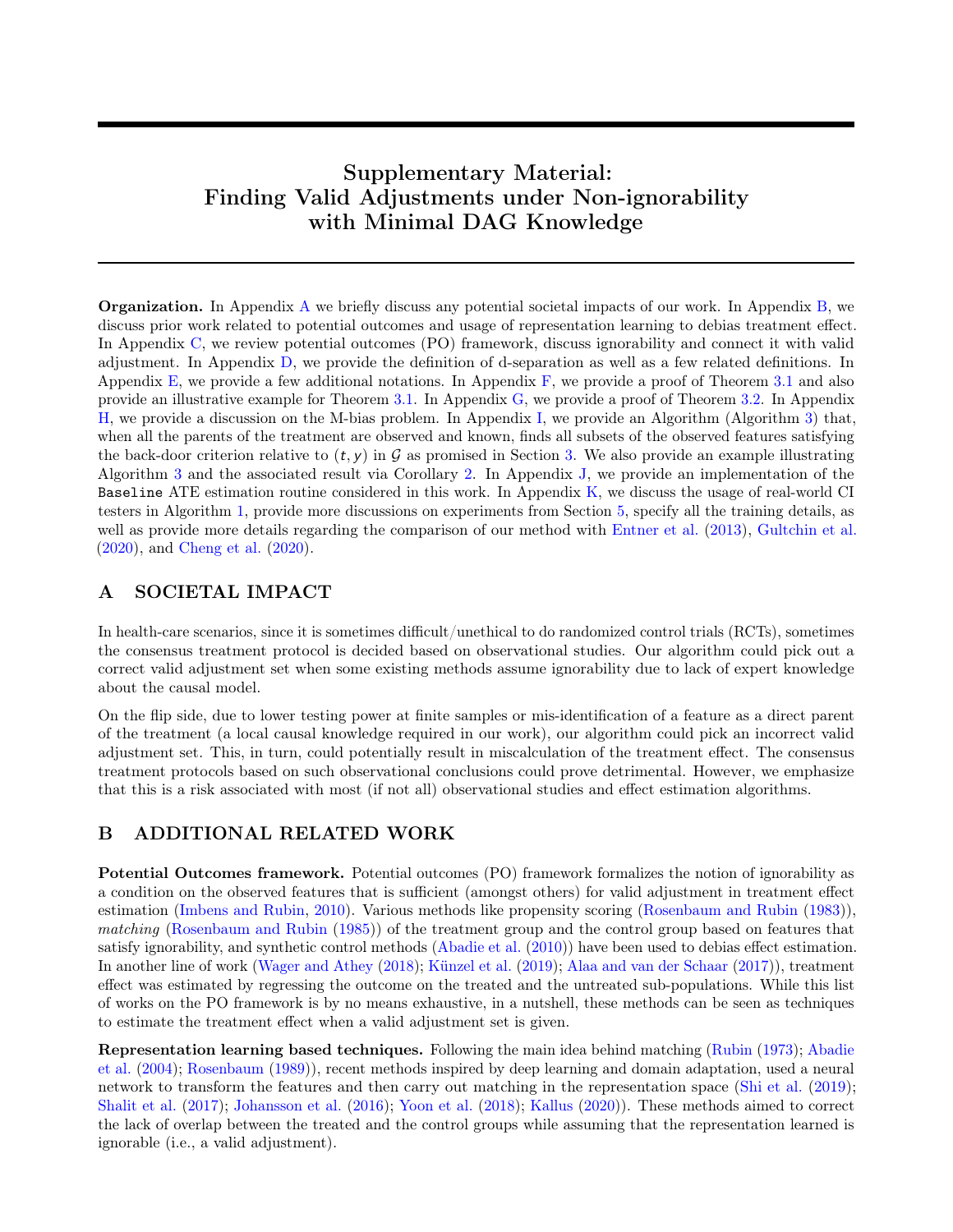# <span id="page-12-1"></span>C REVIEW OF POTENTIAL OUTCOMES AND IGNORABILITY

We briefly review the potential outcomes (PO) framework in the context of treatment effect estimation [\(Imbens](#page-9-0) [and Rubin,](#page-9-0) [2015\)](#page-9-0). In the PO framework, there are exogenous variables called units. With a slight abuse of notation, we denote them by  $\mathbf{x}^{(u)}$  as well. When  $\mathbf{x}^{(u)}$  is fixed to say  $\mathbf{x}^{(u)}$ , the observed variables (including y) are deterministically fixed i.e., only the randomness in the units induces randomness in the observed variables. The PO framework typically studies the setup where the observed features  $\mathbf{x}^{(o)}$  are pre-treatment (similar to semi-Markovian model under Assumption [1\)](#page-3-1). Every observational sample  $(x^{(o)}, t, y)$  has an associated unit  $x^{(u)}$ . For  $t' \in \{0,1\}$ , the *potential outcome*  $y_{t'}$  is the resulting outcome for the unit  $x^{(u)}$  when the treatment t is set (by an intervention) to  $t'$ .

**Definition 7.** (Ignorability.) Any  $z \subseteq x^{(o)}$  satisfies the ignorability condition if  $y_0, y_1 \perp_p t | z$ .

In the above definition, the potential outcomes  $y_0$  and  $y_1$ , the observed treatment t, and the features z are all deterministic functions of the units  $\mathbf{x}^{(u)}$ . Therefore, the conditional independence criterion makes sense over the common probability measurable in the space of the units  $x^{(u)}$ . As mentioned in Section [1,](#page-0-0) ignorability cannot be tested for from observational data since for every observational sample either  $y_0$  or  $y_1$  is observed (and not both).

In the PO framework, the ATE is defined as  $\mathbb{E}_{\mathbf{x}^{(u)}}[y_1 - y_0]$ . When  $\mathbf{z} \subseteq \mathbf{x}^{(o)}$  is ignorable, it is also a valid adjustment relative to  $(t, y)$  in  $\mathcal G$  and therefore the ATE can be estimated by regressing on z.

The Pearlian framework provides a generative model for this setup i.e., a semi-Markovian model (specifying a DAG that encodes causal assumptions relating exogenous and observed variables) as well as specifies graphical criterions that imply existence of valid adjustments relative to  $(t, y)$  in  $\mathcal{G}$ .

# <span id="page-12-0"></span>D D-SEPARATION

In this section, we define d-separation with respect to a semi-Markovian DAG G. The d-separation or directed-separation is a commonly used graph separation criterion that characterizes conditional independencies in DAGs. First, we will define the notion of a path.

For any positive integer k, let  $[k] := \{1, \dots, k\}.$ 

**Definition 8.** (Path) A path  $\mathcal{P}(v_1, v_k)$  is an ordered sequence of distinct nodes  $v_1 \ldots v_k$  and the edges between these nodes such that for any  $i \in [k]$ ,  $v_i \in V$  and for any  $i \in [k-1]$ , either  $v_i \rightarrow v_{i+1}$ ,  $v_i \leftarrow v_{i+1}$  or  $v_i \leftrightarrow v_{i+1}$ .

For example, in Figure [2\(](#page-4-0)a),  $\mathcal{P}(x_1, x_3) = \{x_1 \rightarrow x_2 \leftrightarrow x_3\}$  and  $\mathcal{P}(t, y) = \{t \leftrightarrow x_1 \rightarrow x_2 \leftrightarrow x_3 \leftrightarrow y\}$  are two distinct paths. Next, we will define the notion of a collider.

**Definition 9.** (Collider) In a path  $\mathcal{P}(v_1, v_k)$ , for any  $i \in \{2, \dots, k-1\}$ , a collider at  $v_i$  mean that the arrows (or edges) meet head-to-head (collide) at  $v_i$  i.e. either  $v_{i-1} \rightarrow v_i \leftarrow v_{i+1}$ ,  $v_{i-1} \leftarrow v_i \leftarrow v_{i+1}$ ,  $v_{i-1} \rightarrow v_i \leftarrow v_{i+1}$ or  $V_{i-1}$   $\leftrightarrow$   $V_i$   $\leftrightarrow$   $V_{i+1}$ .

For example, in  $\mathcal{P}(x_1, x_3)$  defined above, there is a collider at  $x_2$ . Next, we define the notion of a descendant path.

**Definition 10.** (Descendant path) A path  $\mathcal{P}(v_1, v_k)$  is said to be an descendant path from  $v_1$  to  $v_k$  if  $\forall i \in [k-1]$ ,  $v_i \rightarrow v_{i+1}$ .

For example, in Figure [2\(](#page-4-0)a),  $\mathcal{P}(x_1, y) = \{x_1 \rightarrow x_2 \rightarrow y\}$  is an descendant path from  $x_1$  to y. Next, we define the notion of a descendant.

**Definition 11.** (Descendant) A variable  $v_k$  is a descendant of a variable  $v_1$  if there exists an descendant path  $\mathcal{P}(\mathsf{v}_1, \mathsf{v}_k)$  from  $\mathsf{v}_1$  to  $\mathsf{v}_k$ .

For example, in Figure [2\(](#page-4-0)a), y is a descendant of  $x_1$ .

**Definition 12.** (Blocking path) For any variables  $v_1, v_2 \in \mathcal{W}$ , a set  $\mathbf{v} \subseteq \mathcal{W}$ , and a path  $\mathcal{P}(v_1, v_2)$ ,  $\mathbf{v}$  blocks the path  $\mathcal{P}(v_1, v_2)$  if there exists a variable v in the path  $\mathcal{P}(v_1, v_2)$  that satisfies either of the following two conditions:

(1)  $v \in v$  and v is not a collider.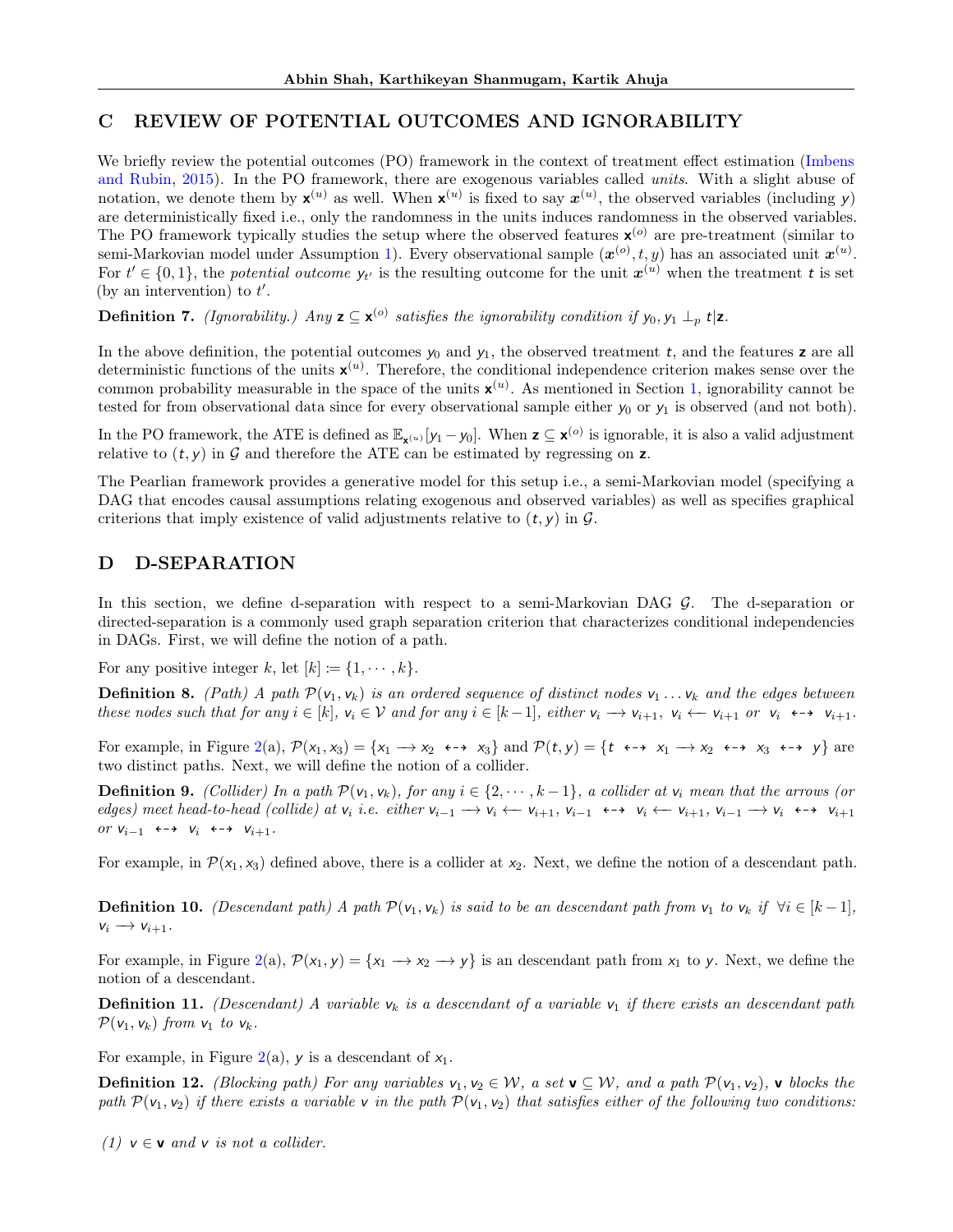(2) neither variable v nor any of it's descendant is in  $v$ ; and v is a collider.

For example, in Figure [2\(](#page-4-0)a),  $\{x_2\}$  blocks the path  $\mathcal{P}(x_1, y) = \{x_1 \rightarrow x_2 \rightarrow y\}$  because  $x_2 \in \{x_2\}$  and  $x_2$  is not a collider. Further,  $\{x_2\}$  also blocks the path  $\mathcal{P}(x_1, y) = \{x_1 \rightarrow x_2 \leftrightarrow x_3 \leftrightarrow y\}$  because  $x_3 \notin \{x_2\}$  and  $x_3$  is a collider..

**Definition 13.** (D-separation) For any variables  $v_1, v_2 \in W$ , and a set  $\mathbf{v} \subseteq W$ ,  $v_1$  and  $v_2$  are d-separated by  $\mathbf{v}$  in  $\mathcal G$  if **v** blocks every path between  $v_1$  and  $v_2$  in  $\mathcal G$ .

For example, in Figure [2\(](#page-4-0)a),  $x_1$  and y are d-separated by  $\{x_2\}$ .

# <span id="page-13-1"></span>E ADDITIONAL NOTATIONS

In this section, we will look at a few additional notations that will be used in the proofs of Theorem [3.1,](#page-4-1) Theorem [3.2,](#page-4-2) and Corollary [2.](#page-18-0)

E.1  $\mathcal{G}_{-t}$ 

Often it is favorable to think of the back-door criterion in terms of the graph obtained by removing the edge from t to y in G. Let G<sup>−</sup><sup>t</sup> denote this graph. The following (well-known) remark connects the back-door criterion to  $\mathcal{G}_{-t}$ .

<span id="page-13-2"></span>**Remark 5.** Under Assumption [1,](#page-3-1) a set of variables  $z \subseteq x$  satisfies the back-door criterion relative to the ordered pair of variables  $(t, y)$  in G if and only if t and y are d-separated by z in  $\mathcal{G}_{-t}$ .

*Proof.* Under Assumption [1,](#page-3-1) y is the only descendant of t i.e., no node in  $x$  is a descendant of t. Therefore, from Definition [5,](#page-3-3) z satisfying the back-door criterion relative to  $(t, y)$  in  $\mathcal G$  is equivalent to z blocking every path between t and y in  $G$  that contains an arrow into t. Further, under Assumption [1,](#page-3-1) there are no paths between t and y in G that contain an arrow out of t apart from the direct path  $t \to y$ . However, this direct path  $t \to y$ does not exist in  $\mathcal{G}_{-t}$ . Therefore, z blocking every path between t and y in  $\mathcal G$  that contains an arrow into t is equivalent to z blocking every path between t and y in  $G_{-t}$ . Thus, z satisfying the back-door criterion relative to  $(t, y)$  in G is equivalent to z blocking every path between t and y in  $\mathcal{G}_{-t}$  i.e.,  $t \perp u \perp d y | z$  in  $\mathcal{G}_{-t}$ .  $\Box$ 

#### E.2 Subset of a path

Now, we will define the notion of a subset of a path.

**Definition 14.** (Subset of a path) A path  $\mathcal{P}'(y_1, y_j)$  is said to be a subset of the path  $\mathcal{P}(x_1, x_k)$  (denoted by  $\mathcal{P}'(y_1, y_j) \subset \mathcal{P}(x_1, x_k)$  if  $j < k$ ,  $\exists i \in [k+1-j]$  such that  $x_i = y_1, x_{i+1} = y_2, \cdots, x_{i+j-1} = y_j$  and the edge between  $x_{i+l-1}$  and  $x_{i+l}$  is same as the edge between  $y_l$  and  $y_{l+1} \ \forall l \in [j-1]$ .

For example, in Figure [2\(](#page-4-0)a)  $\mathcal{P}(x_1, x_3) = \{x_1 \rightarrow x_2 \leftrightarrow x_3\}$  is a subset of the path  $\mathcal{P}(t, y) = \{t \leftrightarrow x_1 \rightarrow x_2, x_3\}$  $x_2 \leftrightarrow x_3 \leftrightarrow y$  i.e.,  $\mathcal{P}(x_1, x_3) \subset \mathcal{P}(t, y)$ . For a path  $\mathcal{P}(x_1, x_k)$ , it is often convenient to represent the subset obtained by removing the nodes at each extreme and the corresponding edges by  $\mathcal{P}(x_1, x_k) \setminus \{x_1, x_k\}$ . For example,  $\mathcal{P}(x_1, x_3) = \mathcal{P}(t, y) \setminus \{t, y\}.$ 

# <span id="page-13-0"></span>F PROOF OF THEOREM [3.1](#page-4-1) AND AN ILLUSTRATIVE EXAMPLE

In this section, we will prove Theorem [3.1](#page-4-1) and also provide an illustrative example for Theorem [3.1.](#page-4-1) Recall the notions of path, collider, descendant path, blocking path and d-separation from Appendix [D.](#page-12-0) Also, recall the notions of *subset of a path* and  $G_{-t}$  as well as Remark [5](#page-13-2) from Appendix [E.](#page-13-1)

### F.1 Proof of Theorem [3.1](#page-4-1)

We re-state the Theorem below and then provide the proof.<sup>[2](#page-13-3)</sup>

<span id="page-13-3"></span><sup>&</sup>lt;sup>2</sup>We say that z satisfies the backdoor criterion if it blocks all the backdoor paths between t and y in  $G$  i.e., paths between t and y in  $\mathcal G$  that contains an arrow into t. Please see Definition [5](#page-3-3) in the main paper.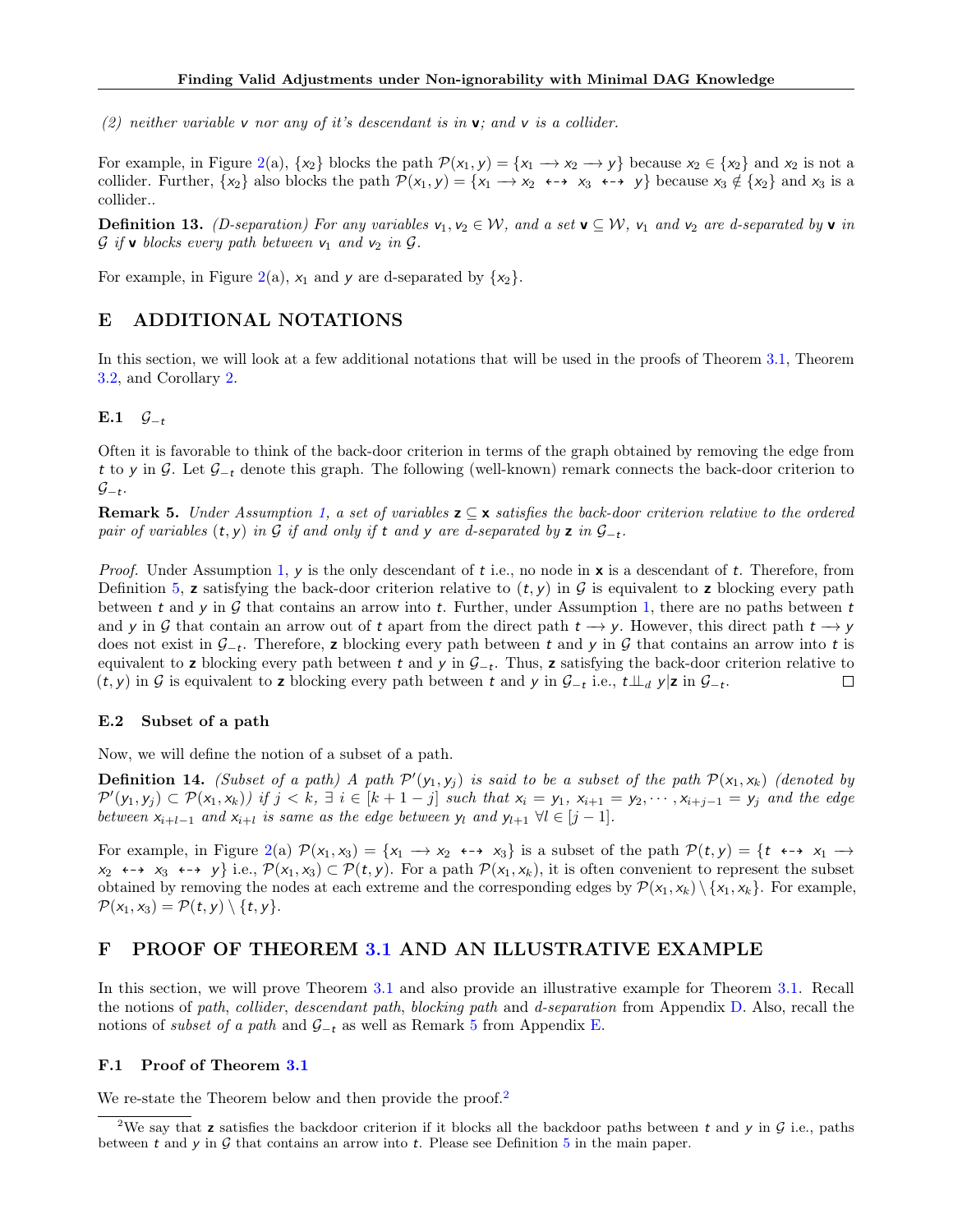**Theorem 3.[1](#page-3-1).** Let Assumption 1 be satisfied. Consider any  $x_t \in \mathbf{x}^{(o)}$  that has a direct edge or a bi-directed edge to t i.e., either  $x_t \rightarrow t$ ,  $x_t \leftrightarrow t$  or  $x_t \xrightarrow{t \rightarrow t} t$ . Let e be sub-sampled using  $x_t$  and v for any v  $\subseteq V \setminus \{x_t, y\}$ *i.e.*,  $e = f(x_t, \mathbf{v}, \eta)$ . Let  $\mathbf{z} \subseteq \mathbf{x}^{(o)} \setminus \{x_t\}$ . If e is d-separated from y by  $\mathbf{z}$  and  $t$  in  $\mathcal{G}$  i.e.,  $e \perp_d y | \mathbf{z}, t$  in  $\mathcal{G}$ , then  $\mathbf{z}$ satisfies the back-door criterion relative to  $(t, y)$  in  $G$ .

*Proof.* We will prove this by contradiction. Suppose z does not satisfy the back-door criterion relative to  $(t, y)$  in G. From Remark [5,](#page-13-2) under Assumption [1,](#page-3-1) this is equivalent to t and y not being d-separated by z in  $G_{-t}$ . This is further equivalent to saying that there exists at least one unblocked path (not containing the edge  $t \rightarrow y$ ) from t to y in G when z is conditioned on. Let  $\mathcal{P}(t, y)$  denote the shortest of these unblocked paths. We have the following two scenarios depending on whether or not  $\mathcal{P}(t, y)$  contains  $x_t$ . First, we will show that in both of these cases there exists an unblocked path<sup>[3](#page-14-1)</sup>  $\mathcal{P}'(x_t, y)$  from  $x_t$  to y in  $\mathcal G$  when **z**, t are conditioned on.

Note : All bi-directed edges in  $\mathcal G$  are unblocked because (a) none of the unobserved feature is conditioned on and (b) there is no collider at any of the unobserved feature.

- (i)  $x_t \in \mathcal{P}(t, y)$ : This implies that there is an unblocked path  $\mathcal{P}''(x_t, y) \subset \mathcal{P}(t, y)$  from  $x_t$  to y in G when z is conditioned on. Suppose we now condition on  $t$  in addition to  $z$ . The conditioning on  $t$  can affect the path  $\mathcal{P}''(x_t, y)$  only<sup>[4](#page-14-2)</sup> if a) there is an unblocked descendant path from some  $x_s \in \mathcal{P}''(x_t, y) \setminus \{x_t, y\}$  to t and b)  $x_s$  is a collider in the path  $\mathcal{P}''(x_t, y) \setminus \{x_t, y\}$ . However, conditioning on such a t cannot block the path  $\mathcal{P}''(x_t, y)$ . Thus, there exists an unblocked path  $\mathcal{P}'(x_t, y) = \mathcal{P}''(x_t, y)$  in G when z, t are conditioned on.
- (ii)  $x_t \notin \mathcal{P}(t, y)$ : Under Assumption [1,](#page-3-1) G cannot contain the edge  $t \leftarrow y$  (because a DAG cannot have a cycle). Furthermore, under Assumption [1,](#page-3-1) t has no child other than y. Therefore, in this case, the path  $\mathcal{P}(t, y)$ takes one of the following two forms : (a)  $t \leftarrow x_s \cdots y$  or (b)  $t \leftrightarrow x_s \cdots y$  for some  $x_s \neq x_t$ . In either case, there is a collider at t (i.e., either  $x_t \to t \leftarrow x_s$ ,  $x_t \to t \leftarrow x_s$ ,  $x_t \leftarrow t \leftarrow x_s$  or  $x_t \leftarrow t \leftarrow x_s$  or  $x_t \leftarrow t \leftarrow x_s$ ) in the path  $\mathcal{P}'''(x_t, x_s)$  from  $x_t$  to  $x_s$ . Suppose we now condition on t in addition to z. The conditioning on t unblocks the path  $\mathcal{P}'''(x_t, x_s)$  because there is a collider at t. Also, similar to the previous case, the conditioning on t cannot block the path  $\mathcal{P}(t, y)$  from t to y (passing through  $x_s$ ). Therefore, we see that there is an unblocked path  $\mathcal{P}'(x_t, y)$  from  $x_t$  to y (passing through t and  $x_s$ ) in G when z, t are conditioned on (i.e., either  $x_t \to t \leftarrow x_s \cdots y, x_t \to t \leftrightarrow x_s \cdots y, x_t \leftrightarrow t \leftarrow x_s \cdots y$  or  $x_t \leftrightarrow t \leftrightarrow x_s \cdots y$ ).

Now, in each of the above cases, there is an edge from  $x_t$  to e because e is sub-sampled using  $x_t$ . Therefore, there exists an unblocked path  $\mathcal{P}'''(e, y) \supset \mathcal{P}'(x_t, y)$  of the form  $e \leftarrow x_t \cdots y$  in G when z, t are conditioned on because  $x_t \notin \mathbf{z}$  i.e.,  $x_t$  is not conditioned on. This is true regardless of whether  $x_t$  is an ancestor of  $\mathbf{z}$  or not since the edge  $e \leftarrow x_t$  cannot create a collider at  $x_t$ . The existence of the path  $\mathcal{P}'''(e, y)$  contradicts the fact that  $e$  is d-separated from  $y$  by  $z$  and  $t$  in  $\mathcal{G}$ . This completes the proof.  $\Box$ 

#### <span id="page-14-0"></span>F.2 An illustrative example for Theorem [3.1](#page-4-1)

Now, we will look into an example illustrating Theorem [3.1.](#page-4-1) Consider the DAG  $\mathcal{G}^{bi}$  in Figure [6.](#page-15-1) We let  $x_t = x_1$  (because  $x_1 \leftrightarrow t$ ) and sub-sample e using  $x_1$  and t (see Figure [6\)](#page-15-1). For this example,  $z \subseteq \{x_2, x_3\}$  i.e.,  $\mathbf{z} \in \{\emptyset, \{x_2\}, \{x_3\}, \{x_2, x_3\}\}\.$  It is easy to verify that  $e \perp \perp_d y | x_2, t$  but  $e \not\perp_d y | t$ ,  $e \not\perp_d y | x_3, t$ , and  $e \not\perp_d y | x_2, x_3 t$  in  $\mathcal{G}^{bi}$ . Given these, Theorem [3.1](#page-4-1) implies that  $z = \{x_2\}$  should satisfy the back-door criterion relative to  $(t, y)$  in  $\mathcal{G}^{bi}$ . This is indeed the case and can be verified easily. Thus, we see that our framework has the potential to identify valid adjustment sets  $(\{x_2\}$  for  $G^{bi}$ ) in the scenario where no causal parent of the treatment variable is known but a bi-directed neighbor of the treatment is known.

Note : Theorem [3.1](#page-4-1) does not comment on whether  $\varnothing$ ,  $\{x_3\}$  and  $\{x_2, x_3\}$  satisfy or do not satisfy the back-door criterion relative to  $(t, y)$  in  $\mathcal{G}^{bi}$ .

<span id="page-14-1"></span><sup>&</sup>lt;sup>3</sup>Note: There is no possibility of an unblocked path from  $x_t$  to y in G containing the edge  $t \to y$  when z, t are conditioned on. This is because  $t$  is conditioned on and any such path to  $y$  cannot form a collider at  $t$ .

<span id="page-14-2"></span> $A^4t \notin \mathcal{P}''(x_t, y)$  because  $\mathcal{P}(t, y)$  is the shortest unblocked path (not containing the edge  $t \to y$ ) from t to y in G when z is conditioned on.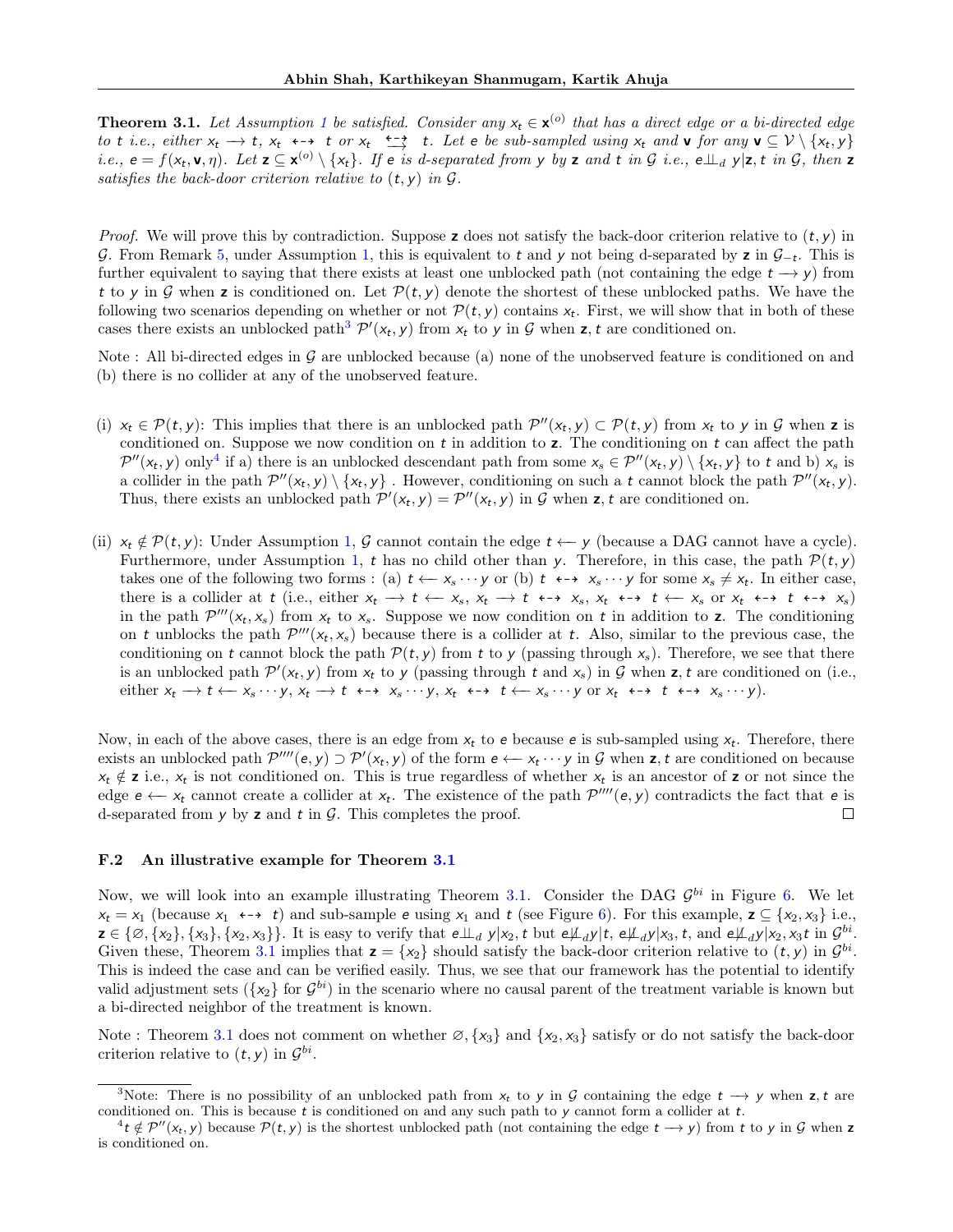

<span id="page-15-1"></span>Figure 6: The DAG  $\mathcal{G}^{bi}$  where **e** has been sub-sampled using  $x_1$  and  $t$ .

## <span id="page-15-0"></span>G PROOF OF THEOREM [3.2](#page-4-2)

In this section, we will prove Theorem [3.2.](#page-4-2) Recall the notions of path, collider, descendant path, descendant, blocking path and d-separation from Appendix [D.](#page-12-0) Also, recall the notions of subset of a path and  $\mathcal{G}_-$ t as well as Remark [5](#page-13-2) from Appendix [E.](#page-13-1)

We re-state the Theorem below and then provide the proof.<sup>[5](#page-15-2)</sup>

**Theorem 3.2.** Let Assumption [1](#page-3-1) be satisfied. Consider any  $x_t \in \mathbf{x}^{(o)}$  that has a direct edge to t i.e.,  $x_t \to t$  or  $x_t \xrightarrow{\epsilon \rightarrow} t$ . Let e be sub-sampled using  $x_t$  and v for any v  $\subseteq \{t\}$  i.e.,  $e = f(x_t, v, \eta)$ . Let  $z \subseteq x^{(0)} \setminus \{x_t\}$ . If  $z$ satisfies the back-door criterion relative to  $(t, y)$  in G, then e is d-separated from y by z and t in G i.e.,  $e \perp_d y |z, t$ in G.

*Proof.* We will prove this by contradiction. Suppose  $e\mu_d y|z$ , t in G i.e., e and y are not d-separated by z, t in G. In other words, there exists at least one unblocked path from  $e$  to y in  $\mathcal G$  when  $z$ , t are conditioned on. Let  $P(e, y)$  denote the shortest of these unblocked paths.

Depending on the choice of  $\mathbf{v}$ , we have the following two cases. In each of this cases, we will show that the path  $\mathcal{P}(e, y)$  is of the form  $e \leftarrow x_t \cdots y$ .

- $v = \{t\}$ : e is sub-sampled using t and  $x_t$ . Therefore, the path  $\mathcal{P}(e, y)$  can take one of the following two forms : (a)  $e \leftarrow t \cdots y$  or (b)  $e \leftarrow x_t \cdots y$ . However, t is conditioned on and the path  $e \leftarrow t \cdots y$  cannot form a collider at t (because of the edge  $e \leftarrow t$ ). Therefore, the path  $\mathcal{P}(e, y)$  cannot be of the form  $e \leftarrow t \cdots y$  and has to be of the form  $e \leftarrow x_t \cdots y$ .
- $\mathbf{v} = \emptyset$ : e is sub-sampled using only  $x_t$ . Therefore, the path  $\mathcal{P}(e, y)$  has to be of the form  $e \leftarrow x_t \cdots y$ .

Now, observe that there is no collider at  $x_t$  in the path  $e \leftarrow x_t \cdots y$  and  $x_t$  is not conditioned on (because  $x_t \notin \mathbf{z}$ . Therefore, there exists at least one unblocked path from  $x_t$  to y in G when  $\mathbf{z}$ , t are conditioned on. Let  $\mathcal{P}'(x_t, y) \subset \mathcal{P}(e, y)$  denote the shortest of these unblocked paths from  $x_t$  to y in G when z, t are conditioned on. The path  $\mathcal{P}'(x_t, y)$  cannot contain the edge  $t \to y$  since t is conditioned on and the path cannot form a collider at t (because of the edge  $t \rightarrow y$ ).

We have the following two scenarios depending on whether or not  $\mathcal{P}'(x_t, y)$  contains t. First, we will show that in both of these cases there exists an unblocked path  $\mathcal{P}''(t, y)$  from t to y (that does not contain the edge  $t \to y$ ) in  $G$  when z is conditioned on.

Note : All bi-directed edges in G are unblocked because (a) none of the unobserved feature is conditioned on and (b) there is no collider at any of the unobserved feature.

- (1)  $t \notin \mathcal{P}'(x_t, y)$ : Suppose we now uncondition on t (but still condition on z). We have the following two scenarios depending on whether or not unconditioning on t blocks the path  $\mathcal{P}'(x_t, y)$  (while z is still conditioned on).
	- (i) Unconditioning on t does not block the path  $\mathcal{P}'(x_t, y)$ : Consider the path  $\mathcal{P}''(t, y) \supset \mathcal{P}'(x_t, y)$  from t to y of the form  $t \leftarrow x_t \cdots y$ . This path is unblocked in G when **z** is conditioned on because (a) by assumption the

<span id="page-15-2"></span><sup>&</sup>lt;sup>5</sup>We say that z satisfies the backdoor criterion if it blocks all the backdoor paths between t and y in  $G$  i.e., paths between t and y in  $\mathcal G$  that contains an arrow into t. Please see Definition [5](#page-3-3) in the main paper.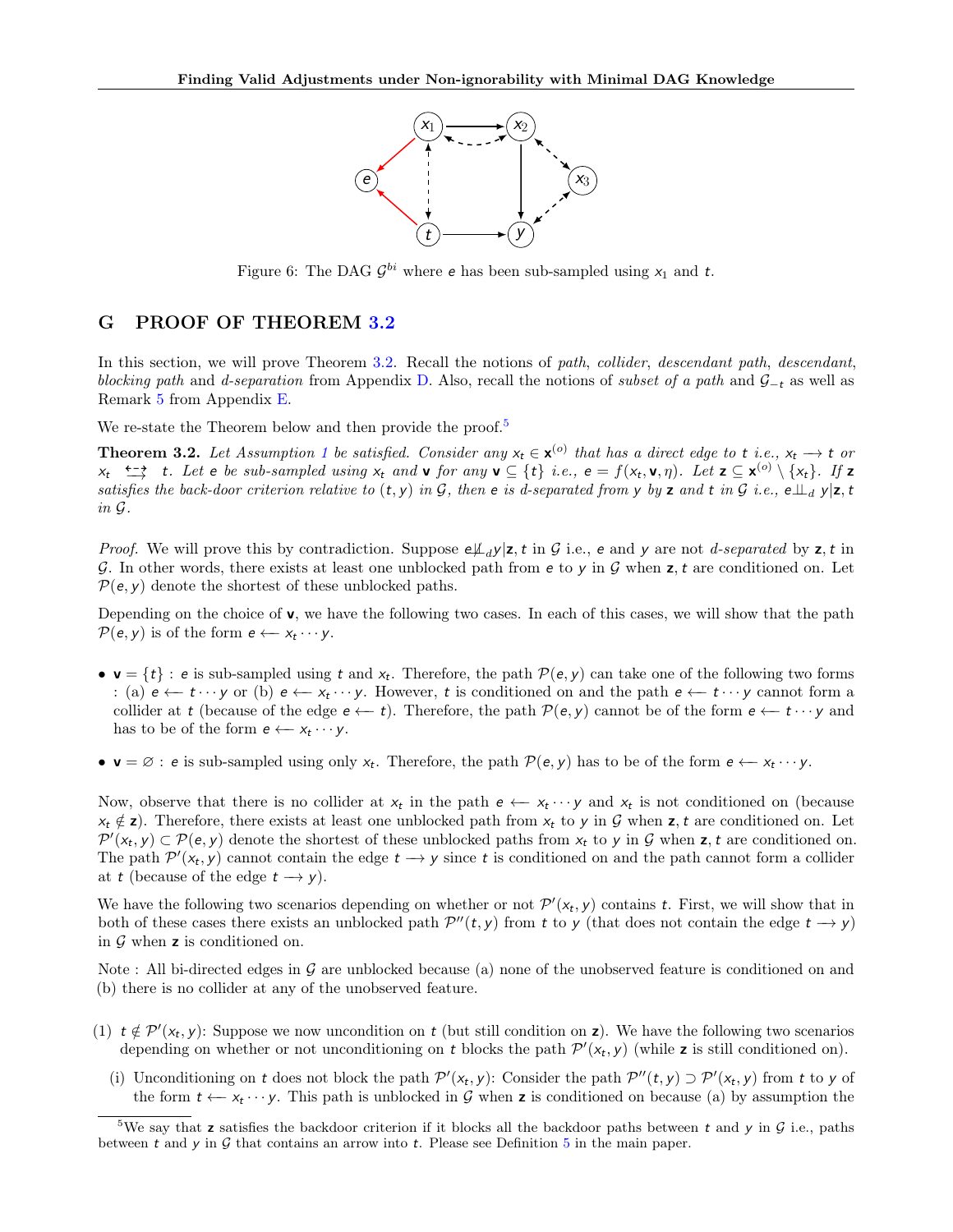path  $\mathcal{P}'(x_t, y)$  is unblocked in G when z is conditioned on and (b) there is no collider at  $x_t$  in this path (in addition to  $x_t$  not being conditioned on since  $x_t \notin \mathbf{z}$ ).  $\mathcal{P}''(t, y)$  does not contain the edge  $t \to y$  because  $\mathcal{P}'(x_t, y)$  does not contain the edge  $t \to y$ .

(ii) Unconditioning on t blocks the path  $\mathcal{P}'(x_t, y)$  (Refer Figure [7](#page-16-0) for an illustration of this case): We will first create a set  $\mathbf{x}_{\mathcal{S}}$  consisting of all the nodes at which the path  $\mathcal{P}'(\mathbf{x}_t, \mathbf{y})$  is blocked when t is unconditioned on (while z is still conditioned on). Define the set  $\mathbf{x}_{\mathcal{S}} \subseteq \mathbf{x}^{(o)}$  such that for any  $x_s \in \mathbf{x}_{\mathcal{S}}$  the following are true:  $(a)$   $x_s \in \mathcal{P}'(x_t, y) \setminus \{x_t, y\}$ , (b) the path  $\mathcal{P}'(x_t, y)$  contains a collider at  $x_s$ , (c) there is a descendant path  $\mathcal{P}^d(x_s,t)$  from  $x_s$  to t, (d) the descendant path  $\mathcal{P}^d(x_s,t)$  is unblocked when **z** is conditioned on, (e)  $x_s \notin \mathbf{z}$ , and (f) there is no unblocked descendant path from  $x_s$  to any  $x_a \in \mathbf{z}$ .

Since the path  $\mathcal{P}'(x_t, y)$  is blocked when t is unconditioned on (while z is still conditioned on), we must have that  $\mathbf{x}_{\mathcal{S}} \neq \emptyset$ . Let  $x_c \in \mathbf{x}_{\mathcal{S}}$  be that node which is closest to y in the path  $\mathcal{P}'(x_t, y)$ . By the definition of  $\mathbf{x}_{\mathcal{S}}$  and the choice of  $x_c$ , unconditioning on t cannot block the path  $\mathcal{P}'''(\mathbf{x}_c, \mathbf{y}) \subset \mathcal{P}'(\mathbf{x}_t, \mathbf{y})$  when z is still conditioned on. Also, by the definition of  $\mathbf{x}_{\mathcal{S}}$ , the descendant path  $\mathcal{P}^d(\mathbf{x}_c, t)$  from  $\mathbf{x}_c$  to t is unblocked when z is conditioned on.

Now consider the path  $\mathcal{P}''(t, y)$  of the form  $t \leftarrow \cdots \leftarrow x_c \leftarrow \cdots y$  i.e.,  $\mathcal{P}''(t, y) \supset \mathcal{P}'''(x_c, y)$  and  $\mathcal{P}''(t,y) \supset \mathcal{P}^{d}(x_c,t)$ . The path  $\mathcal{P}''(t,y)$  is unblocked when z is conditioned on since (a)  $\mathcal{P}^{d}(x_c,t)$  is unblocked when z is conditioned on, (b)  $\mathcal{P}'''(x_c, y)$  is unblocked when z is conditioned on, and (c) there is no collider at  $x_c$  and  $x_c$  is not conditioned on since  $x_c \notin \mathbf{z}$ . Furthermore,  $\mathcal{P}''(t, y)$  does not contain the edge  $t \to y$  because  $\mathcal{P}'''(x_c, y) \subset \mathcal{P}'(x_t, y)$  does not contain the edge  $t \to y$  and  $\mathcal{P}^{d}(x_c, t)$  does not contain the edge  $t \rightarrow y$ .

- (2)  $t \in \mathcal{P}'(x_t, y)$ : In this case, there is an unblocked path  $\mathcal{P}'''(t, y) \subset \mathcal{P}'(x_t, y)$  from t to y when z, t are conditioned on. There are two sub-cases depending on whether or not unconditioning on t can block the path  $\mathcal{P}'''(t, y)$ (while z is still conditioned on).
	- (A) Unconditioning on t does not block the path  $\mathcal{P}'''(t, y)$ : In this case, by assumption, the path  $\mathcal{P}''(t, y)$  =  $\mathcal{P}''''(t,y)$  in G is unblocked when **z** is conditioned on. Furthermore, since  $\mathcal{P}''(t,y) \subset \mathcal{P}'(x_t,y)$ ,  $\mathcal{P}''(t,y)$ does not contain the edge  $t \rightarrow y$ .
	- (B) Unconditioning on t blocks the path  $\mathcal{P}'''(t, y)$ : Let  $x_{t'}$  be the node adjacent to t in the path  $\mathcal{P}'''(t, y)$ . Consider the path  $\mathcal{P}''''(x_{t'}, y) \subset \mathcal{P}'''(t, y)$ . Clearly,  $t \notin \mathcal{P}''''(x_{t'}, y)$  since the path  $\mathcal{P}'(x_t, y)$  was assumed to be the shortest unblocked path from  $x_t$  to y. Therefore, the only way unconditioning on t could block the path  $\mathcal{P}'''(t, y)$  is if it blocked the path  $\mathcal{P}'''''(x_{t'}, y)$ . Now, this sub-case is similar to the case (1)(ii) with  $x_t = x_{t'}$  and  $\mathcal{P}'(x_t, y) = \mathcal{P}''''(x_{t'}, y)^6$  $\mathcal{P}'(x_t, y) = \mathcal{P}''''(x_{t'}, y)^6$ . As in (1)(ii), it can be shown that there exists an unblocked path  $\mathcal{P}''(t, y)$  in G (that does not contain the edge  $t \to y$ ) when z is conditioned on.



Figure 7: Illustrating the case  $(1)(ii)$  in the proof of Theorem [3.2](#page-4-2)

<span id="page-16-0"></span>Now, in each of the above cases, there exists an unblocked path  $\mathcal{P}''(t, y)$  in G when z is conditioned on and this path does not contain the edge  $t \to y$ . Therefore, there exists an unblocked path  $\mathcal{P}''(t, y)$  in  $\mathcal{G}_{-t}$  when z is conditioned on (since  $\mathcal{P}''(t, y)$  does not contain the edge  $t \to y$ ) implying  $t\mathcal{L}_d y$ |z in  $\mathcal{G}_{-t}$ . From Remark [5,](#page-13-2) under Assumption [1,](#page-3-1) this is equivalent to **z** not satisfying the back-door criterion relative to  $(t, y)$  in  $\mathcal G$  leading to a contradiction. This completes the proof. contradiction. This completes the proof.

<span id="page-16-1"></span><sup>&</sup>lt;sup>6</sup>The choice of edge ( $\rightarrow$  or  $\leftarrow$ - $\rightarrow$ ) between  $x_t$  and t does not matter in (1)(ii).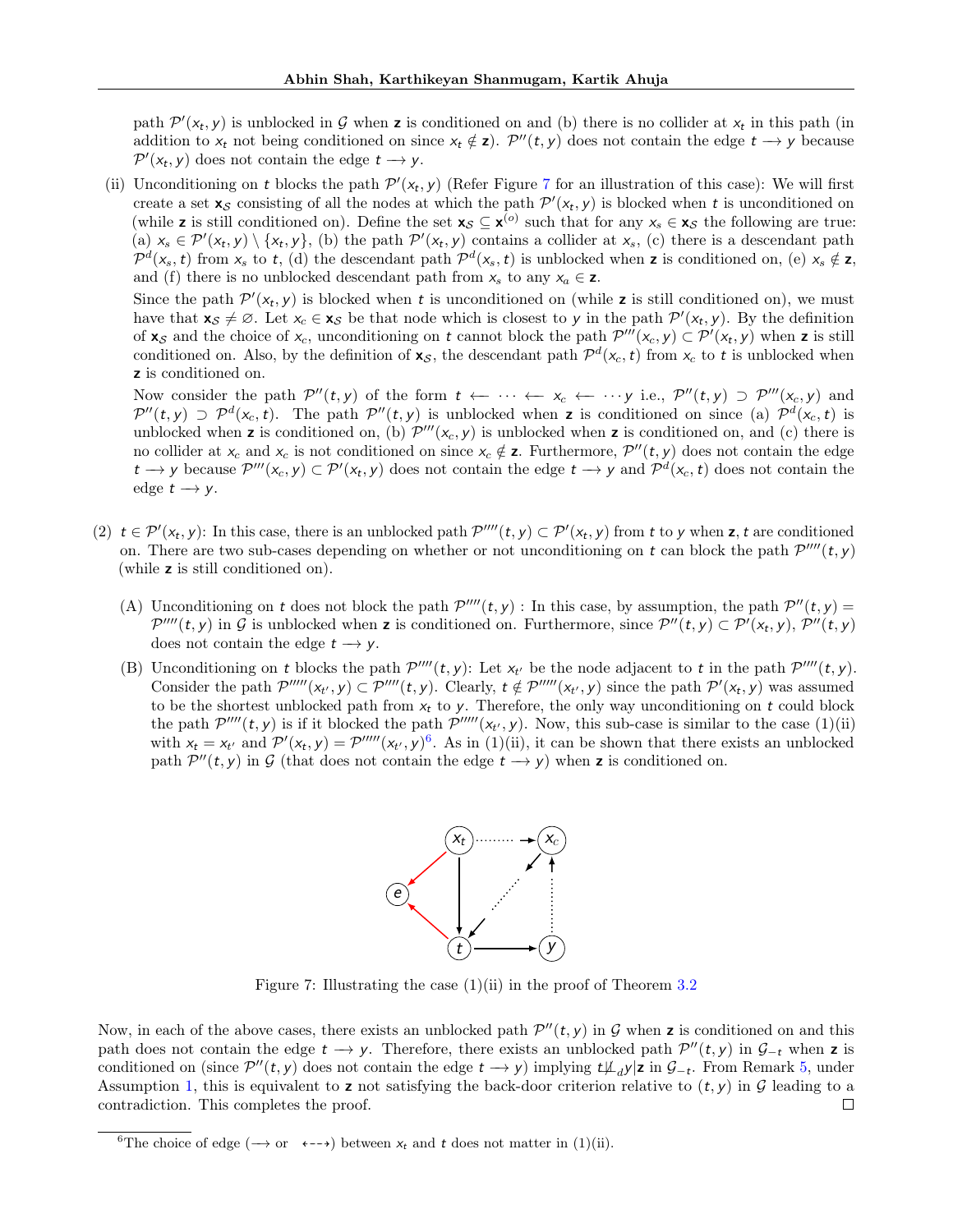# <span id="page-17-1"></span>H THE M-BIAS MODEL

In this section, we discuss the M-bias problem. It is a causal model under which although some observed features (that are pre-treatment) are provided, one must not adjust for any of it. This model has been widely discussed [\(Imbens,](#page-9-14) [2020;](#page-9-14) [Liu et al.,](#page-9-13) [2012\)](#page-9-13) in the literature to underscore the need for algorithms that find valid adjustment sets.

<span id="page-17-3"></span>We illustrate the M-bias problem using the semi-Markov model (with the corresponding DAG  $\mathcal{G}^M$ ) in Figure [8.](#page-17-3)



Figure 8: The DAG  $\mathcal{G}^M$  illustrating the M-bias problem.

The DAG  $\mathcal{G}^M$  consists of the following edges:  $t \to y, x_1 \leftrightarrow t, x_1 \leftrightarrow y$ . It is easy to verify that  $\{x_1\}$  does not satisfy the back-door criterion with respect to  $(t, y)$  in  $\mathcal{G}^M$ . Further, it is also easy to verify that the empty set i.e.,  $\varnothing$  satisfies the back-door criterion with respect to  $(t, y)$  in  $\mathcal{G}^M$ . In what follows, we will see how our framework cannot be used to arrive at this conclusion.

There are no observed parents of t in  $\mathcal{G}^M$ . Therefore, Theorem [3.2](#page-4-2) (i.e., the necessary condition) does not apply here. For Theorem [3.1](#page-4-1) to be applicable, there is only one choice of  $x_t$  i.e., one must use  $x_t = x_1$ . Now, for any  $\mathbf{v} \subseteq \{t\}$  such that e is sub-sampled according to  $\mathbf{e} = f(x_1, \mathbf{v}, \eta)$ , e is not d-separated from y given only t. Therefore, one cannot conclude whether or not  $z = \emptyset$  satisfies the back-door criterion with respect to  $(t, y)$  in  $\mathcal{G}^M$  from Theorem [3.1](#page-4-1) (i.e., the sufficiency condition). In summary, we see that our sufficient condition cannot identify the set satisfying the back-door criterion (i.e., the null set) and necessity condition does not apply in the case of the M-bias problem.

Therefore, there are models where sets satisfying the back-door criterion exist (for e.g., the empty set in the M-bias problem) and our results may not be able to identify them.

# <span id="page-17-0"></span>I FINDING ALL BACK-DOORS

Building on Corollary [1,](#page-5-0) we provide an Algorithm (Algorithm [3\)](#page-17-2) that, when all the parents of the treatment are observed and known, finds the set of all the subsets of the observed features satisfying the back-door criterion relative to  $(t, y)$  in G which we denote by Z. We initialize Algorithm [3](#page-17-2) with the set  $\mathcal{Z}_1$  obtained by adding  $\pi(t)$ to every element of the power set of  $\mathbf{x}^{(o)} \setminus \pi(t)$ . The set  $\mathcal{Z}_1$  can be constructed easily with the knowledge of  $\mathbf{x}^{(o)}$ and  $\pi(t)$  provided to Algorithm [3.](#page-17-2) Then, we repeatedly apply Corollary [1](#page-5-0) to each parent in turn to identify all back-doors. We state this result formally in Corollary [2](#page-18-0) below.

```
Algorithm 3: Finding all back-doors
```

```
\textbf{Input:} \;\;\pi(t), \textup{e}, \textup{t}, \textup{y}, \textup{x}^{(o)}Output: Z
    Initialization: \mathcal{Z} = \mathcal{Z}_11 for x_t \in \pi(t) do
2 \Big| for z \subseteq x^{(o)} \setminus \{x_t\} do
\begin{array}{c|c|c|c} \text{s} & \text{if } e \perp_p y & z, t \text{ then} \end{array}\angle \mathcal{Z} = \mathcal{Z} \cup \mathbf{z}
```
<span id="page-17-2"></span>Remark: Algorithm [3](#page-17-2) is based on two key ideas : (1) Any subset of the observed features that contains all the parents of the treatment satisfies the back-door criterion relative to  $(t, y)$  in G. Formally, consider the set  $\mathcal{Z}_1$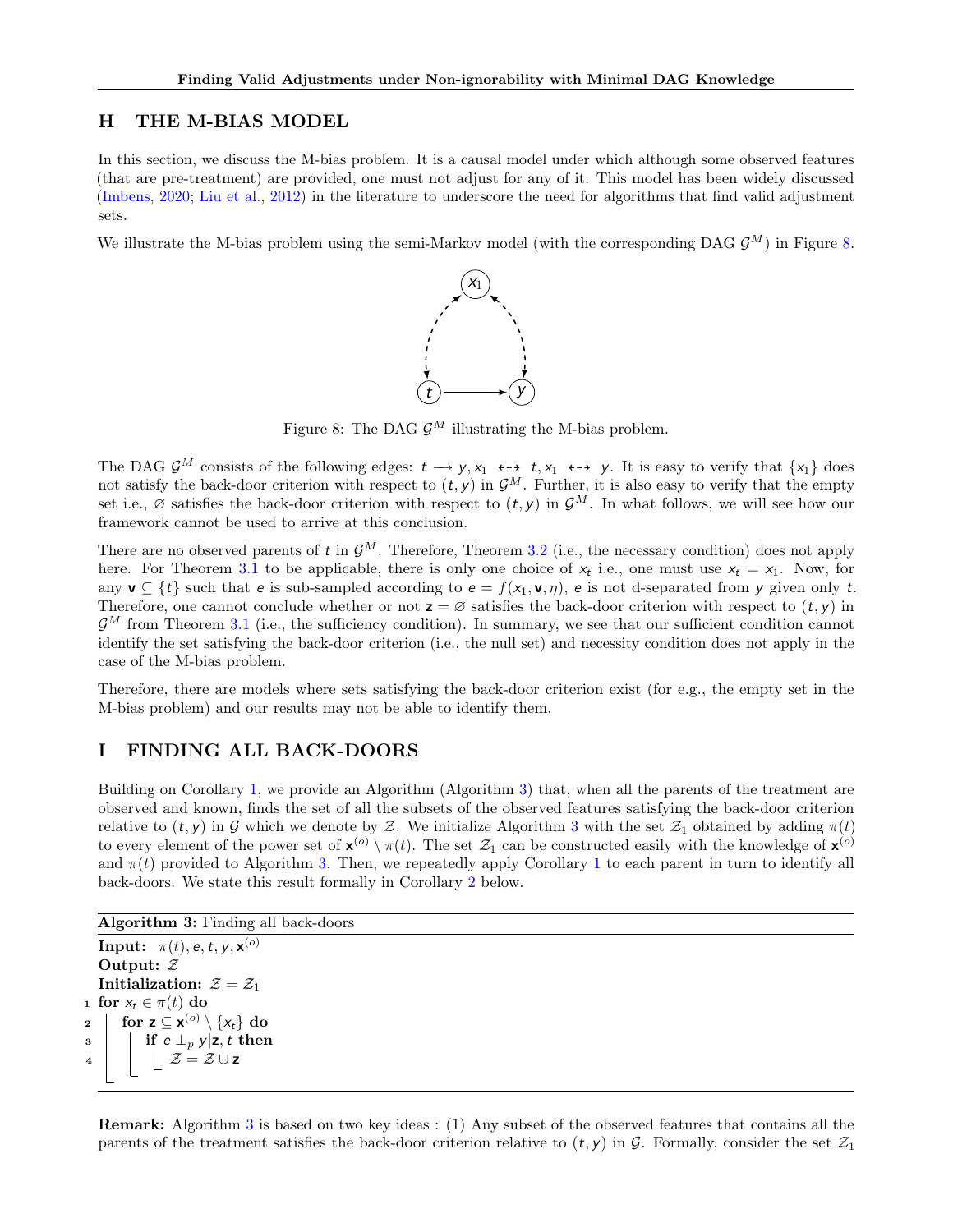obtained by adding  $\pi(t)$  to every element of the power set of  $\mathbf{x}^{(o)} \setminus \pi(t)$ . Then, any  $\mathbf{z} \in \mathcal{Z}_1$  satisfies the back-door criterion relative to  $(t, y)$  in G. We use the set  $\mathcal{Z}_1$  in the initialization step of Algorithm [3](#page-17-2) as it can be constructed easily with the knowledge of  $\mathbf{x}^{(o)}$  and  $\pi(t)$ . (2) For any  $\mathbf{z} \notin \mathcal{Z}_1$  that satisfies the back-door criterion relative to  $(t, y)$  in G, there exists  $x_t \in \pi(t)$  such that  $z \subseteq x^{(0)} \setminus x_t$ . In this scenario, Algorithm [3](#page-17-2) captures z because  $e \perp_p y | z, t$  from Corollary [1](#page-5-0) (under Assumption [2\)](#page-4-3).

We now provide an example illustrating Algorithm [3,](#page-17-2) followed by Corollary [2](#page-18-0) and its proof.

#### I.1 Example

<span id="page-18-1"></span>We illustrate Algorithm [3](#page-17-2) with an example. Consider the DAG  $\mathcal{G}_{bd}$  in Figure [9.](#page-18-1) It is easy to verify that, for  $\mathcal{G}_{bd}$ ,  $\mathcal{Z} = \{\{x_3\}, \{x_1, x_3\}, \{x_2, x_3\}, \{x_1, x_2\}, \{x_1, x_2, x_3\}, \{x_1, x_2, x_4\}, \{x_1, x_2, x_3, x_4\}\}\.$  $\mathcal{Z} = \{\{x_3\}, \{x_1, x_3\}, \{x_2, x_3\}, \{x_1, x_2\}, \{x_1, x_2, x_3\}, \{x_1, x_2, x_4\}, \{x_1, x_2, x_3, x_4\}\}\.$  $\mathcal{Z} = \{\{x_3\}, \{x_1, x_3\}, \{x_2, x_3\}, \{x_1, x_2\}, \{x_1, x_2, x_3\}, \{x_1, x_2, x_4\}, \{x_1, x_2, x_3, x_4\}\}\.$  Now, Algorithm 3 takes  $\pi(t) = \{x_1, x_2\}$  and  $\mathbf{x}^{(c)} = \{x_1, x_2, x_3, x_4\}$  as inputs. Therefore,  $\mathcal{Z}_1 = \{x_1, x_2\}$ ,  $\{x_1, x_2, x_3\}$ ,  $\{x_1, x_2, x_4\}$ ,  $\{x_1, x_2, x_3, x_4\}$ can be constructed by adding  $\pi(t)$  to every element of the power set of  $\mathbf{x}^{(o)} \setminus \pi(t)$  i.e., to the power set of  $\{x_3, x_4\}$ . Algorithm [3](#page-17-2) is initialized with  $\mathcal{Z}_1$  and the only remaining sets to be identified are  $\{x_3\}$ ,  $\{x_1, x_3\}$ , and  $\{x_2, x_3\}$ . When  $x_t = x_1$ , Algorithm [3](#page-17-2) will identify  $\{x_3\}$  and  $\{x_2, x_3\}$  as sets that satisfy the back-door criterion relative to  $(t, y)$  in  $\mathcal{G}_{bd}$ . Similarly, when  $x_t = x_2$ , Algorithm [3](#page-17-2) will identify  $\{x_3\}$  and  $\{x_1, x_3\}$  as sets that satisfy the back-door criterion relative to  $(t, y)$  in  $\mathcal{G}_{bd}$ .



Figure 9: The DAG  $\mathcal{G}_{bd}$  for illustrating Algorithm [3](#page-17-2)

#### I.2 Corollary [2](#page-18-0)

Recall the notions of path, collider, descendant path, descendant, blocking path and d-separation from Appendix [D.](#page-12-0) Also, recall the notions of *subset of a path* and  $\mathcal{G}_{-t}$  as well as Remark [5](#page-13-2) from Appendix [E.](#page-13-1)

<span id="page-18-0"></span>**Corollary [2](#page-4-3).** Let Assumptions [1](#page-3-1) and 2 be satisfied. Let Z be the set of all sets  $z \subseteq x^{(o)}$  that satisfy the back-door criterion relative to the ordered pair of variables  $(t, y)$  in G. If all the parents of t are observed and known i.e.,  $\pi(t) = \pi^{(o)}(t)$  is known, then Algorithm [3](#page-17-2) returns the set  $\mathcal{Z}$ .

Proof. From Remark [5,](#page-13-2) under assumption [1,](#page-3-1) z satisfying the back-door criterion relative to the ordered pair of variables  $(t, y)$  in G is equivalent to t and y being d-separated by z in  $\mathcal{G}_{-t}$  i.e.,  $t \perp d$  y|z in  $\mathcal{G}_{-t}$ . From [Pearl](#page-10-14) [et al.](#page-10-14) [\(2016\)](#page-10-14),  $\pi(t)$  always satisfies the back-door criterion relative to the ordered pair of variables  $(t, y)$  in G i.e.,  $t\perp\perp_d y|\pi(t)$  in  $\mathcal{G}_{-t}$ . Consider any  $z \subseteq x^{(o)}$  such that  $\pi(t) \subseteq z$ . First, we will show that  $t\perp\perp_d y|z$  in  $\mathcal{G}_{-t}$  i.e., z satisfies the back-door criterion relative to the ordered pair of variables  $(t, y)$  in  $\mathcal{G}$ .

Suppose  $t\mu_d y|z$  in  $\mathcal{G}_{-t}$  i.e., t and y are not d-separated by z in  $\mathcal{G}_{-t}$ . This is equivalent to saying that there exists at least one unblocked path (not containing the edge  $t \to y$ ) from t to y in  $\mathcal{G}_{-t}$  when z is conditioned on. Without the loss of generality, let  $\mathcal{P}(t, y)$  denote any one of these unblocked paths. The path  $\mathcal{P}(t, y)$  has to be of the form  $t \leftarrow x_t \cdots y$  where  $x_t \in \pi(t)$  because (a) under Assumption [1,](#page-3-1) G cannot contain the edge t ← y (because a DAG cannot have a cycle) and (b) under Assumption [1,](#page-3-1) t has no child other than y. However,  $x_t \in \pi(t) \subseteq \mathbf{z}$  i.e.,  $x_t$  is conditioned on. Now since there is no collider at  $x_t$  in the path  $\mathcal{P}(t, y)$ , it cannot be unblocked and this leads to a contradiction. Therefore, z satisfies the back-door criterion relative to the ordered pair of variables  $(t, y)$  in  $\mathcal{G}$ .

Now, consider the set  $\mathcal{Z}_1$  obtained by adding  $\pi(t)$  to every element of the power set of  $\mathbf{x}^{(o)} \setminus \pi(t)$  i.e.,  $\mathcal{Z}_1 := \{ \mathbf{z} \subseteq \mathbf{x} \}$  $\mathbf{x}^{(o)} : \pi(t) \subseteq \mathbf{z}$ . From the argument above, we have  $\mathcal{Z}_1 \subseteq \mathcal{Z}$ . From the knowledge of  $\pi(t)$  and  $\mathbf{x}^{(o)}$ , one can easily construct the set  $\mathcal{Z}_1$  and thus initialize  $\mathcal Z$  in Algorithm [3](#page-17-2) with  $\mathcal{Z}_1$ .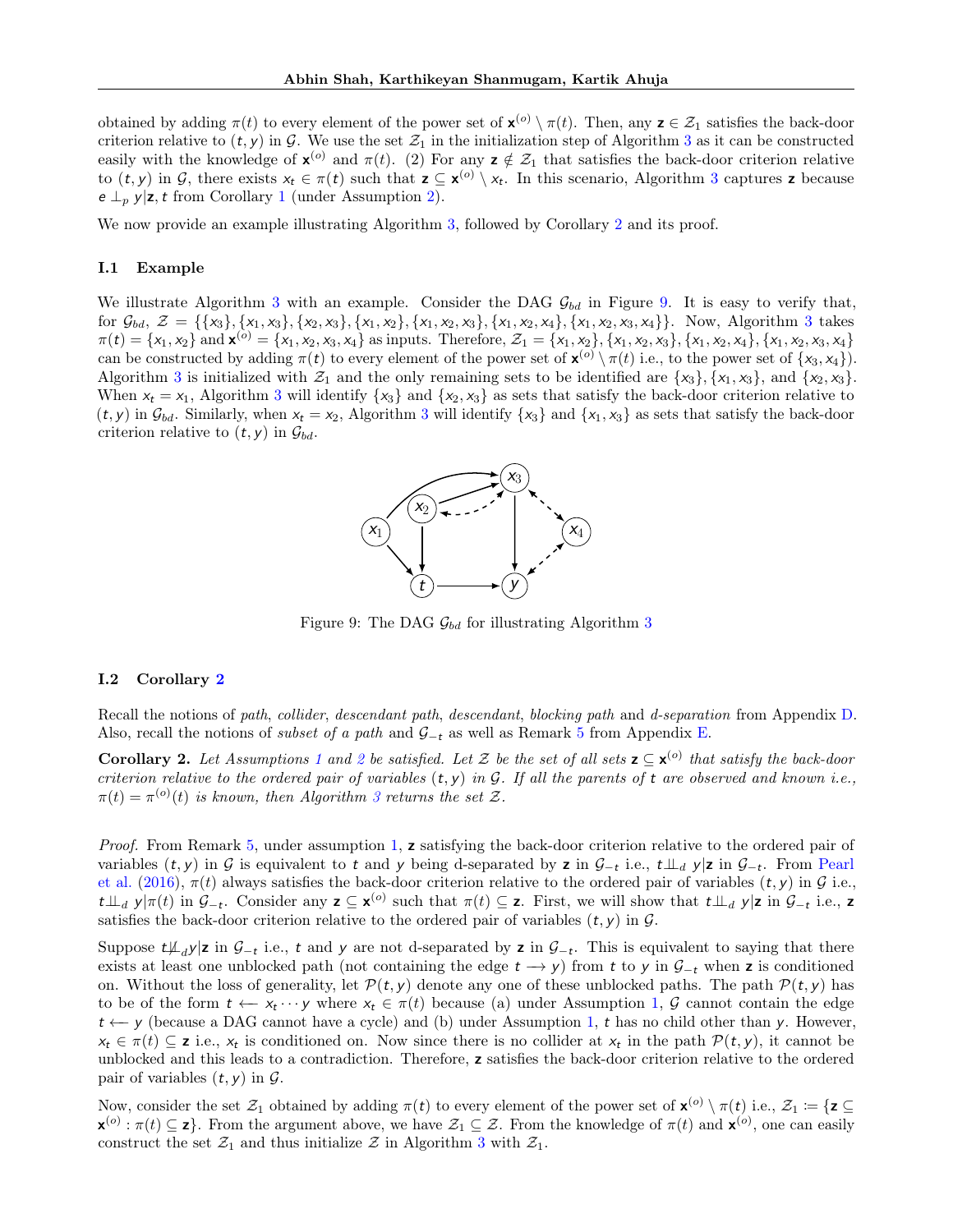Now, consider the set  $\mathcal{Z}_2 := \mathcal{Z} \setminus \mathcal{Z}_1$ . Consider any set  $z \in \mathcal{Z}_2$  satisfying the back-door criterion relative to the ordered pair of variables  $(t, y)$  in G. By the definition of  $\mathcal{Z}_1$  (and  $\mathcal{Z}_2$ ), there exists at least one parent of t not present in the set **z**. In other words, there exists  $x_t \in \pi(t)$  such that  $z \subseteq x^{(0)} \setminus x_t$ . From Corollary [1,](#page-5-0) under Assumption [2,](#page-4-3) this is equivalent to  $e \perp_p y | z, t$ . Therefore, Algorithm [3](#page-17-2) will capture the set z. Since the choice of **z** was random, Algorithm [3](#page-17-2) will capture every  $z \in \mathcal{Z}_2$  and return  $\mathcal{Z}_1 \cup \mathcal{Z}_2$ . This completes the proof.

 $\Box$ 

# <span id="page-19-2"></span>J THE BASELINE

In this section, we provide an implementation of the Baseline considered in Section [5.](#page-6-2) This routine estimates the ATE from the observational data by regressing y for the treated and the untreated sub-populations on a given set z. The Baseline we consider in this work is an instance of this routine. More specifically, for the Baseline, we set **z** to be the set of all the observed features i.e.,  $z = x^{(o)}$ . See Section [5](#page-6-2) for details.

Algorithm 4: ATE estimation using z as an adjustment set Input:  $n, n_r, t, y, z$ Output: ATE(z) **Initialization:**  $ATE(z) = 0$ 1 for  $r = 1, \dots, n_r$  do // Use a different train-test split in each run **2**  $\left[ \text{ATE}(z) = \text{ATE}(z) + \frac{1}{n} \sum_{i=1}^{n} (\mathbb{E}[y|z=z^{(i)}, t=1] - \mathbb{E}[y|z=z^{(i)}, t=0]); \right]$ 3 ATE( $z$ ) = ATE( $z$ )/ $n_r$ ;

## <span id="page-19-1"></span>K ADDITIONAL EXPERIMENTS

In this section, we briefly discuss the usage of real-world CI testers in Algorithm [1.](#page-6-0) We also provide in-depth discussions on the synthetic experiment from Section [5.1,](#page-7-1) the experiments on IHDP from Section [5.2,](#page-7-2) and the experiments on Cattaneo from Section [5.3.](#page-8-3) Additionally, we specify all the training details, as well as provide more details regarding the comparison of our method with [Entner et al.](#page-9-8) [\(2013\)](#page-9-8), [Gultchin et al.](#page-9-10) [\(2020\)](#page-9-10), and [Cheng](#page-9-9) [et al.](#page-9-9) [\(2020\)](#page-9-9).

### <span id="page-19-0"></span>K.1 Usage of CI testers in Algorithm [1](#page-6-0)

In this work we use the RCot real-world CI tester [\(Strobl et al.,](#page-10-22) [2019\)](#page-10-22).

The real-world CI testers produce a p-value close to zero if the CI does not hold and produce a p-value uniformly distributed between 0 and 1 if the CI holds. Since we use a non-zero p-value threshold, depending on the quality of the CI tester, the false positive rate for valid adjustment sets may be non-zero.

Suppose, for a CI tester and for an increasing sample size n, we find a sequence of Type-I error rate  $(\alpha_n)$  and Type-II error rate  $(\beta_n)$  going to zero i.e.,  $\alpha_n, \beta_n \to 0$ . Then, if there is a valid adjustment set, it is easy to see that our algorithm will have zero bias in the estimated effect when the significance threshold  $\alpha_n$  is used as the p-value threshold in our algorithm.

#### <span id="page-19-3"></span>K.2 Synthetic experiment

In this sub-section, we provide more details on the synthetic experiment in Section [5.1.](#page-7-1)

Let Uniform $(a, b)$  denote the uniform distribution over the interval  $[a, b]$  for  $a, b \in \mathbb{R}$  such that  $a < b$ . Let  $\mathcal{N}(\mu, \sigma^2)$ denote the Gaussian distribution with mean  $\mu$  and variance  $\sigma^2$ . Let Bernoulli(p) denote the Bernoulli distribution which takes the value 1 with probability p. Let Sigmoid( $\cdot$ ) denote the sigmoid function i.e., for any  $a \in \mathbb{R}$ , Sigmoid $(a) = 1/1 + e^{-a}$ . Let Softmax $(\cdot)$  denote the softmax function.

Dataset Description. We generate different variables as below:

•  $u_i \sim \text{Uniform}(1, 2)$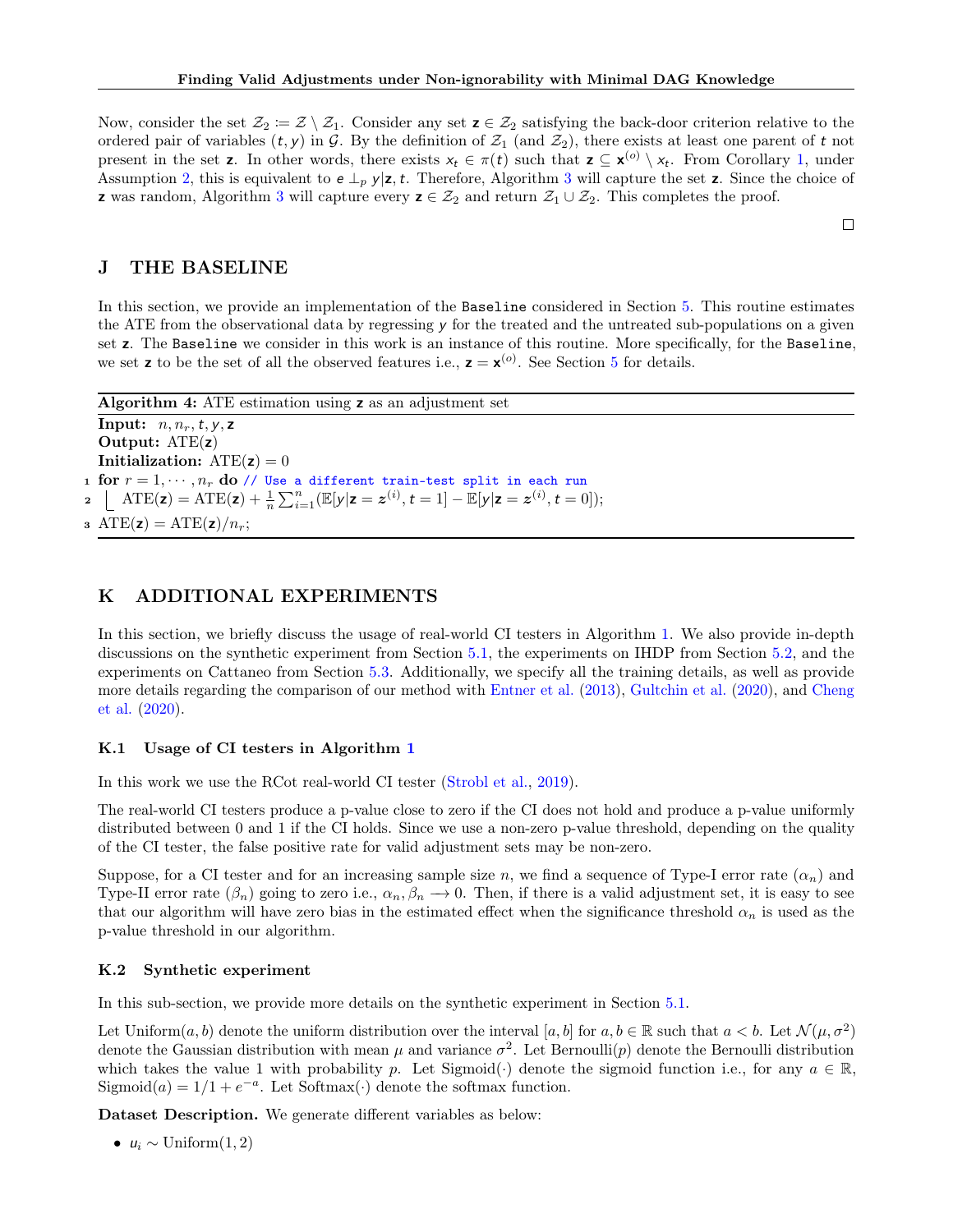- $x_1 \sim \theta_{11}u_1 + \theta_{12}u_2 + \mathcal{N}(0, 0.01)$  where  $\theta_{11}, \theta_{12} \in \text{Uniform}(1, 2)$
- $x_2 \sim \theta_{21}x_1 + \theta_{22}u_2 + \theta_{23}u_3 + \mathcal{N}(0, 0.01)$  where  $\theta_{21}, \theta_{22}, \theta_{23} \in \text{Uniform}(1, 2)$
- $x_3 \sim \theta_{31}u_3 + \theta_{32}u_4 + \mathcal{N}(0, 0.01)$  where  $\theta_{31}, \theta_{12} \in \text{Uniform}(1, 2)$
- $t \sim \text{Bernoulli}(\text{Sigmoid}(\theta_{51}x_1 + \theta_{52}u_1))$  where  $\theta_{51}, \theta_{52} \in \text{Uniform}(1, 2)$
- $y \sim \theta_{41}x_2 + \theta_{42}u_4 + \theta_{43}t + \mathcal{N}(0, 0.01)$  where  $\theta_{41}, \theta_{42}, \theta_{43} \in \text{Uniform}(1, 2)$

We generate the weight vectors from  $Uniform(1, 2)$  to ensure that the faithfulness assumption with respect to the sub-sampling variable is satisfied (i.e., Assumption [2\)](#page-4-3). This is because for smaller weights, it is possible that conditionally dependent relations are declared as conditionally independent. See [Uhler et al.](#page-10-23) [\(2013\)](#page-10-23) for details.

For all our experiments, we use 3 environments i.e.,  $e \in \{0, 1, 2\}$  and generate the sub-sampling variable as below with  $\mathbb E$  denoting the empirical expectation. While other choices of sub-sampling function f could be explored, the natural choice (for discrete  $e$ ) of softmax with random weights suffices.

•  $e \sim \text{Softmax}(\theta_{61}(x_1 - \hat{\mathbb{E}}[x_1]) + \theta_{62}(t - \hat{\mathbb{E}}[t]))$  with  $\theta_{61} \coloneqq (\theta_{61}^{(1)}, \theta_{61}^{(2)}, \theta_{61}^{(3)}) \in \mathbb{R}^3$  and  $\theta_{62} \coloneqq (\theta_{62}^{(1)}, \theta_{62}^{(2)}, \theta_{62}^{(3)}) \in \mathbb{R}^3$ such that  $\theta_{61}^{(1)}, \theta_{62}^{(1)} \in \text{Uniform}(1, 2), \theta_{61}^{(2)} = \theta_{62}^{(2)} = 0$ , and  $\theta_{61}^{(3)}, \theta_{62}^{(3)} \in \text{Uniform}(-2, -1)$ 

In other words, we keep separation between the weight vectors associated with different environments to make sure that the environments look different from each other as expected by IRM.

**Success Probability.** For a given  $p_{value}$  threshold, we let the success probability of the set  $\{x_2\}$  be the fraction of times (in  $n_r$  runs) the p-value of CI( $e \perp_p y | x_2, t$ ) is more than  $p_{value}$ . In Figure [10a](#page-20-0) below, we show how the success probability of the set  $\{x_2\}$  varies with different  $p_{value}$  thresholds i.e.,  $\{0.1, 0.2, 0.3, 0.4, 0.5\}$  for the dataset used in Section [5.1.](#page-7-1) As we can see in Figure [10a,](#page-20-0) the success probability of the set  $\{x_2\}$ , for the same  $p_{value}$ threshold, is much lower in high dimensions compared to low dimensions. We believe this happens (a) because of the non-ideal CI tester and (b) because the number of samples are finite. In contrast, our algorithms IRM-t and IRM-c always pick the set  $\{x_2\}$  to adjust on i.e.,  $z_{irm} = \{x_2\}$  for both IRM-t and IRM-c for  $d = 3, 5, 7$ .

<span id="page-20-0"></span>





(b) Performance of Algorithm [1](#page-6-0) on  $\mathcal{G}^{toy}$  when the candidate adjustment sets are  $d$ -dimensional.

Figure 10: Additional analysis on the toy example  $\mathcal{G}^{toy}$ .

**Sparse subset search.** In Section [5.1,](#page-7-1) we validated our algorithm by letting  $\mathcal X$  be the set of all subsets of  $\mathbf{x}^{(o)} \setminus \{x_t\}$ . However, for this synthetic experiment, we do know that only  $x_2 \in \mathcal{X}$  satisfies the back-door criterion relative to  $(t, y)$ . Further, we know that  $x_2$  is d-dimensional. Therefore, with this additional knowledge, we could instead let X be the set of all  $\tilde{d}$ -dimensional subsets of  $\mathbf{x}^{(o)} \setminus \{x_t\}$ . In other words, we consider the Sparse algorithm from Section [5](#page-6-2) with  $k = \tilde{d}^7$ . We show the performance of this algorithm for this choice of  $\mathcal{X}$ , in comparison to the Baseline (i.e. using all observed features) as well as IRM-t and IRM-c, in Figure [10b](#page-20-0) for  $d = 3, 5, 7$ . With this restriction on the candidate adjustment sets, our algorithm performs better than it does in Figure [3\(](#page-7-0)b) where there are no restrictions on the candidate adjustment sets.

<span id="page-20-1"></span><sup>&</sup>lt;sup>7</sup>More precisely, the Sparse algorithm considers subsets of size at-most  $k$ . Here, we consider subsets of size exactly equal to  $k$ .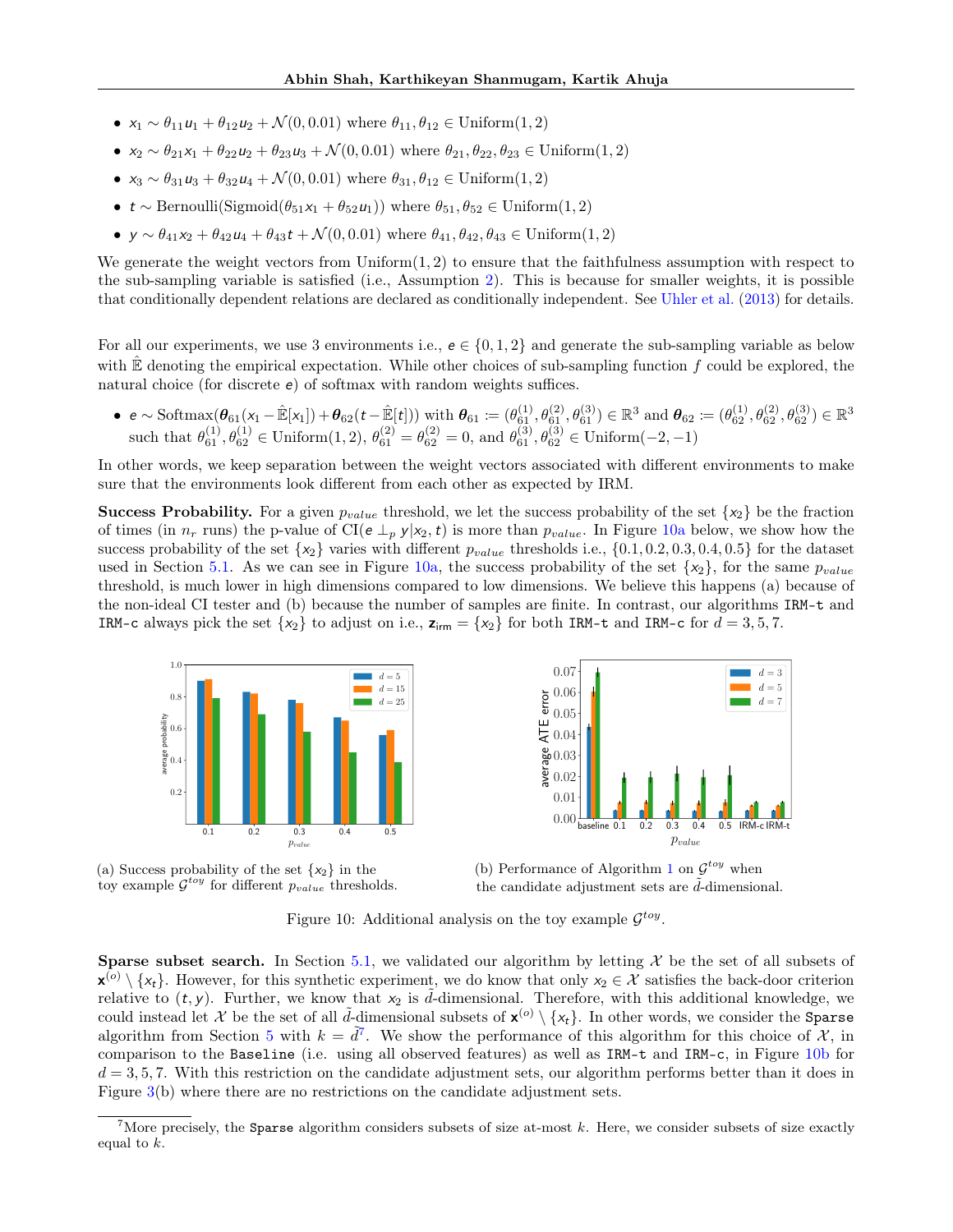Performance with dimensions. The gains of our testing and subset search based algorithm over the Baseline are much more in the low dimensions compared to the high dimensions as seen in Figures [3\(](#page-7-0)b) and [10b.](#page-20-0) We believe there are two primary reasons behind this : (a) The CI tester leaks more false positive in high dimensions compared to low dimensions (see Appendix  $K.1$ ) and (b) The CI tester fails to consistently output a high p-value for the set  $\{x_2\}$  in high dimensions (see Figure [10a\)](#page-20-0). The gains of our IRM based algorithm remain consistent even in high dimensions as expected.

#### K.3 Generating the environment/sub-sampling variable

In all our experiments in Section [5,](#page-6-2) we let the sub-sampling variable depend on both  $x_t$  and t. Now, we will look into the case where the sub-sampling variable is generated as a function of only  $x_t = x_1$  i.e.,  $e = f(x_1)$ . More specifically, we generate the sub-sampling variable as below:

•  $e \sim \text{Softmax}(\theta_{61}(x_1 - \hat{\mathbb{E}}[x_1]))$  with  $\theta_{61} := (\theta_{61}^{(1)}, \theta_{61}^{(2)}, \theta_{61}^{(3)}) \in \mathbb{R}^3$  such that  $\theta_{61}^{(1)} \in \text{Uniform}(1, 2), \theta_{61}^{(2)} = 0$ , and  $\theta_{61}^{(3)} \in \text{Uniform}(-2, -1)$ 

For this setting, we show the plots analogous to those in Figure  $3(a)$  $3(a)$ , Figure  $3(b)$ , Figure  $10a$  and Figure  $10b$  in Figure [11.](#page-21-0) As we can see in Figure [11a,](#page-21-0) Figure [11b,](#page-21-0) Figure [11c,](#page-21-0) and Figure [11d,](#page-21-0) the performance of our algorithm with  $e = f(x_t)$  is similar to (at a high level) its performance with  $e = f(x_t, t)$ . This should not be surprising since Corollary [1](#page-5-0) holds for any  $\mathbf{v} \subseteq \{t\}$  i.e., for both  $\mathbf{v} = \emptyset$  and  $\mathbf{v} = \{t\}$ . In other words, while theoretical tradeoff between the choice of **v** i.e.,  $\emptyset$  or  $\{t\}$  is unclear, there is no major empirical difference. Note: We do not show the performance of IRM based algorithms for  $e = f(x_1)$  since it is exactly the same as the performance for  $e = f(x_1, t).$ 

<span id="page-21-0"></span>

(a) Sets not satisfying back-door  $({x_1, x_2, x_3},$  $\{x_2, x_3\}$  result in high ATE error; sets satisfying back-door  $({x_1, x_2}, {x_2})$  result in low ATE error.







(d) Performance of Algorithm [1](#page-6-0) on  $\mathcal{G}^{toy}$  when the candidate adjustment sets are  $\tilde{d}$ -dimensional.

Figure [1](#page-6-0)1: Validating our theoretical results and our Algorithm 1 on  $\mathcal{G}^{toy}$  when  $e = f(x_t)$ .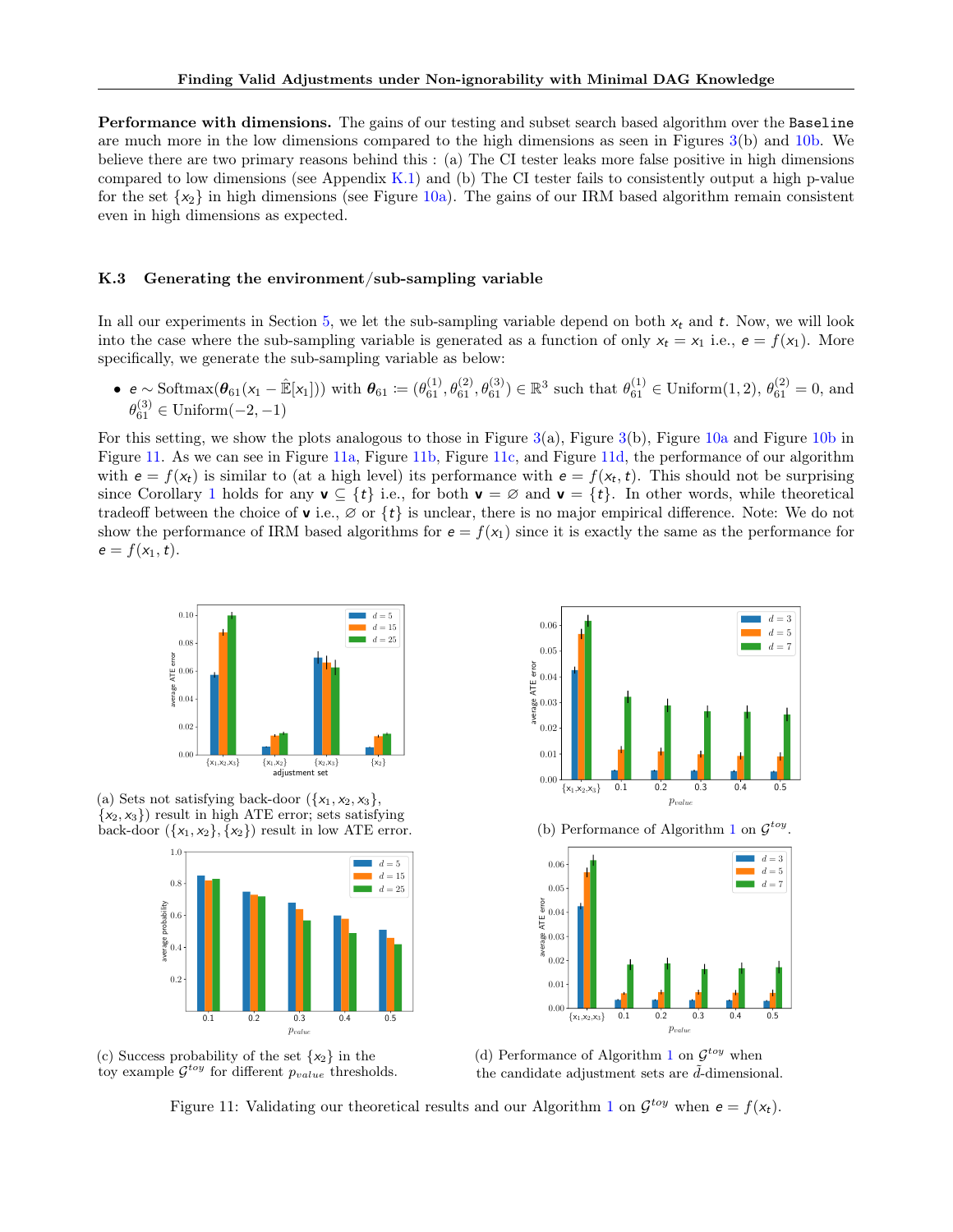#### <span id="page-22-0"></span>K.4 IHDP

In this section, we provide more details on experiments in Section [5.2](#page-7-2) on the IHDP<sup>[8](#page-22-1)</sup> dataset.

Dataset Description. First, we describe various aspects measured by the features available in this dataset. The feature set comprises of the following attributes (a) 1-dimensional : child's birth-weight, child's head circumference at birth, number of weeks pre-term that the child was born, birth order, neo-natal health index, mother's age when she gave birth to the child, child's gender, indicator for whether the child was a twin, indicator for whether the mother was married when the child born, indicator for whether the child was first born, indicator for whether the mother smoked cigarettes when she was pregnant, indicator for whether the mother consumed alcohol when she was pregnant, indicator for whether the mother used drugs when she was pregnant, indicator for whether the mother worked during her pregnancy, indicator for whether the mom received any prenatal care, (b) 3-dimensional : education level of the mother at the time the child was born, and (c) 7 -dimensional : site indicator.

The set of all observed features satisfies the back-door criterion for IHDP. As described in Section [5.2,](#page-7-2) the outcome simulated by the setting "A" of the NPCI package depends on all the observed features. In other words, there is a direct edge from each of the observed feature to the outcome  $\gamma$  in this scenario. Also, recall from Section [5.2](#page-7-2) that the feature set is pre-treatment (i.e., it satisfies Assumption [1\)](#page-3-1). Therefore, from Remark [5,](#page-13-2)  $z \subseteq x$ satisfies the back-door criterion relative to  $(t, y)$  in G if and only if t and y are d-separated by z in  $\mathcal{G}_{-t}$ . Here, when z is the set of all observed features, it is easy to see that t and y are d-separated by z in  $\mathcal{G}_{-t}$ . Therefore, the set of all observed features satisfies the back-door criterion.

Choices of features in  $x^{(0)}$ . As mentioned in Section [5.2,](#page-7-2) we keep the feature child's birth-weight in  $x^{(0)}$ . In addition to these, we also keep the number of weeks pre-term that the child, child's head circumference at birth, birth order, neo-natal health index, mother's age when she gave birth to the child , child's gender, indicator for whether the mother used drugs when she was pregnant, indicator for whether the mom received any prenatal care, and site indicator in  $\mathbf{x}^{(o)}$ .

Existence of valid adjustment sets of size 5. Since  $x^{(o)}$  comprises of only 10 different features, the set of all subsets of  $\mathbf{x}^{(o)} \setminus \{x_t\}$  comprises of 512 elements for any  $x_t$ . Therefore, in principle, one could find the set with lowest ATE error amongst these 512 candidate adjustment sets instead of the averaging performed by our algorithm (Algorithm [1\)](#page-6-0). In an attempt to do this for comparison with our algorithm, we accidentally came across the following subset of features :  $\mathbf{x}^{(m)} = \{\text{child's head circumference at birth, birth order, indicator for } \mathbf{x}^{(m)}\}$ whether the mother used drugs when she was pregnant, indicator for whether the mom received any prenatal care, site indicator}. The ATE estimated using  $\mathbf{x}^{(m)}$  to adjust (termed as 'the oracle') significantly outperforms the ATE estimated using  $\mathbf{x}^{(o)}$  to adjust (termed as 'the baseline' i.e., Baseline) as shown in Figure [12a.](#page-22-2)

<span id="page-22-2"></span>



(a) Comparison of Baseline (i.e., adjusting for  $\mathbf{x}^{(o)}$  with oracle (i.e., adjusting for  $\mathbf{x}^{(m)}$ ) on IHDP

(b) Success probability of the set  $\mathbf{x}^{(m)}$  in IHDP for different  $p_{value}$  thresholds.

#### Figure 12: Additional analysis on IHDP.

Therefore, we believe that there exist valid adjustment sets of size 5 (or adjustment sets better than  $x^{(o)}$ ) for this dataset. Therefore, to curtail the run-time of Exhaustive, we consider Sparse with  $\mathcal{X} = \text{subsets of } \mathbf{x}^{(o)} \setminus \{x_t\}$ with size at-most 5 in Section [5.2.](#page-7-2) However, as mentioned in Section [5.2,](#page-7-2) the performance of Sparse is similar to

<span id="page-22-1"></span> ${}^{8}$ [https://github.com/vdorie/npci/blob/master/examples/ihdp\\_sim/data/ihdp.RData](https://github.com/vdorie/npci/blob/master/examples/ihdp_sim/data/ihdp.RData)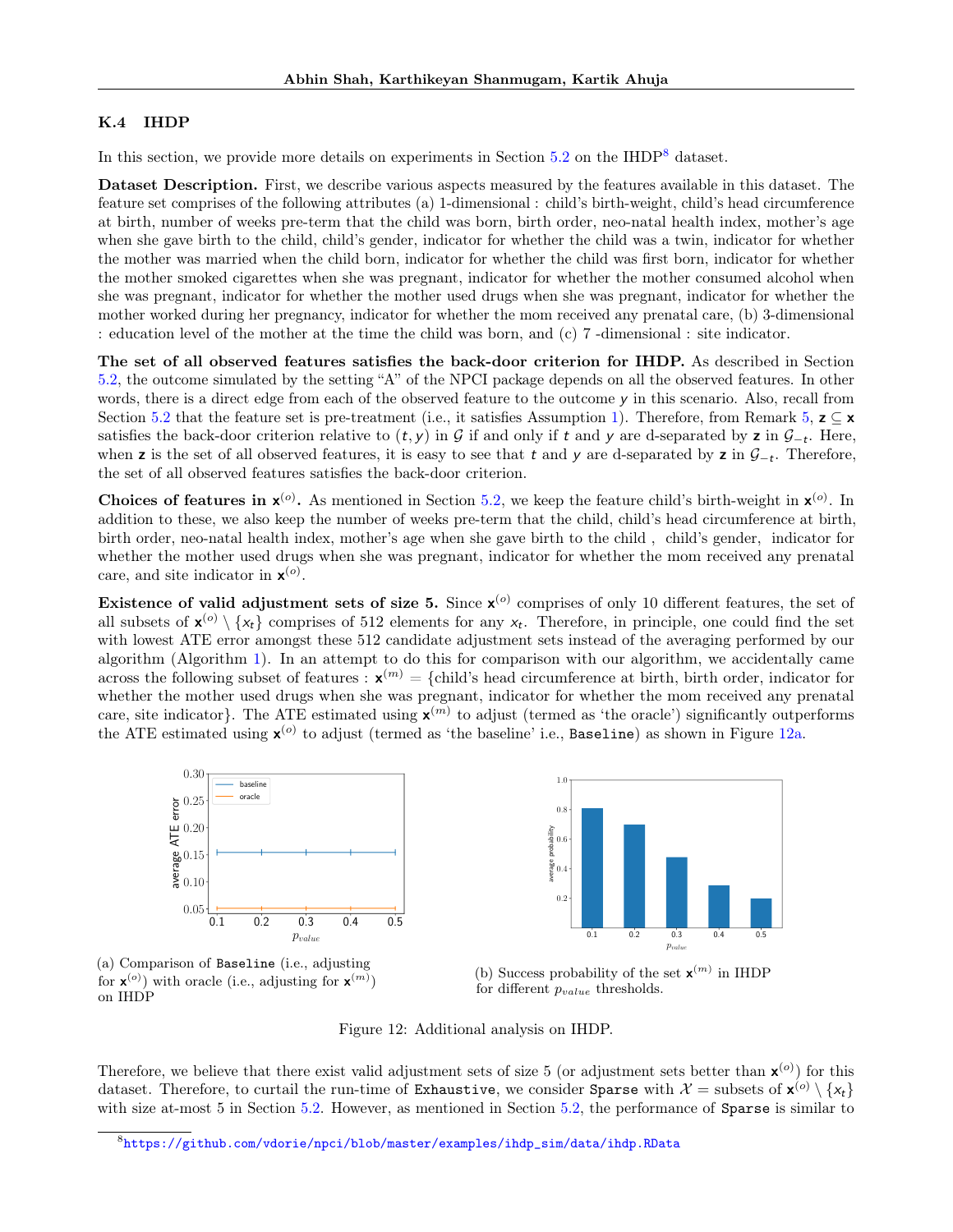that of Exhaustive since (a) Sparse has to perform 382 tests and (b) there is no guarantee that  $\mathbf{x}^{(m)}$  will be picked as a valid adjustment set (as explained below). Finally, we point out that the performance of IRM-t is closest to 'the oracle' as evident from Figure [4.](#page-8-0)

**Success Probability.** Similar to Section [K.2,](#page-19-3) we consider the success probability of the set  $\mathbf{x}^{(m)}$ . For a given  $p_{value}$  threshold, we let the success probability of the set  $\mathbf{x}^{(m)}$  be the fraction of times (in  $n_r$  runs) the p-value of  $CI(e \perp_p y | \mathbf{x}^{(m)}, t)$  is more than  $p_{value}$ . In Figure [12b,](#page-22-2) we show how the success probability of the set  $\mathbf{x}^{(m)}$  varies with different  $p_{value}$  thresholds i.e.,  $\{0.1, 0.2, 0.3, 0.4, 0.5\}$  for IHDP.

## <span id="page-23-1"></span>K.5 Cattaneo

In this section, we provide more details on experiments in Section [5.3](#page-8-3) on the Cattaneo<sup>[9](#page-23-2)</sup> dataset.

Dataset Description. We describe various aspects measured by the features available in this dataset. The feature set comprises of the following attributes : mother's marital status, indicator for whether the mother consumed alcohol when she was pregnant, indicator for whether the mother had any previous infant where the newborn died, mother's age, mother's education, mother's race, father's age, father's education, father's race, months since last birth by the mother, birth month, indicator for whether the baby is first-born, total number of prenatal care visits, number of prenatal care visits in the first trimester, and the number of trimesters the mother received any prenatal care. Apart from these, there are also a few other features available in this dataset for which we did not have access to their description.

# K.6 Training details

For all of our experiments, we split the data randomly into train data and test data in the ratio 0.8 : 0.2. We use ridge regression with cross-validation and regularization strengths : 0.001, 0.01, 0.1, 1 as the regression model. We mainly relied on the following github repositories — (a) causallib<sup>[10](#page-23-3)</sup> [\(Shimoni et al.,](#page-10-24) [2019\)](#page-10-24), (b) RCoT [\(Strobl](#page-10-22) [et al.,](#page-10-22) [2019\)](#page-10-22), (c) ridgeCV<sup>[11](#page-23-4)</sup>, and (d) IRM<sup>[12](#page-23-5)</sup>.

For IRM, we use 15000 iterations. We train the IRM framework using 2 environments and perform validation on the remaining environment. For validation, we vary the learning rate (of the Adam optimizer that IRM uses) between 0.01 and 0.001 and vary the IRM regularizer between 0.1 and 0.001. During training, we use a step learning rate scheduler which decays the initial learning rate by half after every 5000 iterations.

# <span id="page-23-0"></span>K.7 Comparison with [Entner et al.](#page-9-8) [\(2013\)](#page-9-8) and [Gultchin et al.](#page-9-10) [\(2020\)](#page-9-10)

As described in Section [3,](#page-3-2) [Entner et al.](#page-9-8) [\(2013\)](#page-9-8) and [Gultchin et al.](#page-9-10) [\(2020\)](#page-9-10) cannot be used to conclude that  $\emptyset$ ,  $\{x_3\}$ ,  $\{x_2, x_3\}$  are not admissible i.e., not valid backdoors in  $\mathcal{G}^{toy}$  (because the variable  $x_t = x_1$  has an unobserved parent) while our Theorem [3.2](#page-4-2) can be used to conclude that. Here, we provide the p-values (averaged over 100 runs) corresponding to these in Table [1.](#page-23-6) As we can see, our invariance test results in a very small p-value for  $\emptyset$ ,  $\{x_3\}$ , and  $\{x_2, x_3\}$  leading to the conclusion that they are not valid backdoors in  $\mathcal{G}^{toy}$ .

<span id="page-23-6"></span>

| z              | $d=3$ | $d=5$                                                                                                                                     | $d = 7$ |
|----------------|-------|-------------------------------------------------------------------------------------------------------------------------------------------|---------|
| $\emptyset$    |       | $1.3 \times 10^{-15} \pm 2.9 \times 10^{-16}$ $1.1 \times 10^{-15} \pm 1.5 \times 10^{-16}$ $1.9 \times 10^{-15} \pm 6.7 \times 10^{-16}$ |         |
| $\{x_3\}$      |       | $1.4 \times 10^{-15} \pm 2.7 \times 10^{-16}$ $1.2 \times 10^{-15} \pm 3.1 \times 10^{-16}$ $1.0 \times 10^{-15} \pm 2.7 \times 10^{-16}$ |         |
| $\{x_2, x_3\}$ |       | $1.8 \times 10^{-4} \pm 1.8 \times 10^{-4}$ $5.1 \times 10^{-3} \pm 3.6 \times 10^{-3}$ $1.9 \times 10^{-4} \pm 1.3 \times 10^{-4}$       |         |

Table 1: p-value of CI( $e \perp_p y | z, t$ ) for  $z = \emptyset, \{x_3\}$ , or  $\{x_2, x_3\}$  in  $\mathcal{G}^{toy}$ .

<span id="page-23-2"></span> $^9$ www.stata-press.com/data/r13/cattaneo $2.\mathtt{d}$ ta

<span id="page-23-3"></span><sup>10</sup><https://github.com/ibm/causallib>

<span id="page-23-5"></span><span id="page-23-4"></span><sup>11</sup>[https://github.com/scikit-learn/scikit-learn/tree/15a949460/sklearn/linear\\_model/\\_ridge.py](https://github.com/scikit-learn/scikit-learn/tree/15a949460/sklearn/linear_model/_ridge.py)  $12$ <https://github.com/facebookresearch/InvariantRiskMinimization>